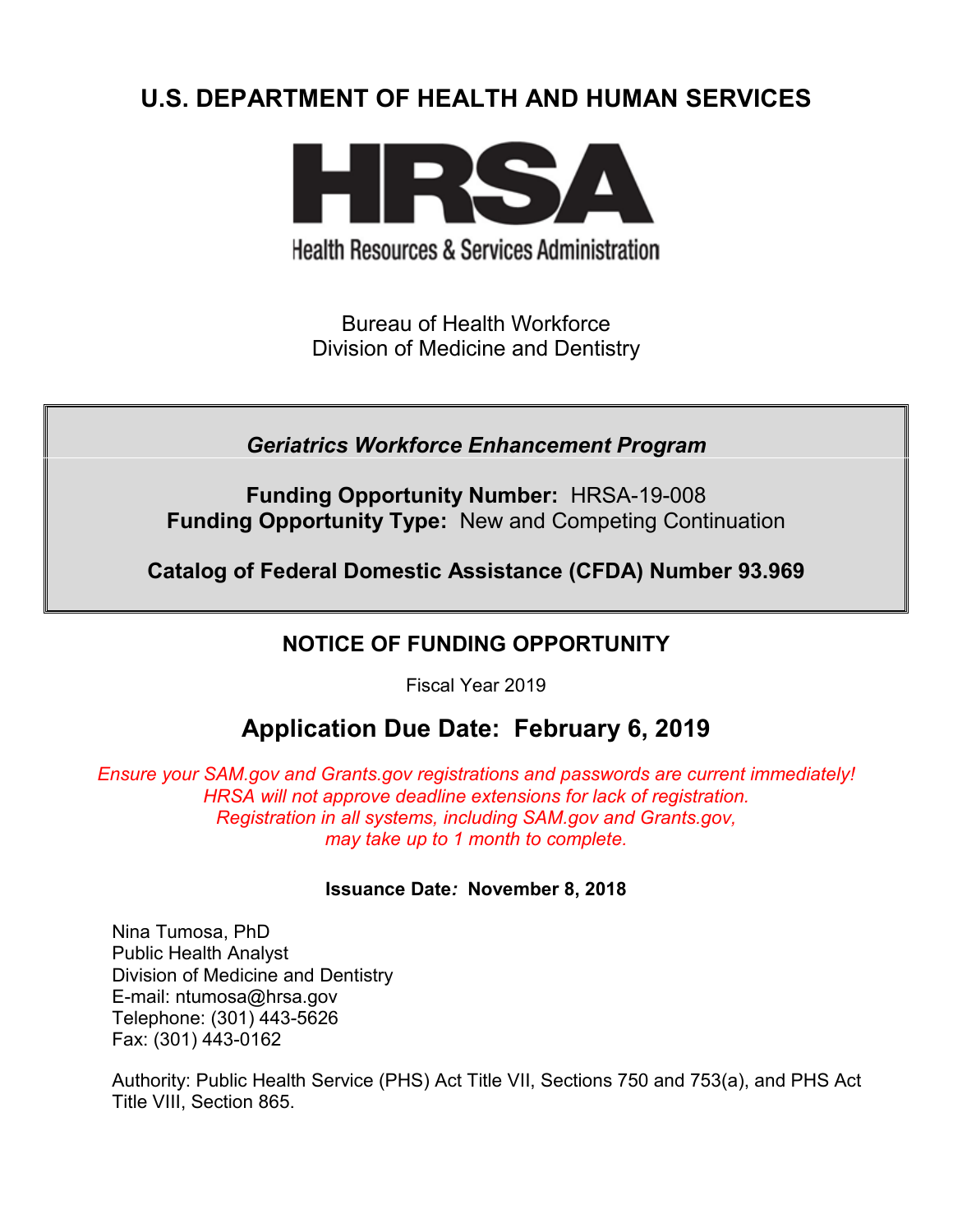# **EXECUTIVE SUMMARY**

The Health Resources and Services Administration (HRSA) is accepting applications for the fiscal year (FY) 2019 Geriatrics Workforce Enhancement Program (GWEP). The purpose of this cooperative agreement program is to establish and operate geriatrics education centers that will implement the GWEP project to develop a healthcare workforce that maximizes patient and family engagement and improves health outcomes for older adults by integrating geriatrics and primary care. Special emphasis is on providing the primary care workforce with the knowledge and skills to care for older adults and partnering with community-based organizations (CBOs) to address gaps in healthcare for older adults, promote age-friendly health systems and dementiafriendly communities, and address the social determinants of health.

Funding may be used to support the education and training of health professions students, residents, fellows, and faculty; healthcare providers; and direct care workers who will provide healthcare to older adults. Funding may also be used to provide educational programs for individuals, patients, families, and caregivers to provide them with the knowledge and skills for self-management and/or care delivery for older adults.

| <b>Funding Opportunity Title:</b>                          | <b>Geriatrics Workforce Enhancement Program</b>                                                                                                                                                     |
|------------------------------------------------------------|-----------------------------------------------------------------------------------------------------------------------------------------------------------------------------------------------------|
| <b>Funding Opportunity Number:</b>                         | <b>HRSA-19-008</b>                                                                                                                                                                                  |
| Due Date for Applications:                                 | February 6, 2019                                                                                                                                                                                    |
| <b>Anticipated Total Annual Available</b><br>FY19 Funding: | \$35,730,000                                                                                                                                                                                        |
| Estimated Number and Type of<br>Awards:                    | Up to 47 cooperative agreements                                                                                                                                                                     |
| <b>Estimated Award Amount:</b>                             | Up to \$750,000 per year which includes at least<br>\$100,000 for Alzheimer's disease and related<br>dementias (ADRD) education and training,<br>subject to the availability of appropriated funds. |
| <b>Cost Sharing/Match Required:</b>                        | <b>No</b>                                                                                                                                                                                           |
| Period of Performance:                                     | July 1, 2019 through June 30, 2024<br>(5 vears)                                                                                                                                                     |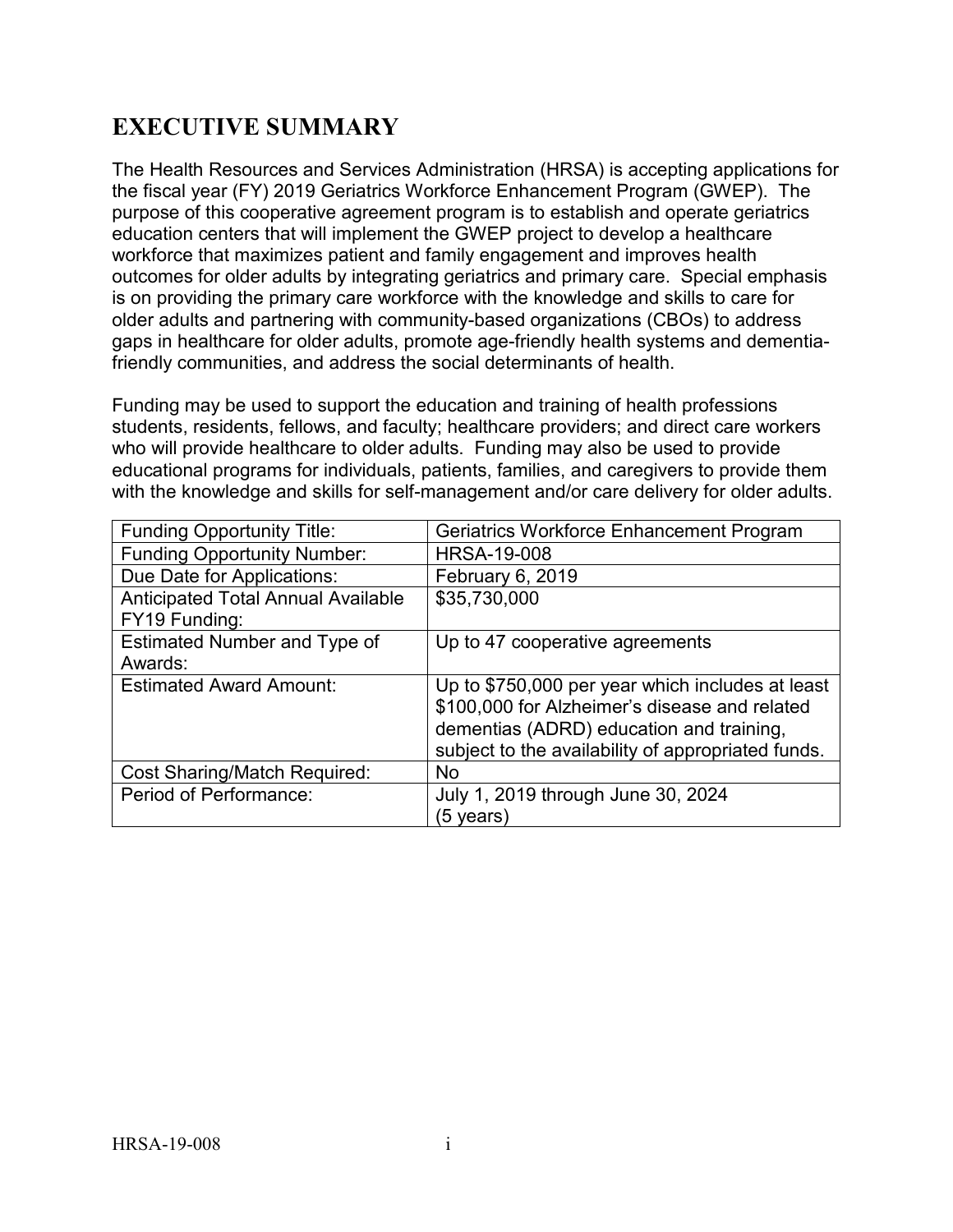| Eligible Applicants: | Eligible applicants are accredited health                  |
|----------------------|------------------------------------------------------------|
|                      | professions schools and programs. The                      |
|                      | following entities are eligible applicants:                |
|                      | <b>Schools of Allopathic Medicine</b>                      |
|                      | <b>Schools of Veterinary Medicine</b><br>$\bullet$         |
|                      | <b>Schools of Dentistry</b><br>$\bullet$                   |
|                      | <b>Schools of Public Health</b><br>$\bullet$               |
|                      | <b>Schools of Osteopathic Medicine</b><br>$\bullet$        |
|                      | <b>Schools of Chiropractic</b><br>$\bullet$                |
|                      | <b>Schools of Pharmacy</b><br>$\bullet$                    |
|                      | <b>Physician Assistant Programs</b><br>$\bullet$           |
|                      | <b>Schools of Optometry</b><br>$\bullet$                   |
|                      | <b>Schools of Allied Health</b><br>$\bullet$               |
|                      | <b>Schools of Podiatric Medicine</b><br>$\bullet$          |
|                      | <b>Schools of Nursing</b>                                  |
|                      | The following accredited graduate programs                 |
|                      | are also eligible applicants:                              |
|                      | <b>Health Administration</b>                               |
|                      | <b>Behavioral Health and Mental Health</b>                 |
|                      | Practice including:                                        |
|                      | • Clinical Psychology                                      |
|                      | • Clinical Social Work                                     |
|                      | • Professional Counseling<br>• Marriage and Family Therapy |
|                      | Additional eligible applicants are:                        |
|                      | a health care facility,<br>$\bullet$                       |
|                      | a program leading to certification as a<br>$\bullet$       |
|                      | certified nurse assistant,                                 |
|                      | a partnership of a school of nursing and<br>$\bullet$      |
|                      | a health care facility, or                                 |
|                      | a partnership of a program leading to<br>$\bullet$         |
|                      | certification as a certified nurse                         |
|                      | assistant and a health care facility.                      |
|                      | See Section III-1 of this notice of funding                |
|                      | opportunity (NOFO).                                        |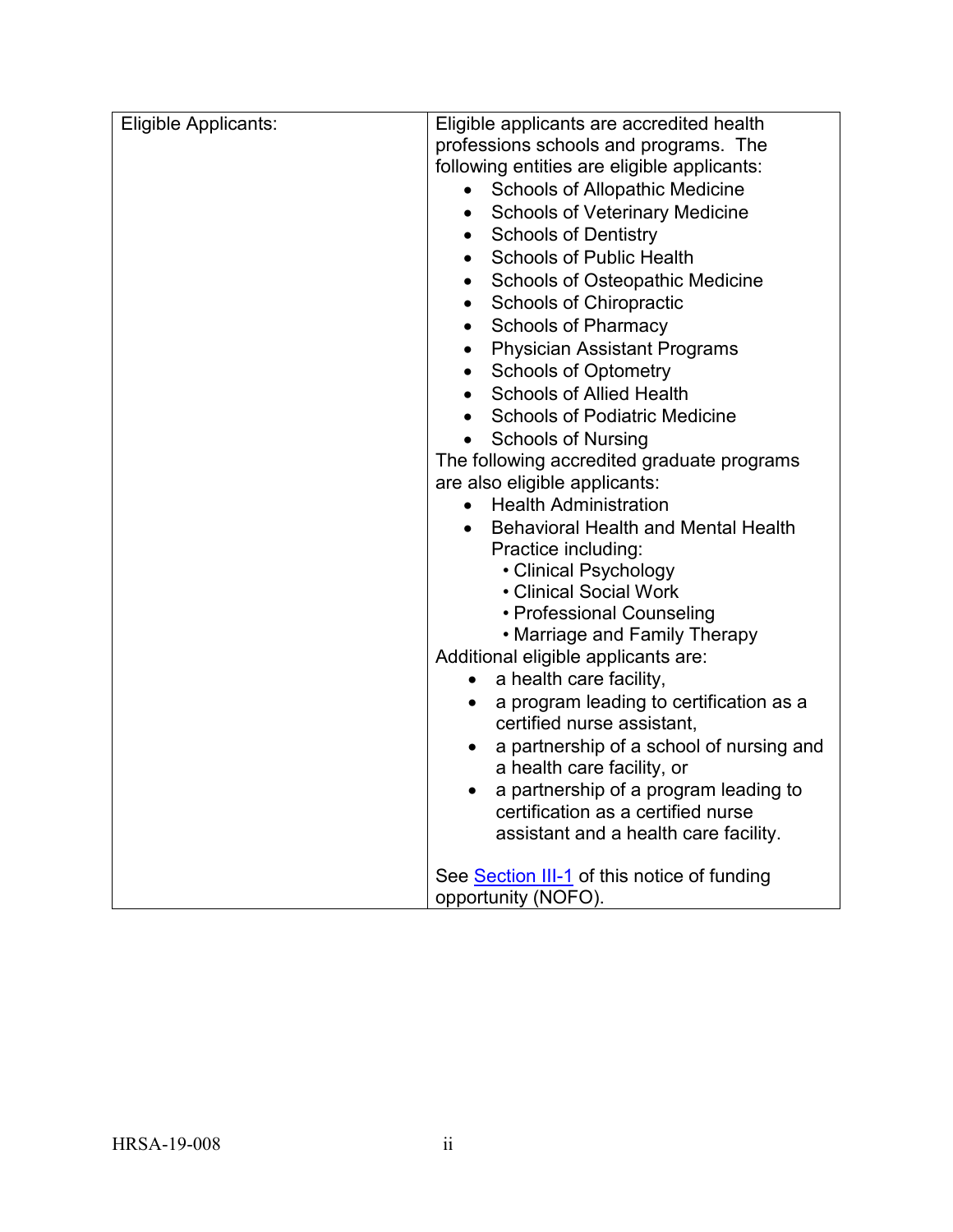# **Application Guide**

You (the applicant organization/agency) are responsible for reading and complying with the instructions included in HRSA's *SF-424 [R&R Application Guide,](http://www.hrsa.gov/grants/apply/applicationguide/sf424rrguidev2.pdf)* available online at [http://www.hrsa.gov/grants/apply/applicationguide/sf424rrguidev2.pdf,](http://www.hrsa.gov/grants/apply/applicationguide/sf424rrguidev2.pdf) except where instructed in this NOFO to do otherwise.

#### **Technical Assistance**

HRSA will hold a technical assistance (TA) webinar for applicants seeking funding through this opportunity. The webinar will provide an overview of pertinent information in the NOFO and an opportunity for applicants to ask questions. Visit the HRSA Bureau of Health Workforce's open opportunities website at

<https://bhw.hrsa.gov/fundingopportunities/> to learn more about the resources available for this funding opportunity.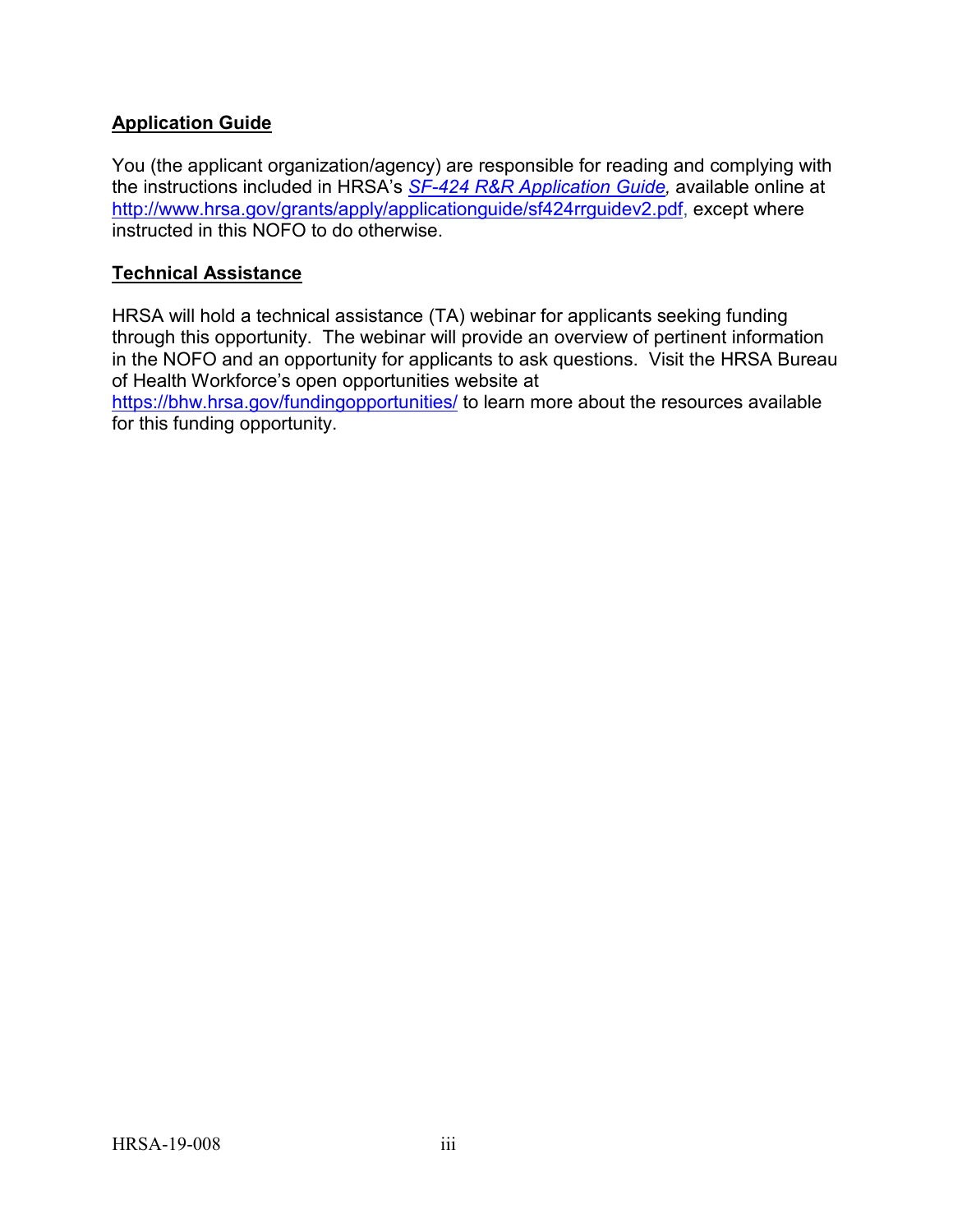# **Table of Contents**

| L           |                                                                         |  |
|-------------|-------------------------------------------------------------------------|--|
|             |                                                                         |  |
| II.         |                                                                         |  |
|             |                                                                         |  |
| Ш.          |                                                                         |  |
|             |                                                                         |  |
| IV.         |                                                                         |  |
|             | i.                                                                      |  |
|             | ii.<br>iii.                                                             |  |
|             | iv.                                                                     |  |
|             | V.                                                                      |  |
|             |                                                                         |  |
|             | 3. Dun and Bradstreet Data Universal Numbering System (DUNS) Number and |  |
|             |                                                                         |  |
|             |                                                                         |  |
|             |                                                                         |  |
| $V_{\cdot}$ |                                                                         |  |
|             |                                                                         |  |
|             |                                                                         |  |
|             |                                                                         |  |
|             |                                                                         |  |
| VI.         |                                                                         |  |
|             |                                                                         |  |
|             |                                                                         |  |
|             |                                                                         |  |
| VII.        |                                                                         |  |
| VIII.       |                                                                         |  |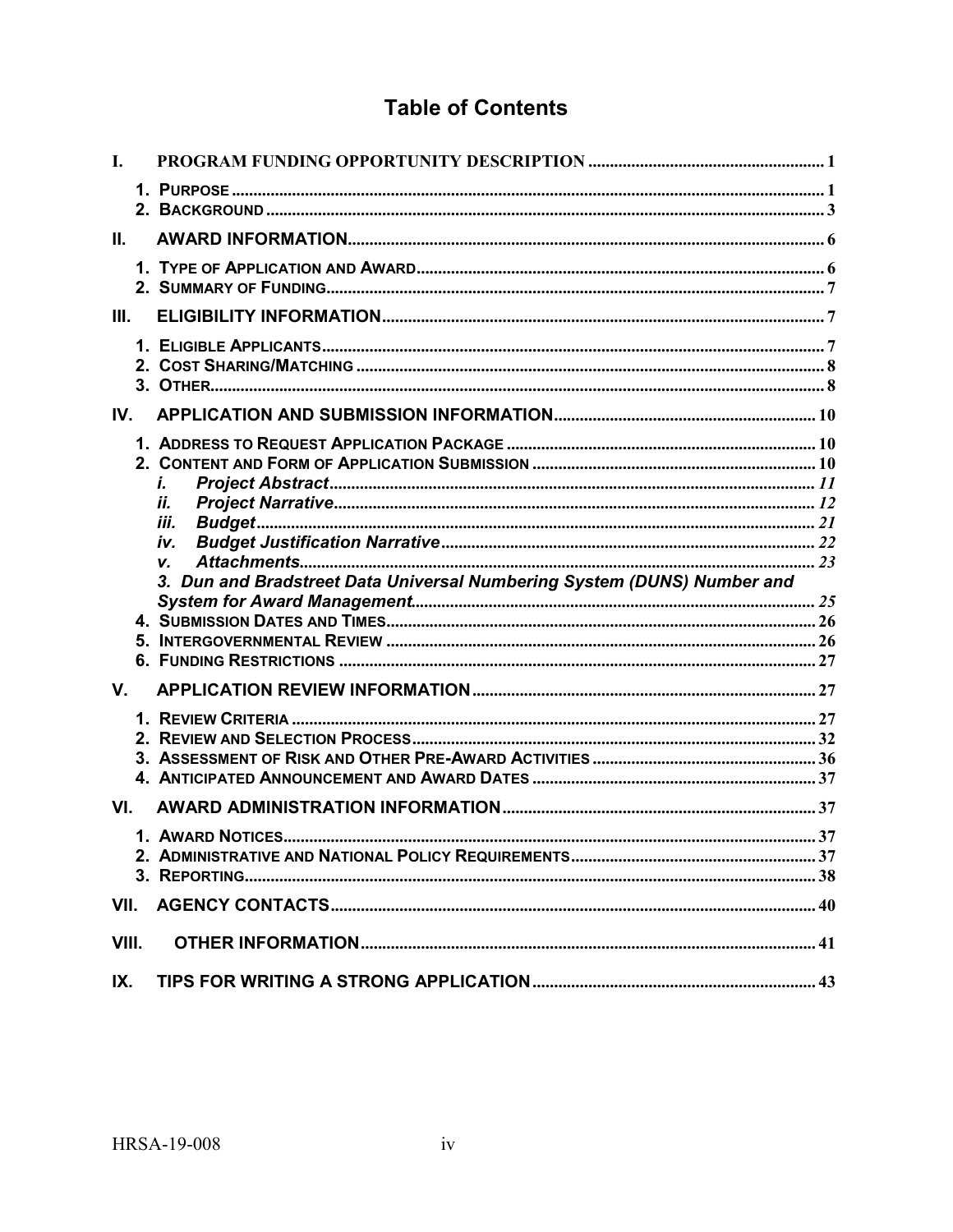# <span id="page-5-0"></span>**I. Program Funding Opportunity Description**

# <span id="page-5-1"></span>**1. Purpose**

This notice announces the opportunity to apply for funding under the Geriatrics Workforce Enhancement Program (GWEP).

# **Program Purpose**

The purpose of this program is to improve health outcomes for older adults by developing a healthcare workforce that maximizes patient and family engagement, and by integrating geriatrics and primary care.

# **Program Goals**

The goals of this program are: 1) to educate and train the primary care and geriatrics workforce to care for older adults in integrated geriatrics and primary care models, and 2) to partner with community based organizations (CBOs) to address gaps in healthcare for older adults, promote age-friendly health systems and dementia-friendly communities, and address the social determinants of health.

# **Program Objectives**

- **1. Develop partnerships between academia, primary care delivery sites or systems, and community-based organizations** to educate and train a workforce, including curriculum development as necessary, to provide valuebased care that improves health outcomes for older adults.
- **2. Train geriatrics specialists, primary care providers, and health professions students, residents, fellows and faculty** to assess and address the primary care needs of older adults**,** including:
	- The continuum of care for older adults, including chronic care selfmanagement, long-term care, and end-of-life care;
	- Mental health issues, including delirium, depression, and substance and opioid use disorder;
	- Social determinants of health, including elder abuse, neglect, and exploitation; disaster preparedness; and culturally and linguistically competent healthcare;
	- Individual, community and population level approaches; and
	- Use of telehealth technology, for example: teleprecepting, telementoring, Project ECHO<sup>[1](#page-5-2)</sup>, live video, remote patient monitoring, or other technology as appropriate.
- **3. Transform clinical training environments** into integrated geriatrics and primary care systems to become age-friendly health systems that incorporate the

 $\overline{a}$ 

<span id="page-5-2"></span><sup>1</sup> Project ECHO is a lifelong learning and guided practice model that increases health workforce capacity to provide best-practice specialty care and reduce health disparities. The model includes a hub-andspoke knowledge-sharing networks, led by expert teams who use multi-point videoconferencing to conduct virtual clinics with community providers. In this way, primary care doctors, nurses, and other clinicians learn to provide excellent specialty care to patients in their own communities. For more information see: [https://echo.unm.edu/.](https://echo.unm.edu/)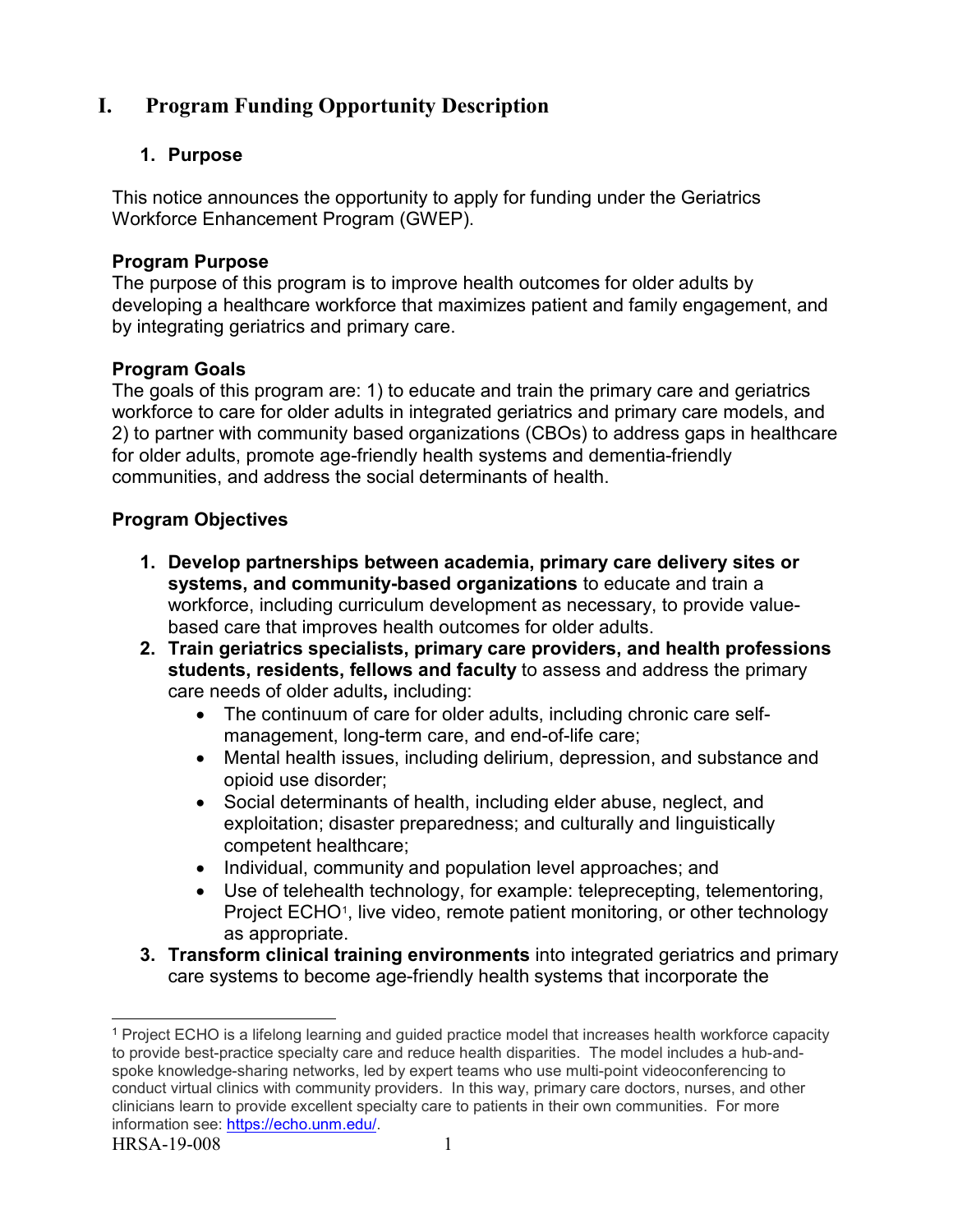principles of value-based care and alternative-payment models (e.g., Advanced Alternative Payment Modes [AAPMs], bundled payment, Comprehensive Primary Care Plus [CPC+]). The essential elements of age-friendly health systems are:

- What matters to the older adult
- Medication
- Mentation
- $\bullet$  Mobility<sup>[2](#page-6-0)</sup>
- **4. Deliver community-based programs** that provide patients, families, caregivers, and direct care workers with the knowledge and skills to improve health outcomes for older adults;
- **5. Provide training** to patients, families, caregivers, direct care workers, healthcare providers, and health professions students, residents, fellows and faculty on Alzheimer's Disease and Related Dementias (ADRD) and how cognitive and behavioral impairments impact medical care throughout the course of illness, including the value of supporting dementia-friendly communities and when it is appropriate to recruit older adults into research.

Interprofessional collaboration is a required component of all project objectives, and medicine must be one of the professions included in all interprofessional activities.

# **Additional Program Information**

# **Funding Preference**

This program provides the opportunity for the applicant to select one of two preferences. One preference is authorized by Section 805 of the Public Health Service Act (PHS), and the other preference is authorized by Section 791(a)(1) of the PHS Act.

The funding preference under Section 805 of the PHS Act shall be given to applicants with projects that substantially benefit rural or underserved populations, or help meet public health nursing needs in State or local health departments.

The funding preference under Section 791 of the PHS Act shall be given to applicants that:

a) demonstrate a high rate for placing graduates in practice settings having the principal focus of serving residents of Medically Underserved Communities or b) demonstrate a significant increase in the rate of placing graduates in Medically Underserved Communities settings over the preceding two years. New programs as defined by PHS Act section 791(c) may apply for the preference through a different set of criteria found in Section V.2.

Applicants may apply for this notice of funding opportunity without requesting a funding preference; applicants receiving a funding preference will be placed in a more competitive position among applications that can be funded. Refer to [Section V.2](#page-36-1) of this

<span id="page-6-0"></span><sup>&</sup>lt;sup>2</sup> The John A. Hartford Foundation & The Institute for Healthcare Improvement. (2018). Age-Friendly Health Systems. Retrieved fro[m https://www.johnahartford.org/grants-strategy/current](https://www.johnahartford.org/grants-strategy/current-strategies/age-friendly-hospitals/)[strategies/age-friendly-hospitals/](https://www.johnahartford.org/grants-strategy/current-strategies/age-friendly-hospitals/)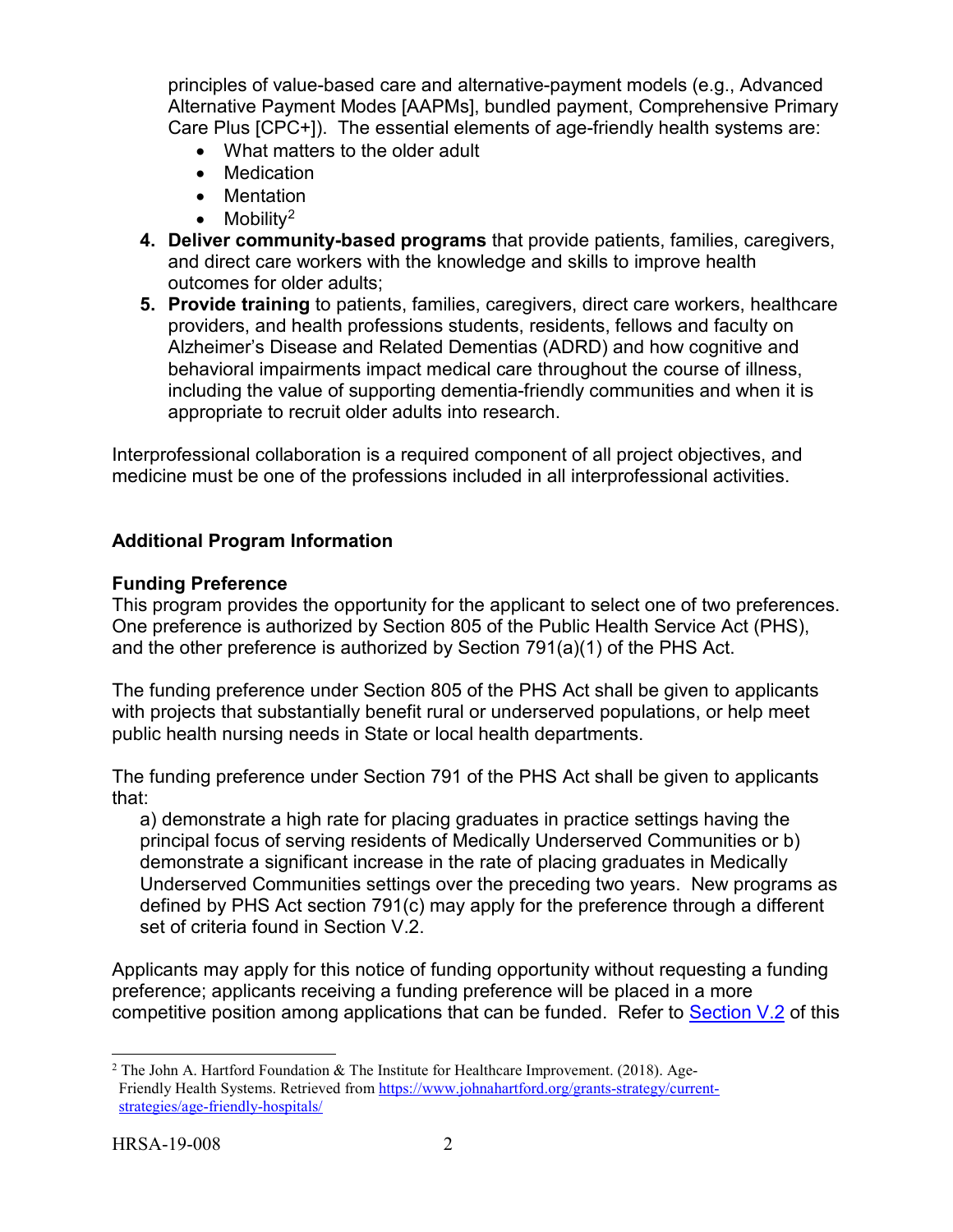NOFO for detailed information on qualifying for a funding preference. Requested information to apply for the funding preference must be submitted in [Attachment 8.](#page-27-0)

# <span id="page-7-0"></span>**2. Background**

The GWEP is authorized by PHS Act Title VII, Sections 750 and 753(a) and PHS Act Title VIII, Section 865. The focus of these authorities is on geriatrics workforce enhancement.

The current number of individuals over the age of 65 is 46 million and is projected to reach 74 million by 2030. Americans who are 65 today can expect, on average, to live an additional 19 years.[3](#page-7-1)As older adults live longer, many develop multiple chronic conditions (MCC). Approximately 75 percent will have at least one chronic condition, such as ADRD, which affects 1 in 10 older adults and is the 6th leading cause of death in the United States.<sup>[4](#page-7-2)</sup> MCC among older adults put a burden on national healthcare systems and increase costs.<sup>[5](#page-7-3)</sup> In 2017, HRSA's National Center for Health Workforce Analysis published the National and Regional Projections of Supply and Demand for Geriatricians: 2013-20255 which reported that the demand for geriatricians is projected to exceed supply, resulting in a national shortage of 26,980 full time equivalent positions in 2025. This is despite warnings from 10 years ago, in The National Academy of Medicine, formerly called The Institute of Medicine, report titled, *Retooling for an Aging America: Building the Health Care Workforce*, that the healthcare workforce was even then inadequate in both size and skills to meet the healthcare needs of the rapidly growing number of older adults. The education and training of health professionals in the area of geriatrics has continued to be hindered by a shortage of faculty, inadequate and variable academic curricula and clinical experiences, and a lack of opportunities for advanced training.6

# **Program Definitions**

A glossary containing general definitions for terms used throughout the Bureau of Health Workforce NOFOs can be found in the [Health Workforce Glossary.](https://bhw.hrsa.gov/grants/resourcecenter/glossary) In addition, the following definitions apply to the Geriatrics Workforce Enhancement Program for Fiscal Year 2019.

**Age-Friendly Health System** means a healthcare system that improves the quality of care for older adults and optimizes value for health systems by providing older adults with the best care possible; reducing healthcare related harms to older adults to close to zero; satisfying older adults with their care; and optimizing value for individuals including<br>————————————————————<br><sup>3</sup>National Prevention Council. Healthy Aging in Action. (2016). U.S. Department of Health and Human

5 U.S. Department of Health and Human Services, Health Resources and Services Administration,

<span id="page-7-1"></span>Services, Office of the Surgeon General, Washington, DC

<span id="page-7-3"></span><span id="page-7-2"></span><sup>&</sup>lt;sup>4</sup> 2018 Alzheimer's Disease Facts and Figures. https://www.alz.org/facts/<br><sup>5</sup> Sage Open Nursing. (2018). Self-Management of Multiple Chronic Conditions by Community-Dwelling Older Adults: A Concept Analysis. Retrieved from<https://doi.org/10.1177/2377960817752471>

National Center for Health Workforce Analysis. 2017. National and Regional Projections of Supply and Demand for Geriatricians: 2013-2025. Rockville, Maryland.

<sup>6</sup>Institute of Medicine. (2008). Retooling for an Aging America: Building the Health Care Workforce. Washington, DC: The National Academies Press. [https://doi.org/10.17226/12089.](https://doi.org/10.17226/12089)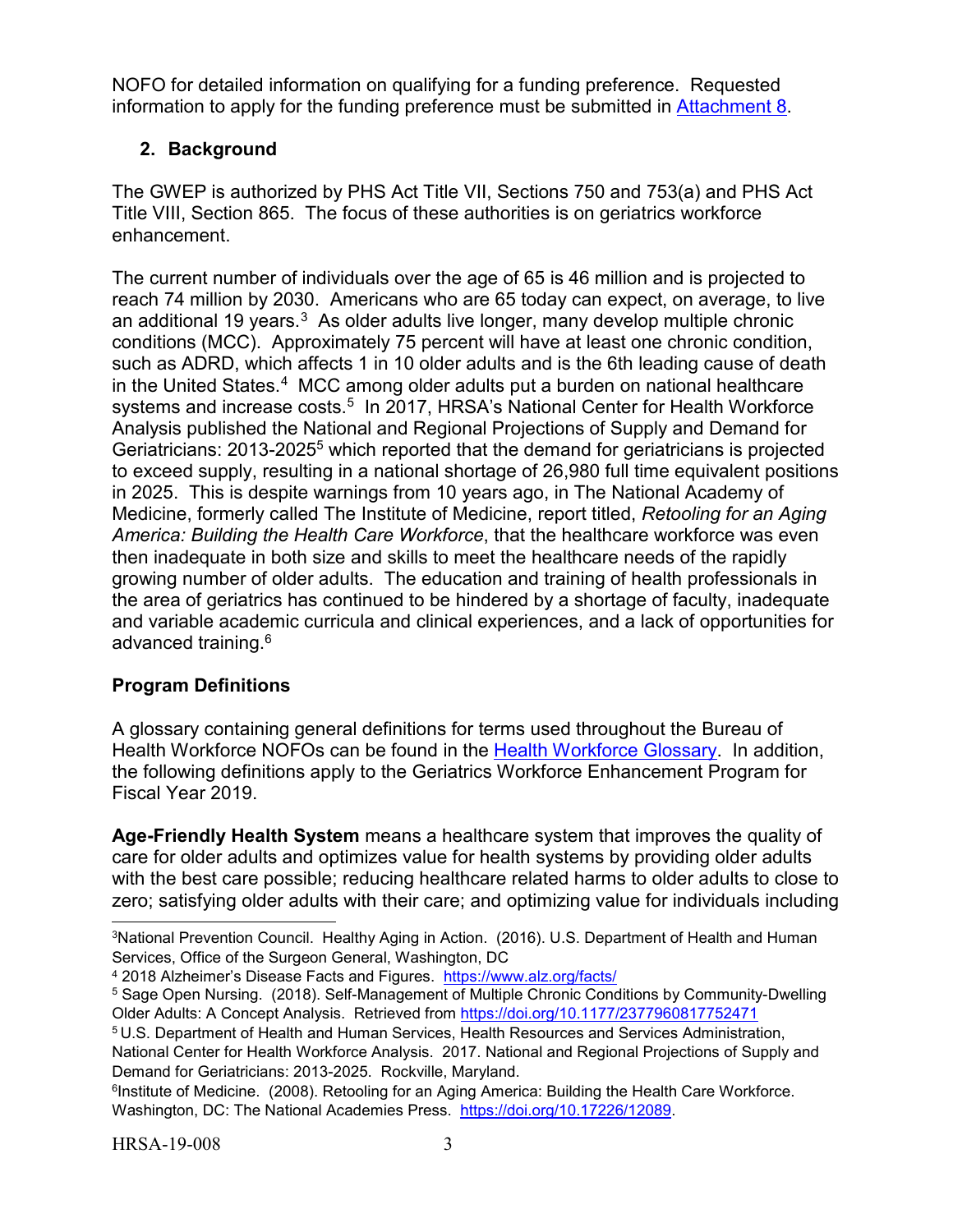patients, families, caregivers, direct care workers, healthcare providers, and health professions students, residents, fellows, and faculty, and health systems. The essential elements of age-friendly health systems are a) What Matters (to the older adult); b) Medication; c) Mentation; and d) Mobility.

**Caregiver** means a family member, friend, neighbor or other individual who provides unpaid assistance to a person with a chronic illness or disabling condition.

**Certification** means a process by which an agency or organization validates, based upon predetermined standards, an individual health provider's qualifications and knowledge for practice in a defined functional or clinical area.

**Certified Nursing Assistant (CNA) Program** means a CNA program provided by a community college, trade school, or medical facility that provides a 6-to-12 week CNA certificate program that is approved by the state's nursing board.

**Community-based organization** means a public or private nonprofit that is representative of a community or a significant segment of a community, and is engaged in meeting human, educational, environmental, or public safety community needs.

**Dementia Friendly Community** means a community that helps people living with dementia feel included and supported in the places they work, live, and play [\(www.dfamerica.org\)](http://www.dfamerica.org/). Dementia friendly communities consist of people who recognize that:

- A person living with dementia is more than his/her diagnosis;
- Dementia can affect a person's cognition, behavior, emotions and physical capabilities; and,
- Everyone has a role to play in recognizing persons living with dementia as a part of their community and supporting their independence, value and inclusion.

**Direct Care Worker** means an individual employed to provide hands-on support to help people with disabilities, and older adults, to perform everyday activities.

**Fellowship program** means at least a one-year, interprofessional, organized training effort sponsored by an eligible applicant that is designed to provide training in integrating clinical geriatrics into primary care and geriatrics/primary care education for healthcare professionals who have completed a graduate education program in their discipline, and now seek to develop specialized knowledge and skill in the care of older adults. The fellowship program goal is to prepare the learner for interprofessional practice, and certification, in one or more specialties related to the care of older adults. Fellows may be awarded stipends at a rate to be determined by the applicant organization. The goal of this program is to prepare individuals to be geriatrics specialists.

**Graduate Education Program or Training** means a program administered by an institution of higher learning, leading to a master's or higher degree.

**Health Care Facility** (HCF) means an Indian Health Service health center, a Native Hawaiian health center, a federally qualified health center, a rural health clinic, a nursing

HRSA-19-008 4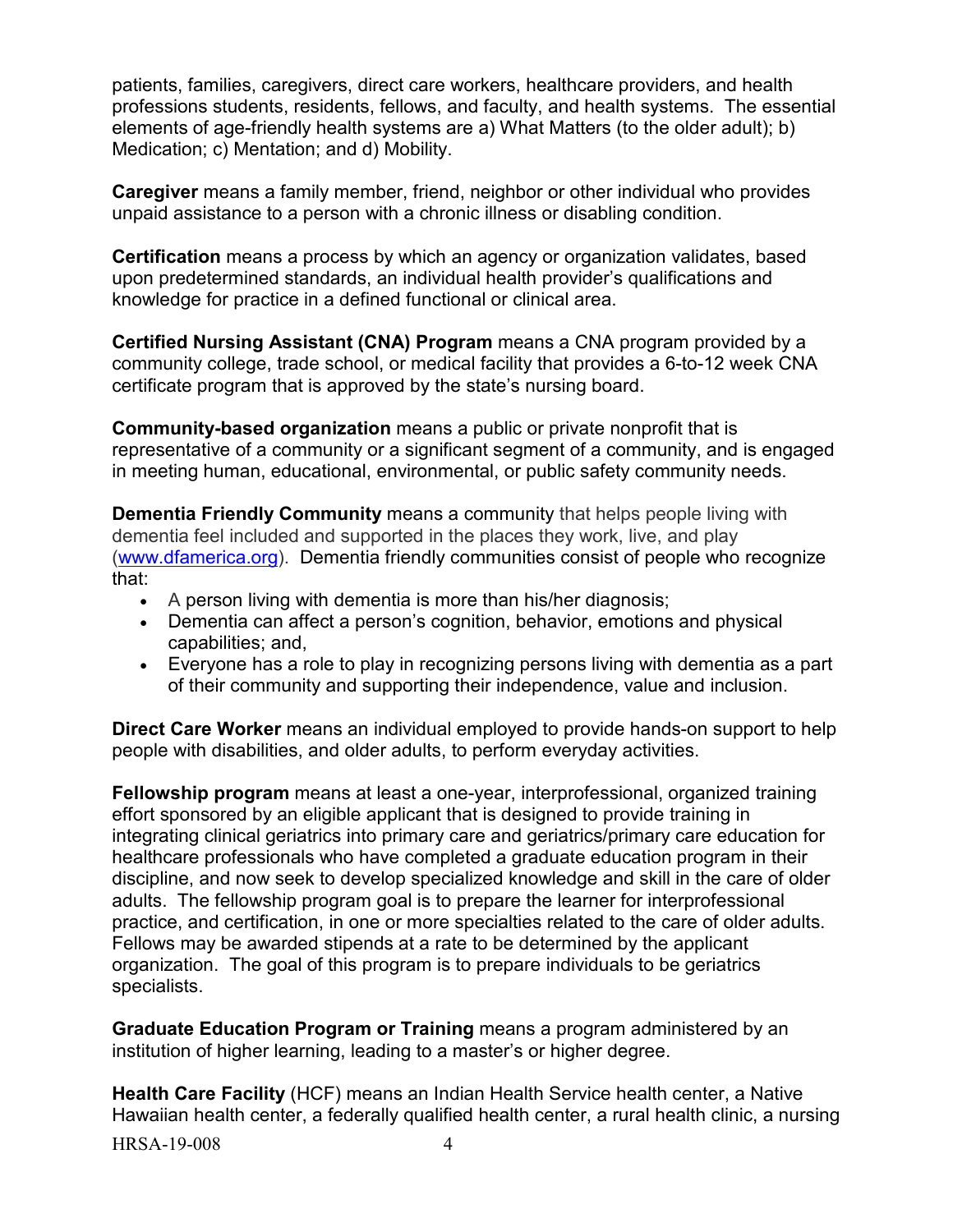home, a home health agency, a hospice program, a public health clinic, a state or local department of health, a skilled nursing facility, or any other facility designated by the Secretary.

**Health Professional** means an individual who has received an associate's degree, a bachelor's degree, a master's degree, a doctoral degree, or post-baccalaureate training in a field relating to healthcare, and who shares in the responsibility for the delivery of healthcare services or related service.

**Integrated primary care and geriatrics systems** include, but are not limited to: Interprofessional, team-based, patient-centered healthcare for older adults; integration of geriatrics into evolving age-friendly primary care delivery sites or systems to provide coordinated and comprehensive healthcare; and outreach and education for patients, families, caregivers, direct care workers, healthcare providers, and health professions students, residents, fellows and faculty to improve the health of older adults.

**Interprofessional team** means a group of three or more healthcare providers, direct care workers, caregivers, and patients who work together to meet the needs of a patient population. Work is divided based on the scope of practice of the included professions, information is shared, the work of each team member is supported, and processes and interventions are coordinated to provide services and programs to meet the patient's goals. For the purposes of this program, medicine must be one of the professions included in the interprofessional team. (See also "Team Based Care", in the Health Workforce Glossary).

**Primary Care** means a health care delivery site/system with integrated, accessible health care services provided by clinicians who are accountable for:

- addressing a large majority of personal health care needs,
- developing a sustained partnership with patients, and
- practicing in the context of family and community.

For this program, primary care delivery site/system includes emergency departments, hospice, and skilled nursing facilities but does not include inpatient hospital settings (including ACE Units), ambulatory surgical centers; independent diagnostic testing facilities; and inpatient rehabilitation facilities.

**Stipend** means a payment to an individual to help meet that individual's subsistence expenses during the training period. Stipends are not salary, and should not be provided as a condition of employment with either the federal Government or the recipient/subrecipient organization.

**Telehealth** means the use of electronic information and telecommunications technologies to support and promote long-distance clinical health care, patient and professional health-related education, public health and health administration. Technologies include videoconferencing, the internet, store-and-forward imaging, streaming media, and terrestrial and wireless communications

**Traineeships** for the GWEP means traineeships that are limited to individuals who are preparing for advanced education nursing degrees in geriatrics nursing, long-term care,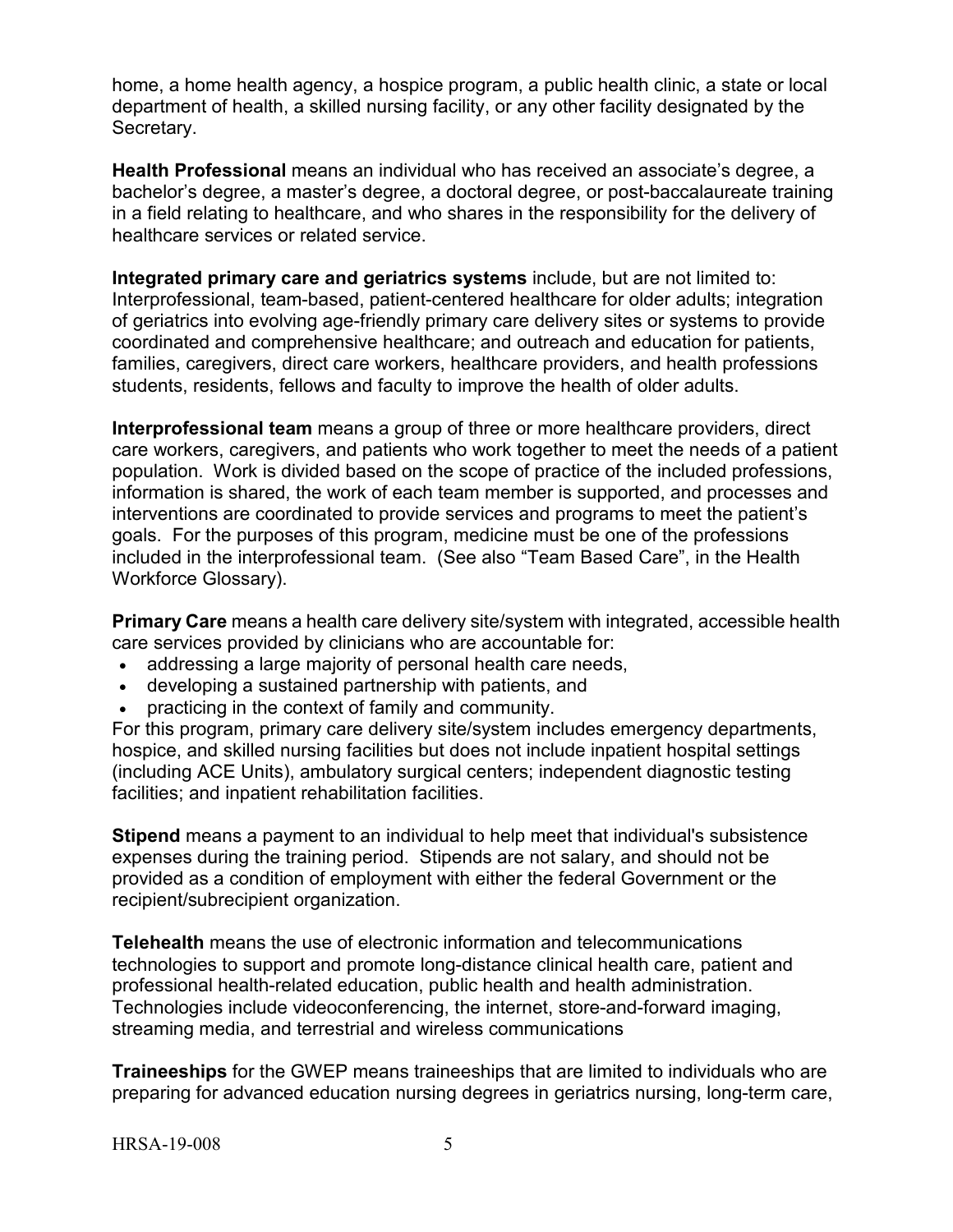gero-psychiatric nursing or other nursing areas that specialize in the care of the elderly population.

**Value-based care** refers to a form of reimbursement that ties payments for care delivery to quality of care provided. It supports better care for individuals, better health for populations, and lower costs. $^6$  $^6$ 

# <span id="page-10-0"></span>**II. Award Information**

# <span id="page-10-1"></span>**1. Type of Application and Award**

Type of applications sought: New and Competing Continuation.

HRSA will provide funding in the form of a cooperative agreement. A cooperative agreement, as opposed to a grant, is a financial assistance mechanism where substantial involvement is anticipated between HRSA and the recipient during performance of the contemplated project.

In addition to the usual monitoring and technical assistance provided under the cooperative agreement, **HRSA program involvement will include**:

- Participating in the planning, development, and evaluation of all phases of the project;
- Reviewing procedures to be implemented for accomplishing the objectives of the cooperative agreement;
- Participating, as appropriate, in meetings or site visits conducted during the period of the cooperative agreement;
- Reviewing project training and education products such as videos, toolkits, assessment tools, on-line curricula, and manuscripts as they are being developed and prior to dissemination;
- Assisting recipients and their partners in developing a national GWEP network to share resources, best practices, and lessons learned;
- Providing assistance and referrals in the establishment and facilitation of effective reciprocal partnerships with federal, state and local agencies, HRSA projects and other resource centers, and other entities that may be relevant to the project's mission;
- Providing programmatic input and consultation for development and delivery of education and training materials;
- Working with recipients and their partners to develop and implement quality improvement assessment and evaluation strategies in order to provide valuebased care delivery and quality improvement initiatives;
- Providing information resources; and
- Review contracts and agreements, as appropriate, between programs and their partners.

<span id="page-10-2"></span>HRSA-19-008 6  $\overline{a}$ <sup>6</sup> https://www.cms.gov/Medicare/Quality-Initiatives-Patient-Assessment-Instruments/Value-Based-Programs/Value-Based-Programs.html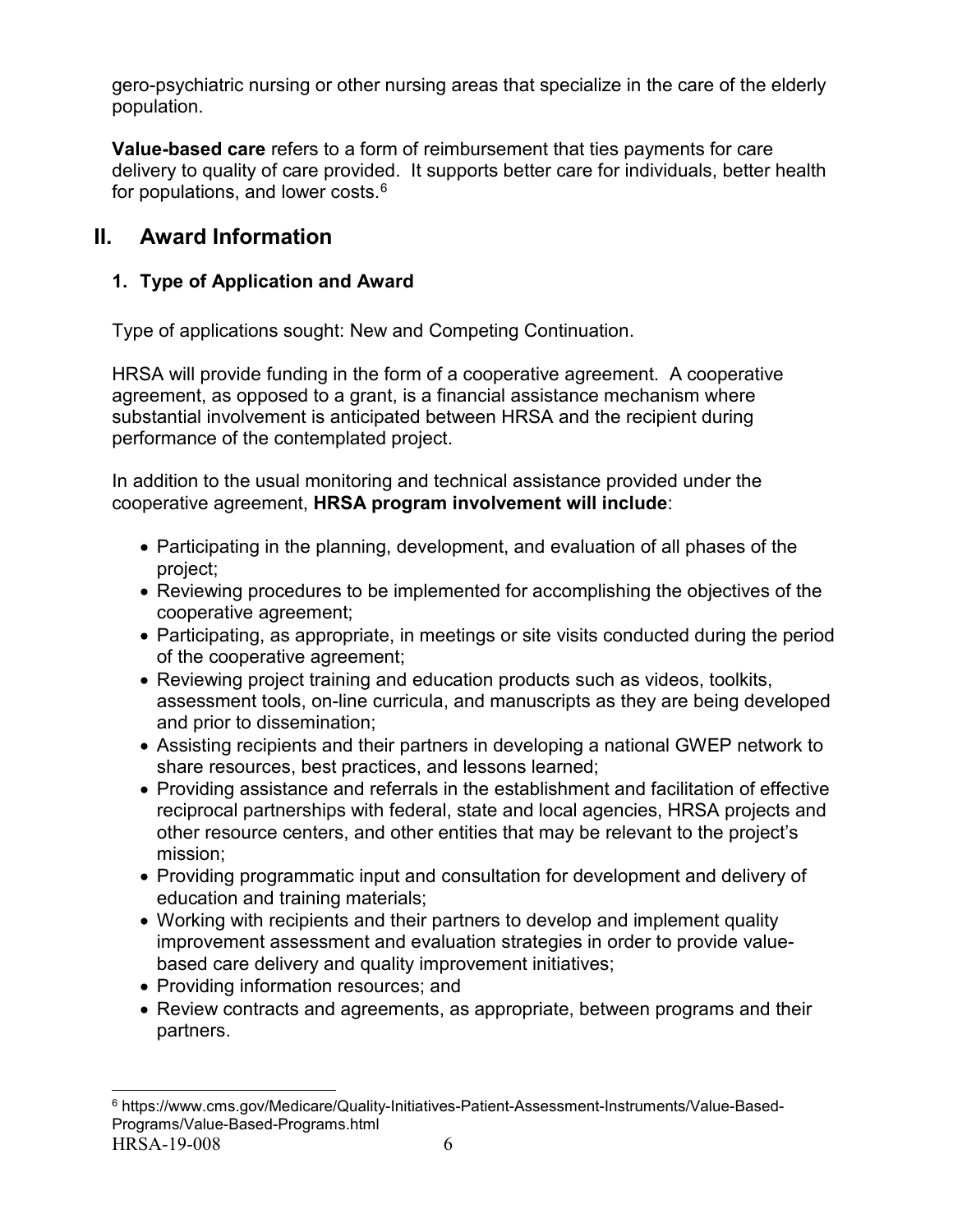# **The cooperative agreement recipient's responsibilities shall include:**

- Participating in ongoing monthly technical assistance calls with other recipients and HRSA staff;
- Providing the HRSA project officer with an opportunity to review project information prior to dissemination;
- Establishing contacts relevant to the project's mission such as GWEP partners, federal, state, and local partners, and other HRSA projects;
- Coordinating activities with other GWEP awardees where possible; and
- Working with HRSA to evaluate priorities and respond to HRSA reporting requirements.

# <span id="page-11-0"></span>**2. Summary of Funding**

HRSA expects approximately \$35,730,000 to be available annually to fund approximately 47 recipients. You may apply for a ceiling amount of up to \$750,000 per year, of which no more than \$650,000 of the funds will be used for non-ADRD education and training, and a minimum of \$100,000 will be used for ADRD education and training. The period of performance is five (5) years, from July 1, 2019 through June 30, 2024. Funding beyond the first year is subject to the availability of appropriated funds for the GWEP, satisfactory awardee performance, and a decision that continued funding is in the best interest of the federal government.

All HRSA awards are subject to the Uniform Administrative Requirements, Cost Principles and Audit Requirements at [45 CFR part 75.](http://www.ecfr.gov/cgi-bin/retrieveECFR?gp=1&SID=4d52364ec83fab994c665943dadf9cf7&ty=HTML&h=L&r=PART&n=pt45.1.75)

Indirect costs under training awards to organizations other than state, local, or Indian tribal governments will be budgeted and reimbursed at 8 percent of modified total direct costs, rather than on the basis of a negotiated rate agreement, and are not subject to upward or downward adjustment. Direct cost amounts exclusive of equipment, tuition and fees, and sub-awards/subcontracts in excess of \$25,000 are excluded from the direct cost base for purposes of this calculation.

# <span id="page-11-1"></span>**III. Eligibility Information**

# <span id="page-11-2"></span>**1. Eligible Applicants**

Eligible applicants are accredited health professions schools and programs. The following entities are eligible applicants:

- Schools of Allopathic Medicine
- Schools of Veterinary Medicine
- Schools of Dentistry
- Schools of Public Health
- Schools of Osteopathic Medicine
- Schools of Chiropractic
- Schools of Pharmacy
- Physician Assistant Programs

HRSA-19-008 7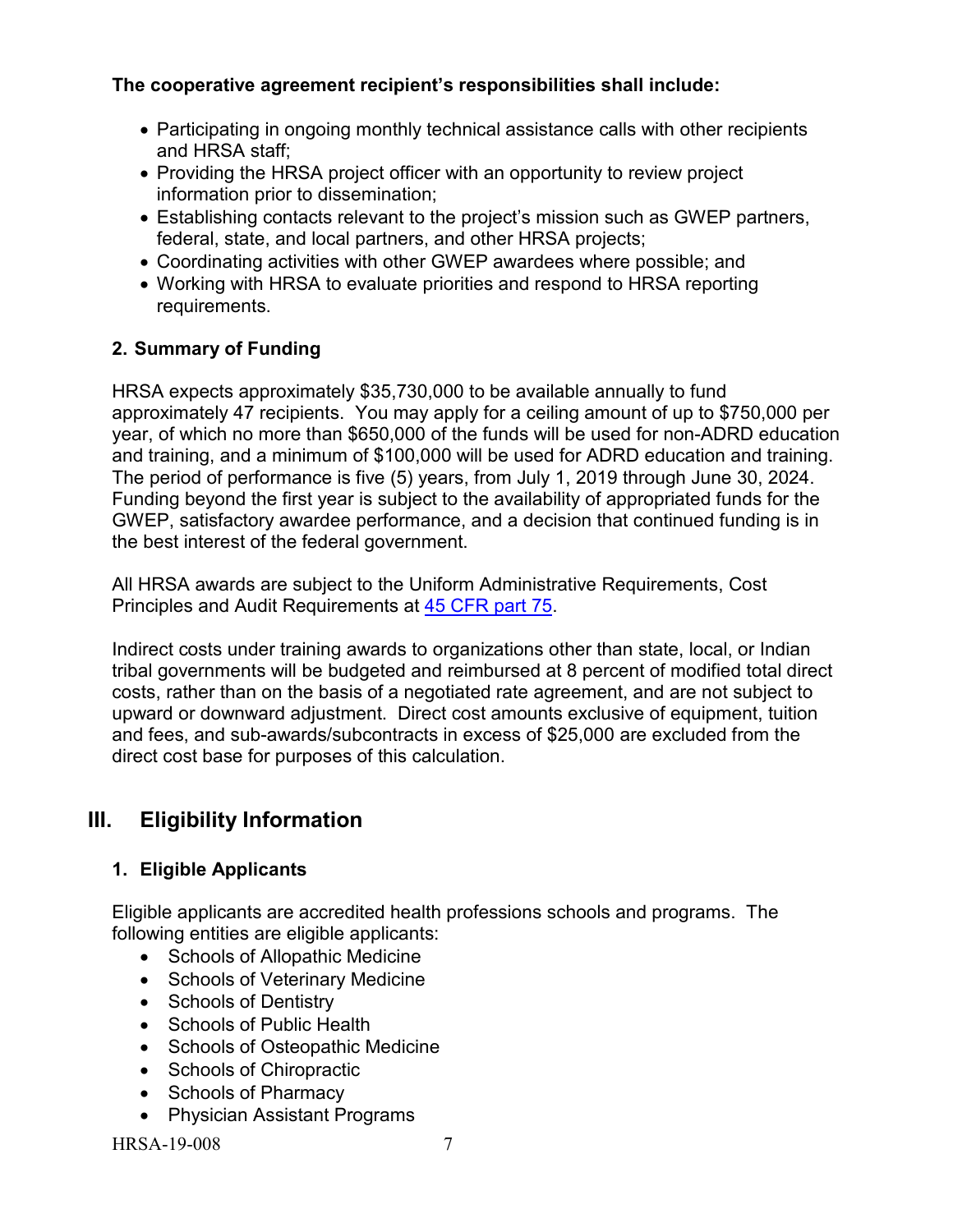- Schools of Optometry
- Schools of Allied Health
- Schools of Podiatric Medicine
- Schools of Nursing

The following accredited graduate programs are also eligible applicants:

- Health Administration
- Behavioral Health and Mental Health Practice including:
	- o Clinical Psychology
	- o Clinical Social Work
	- o Professional Counseling
	- o Marriage and Family Therapy

Additional eligible applicants are:

- a health care facility
- a program leading to certification as a certified nurse assistant,
- a partnership of a school of nursing such and facility, or
- a partnership of such a program and facility

Faith-based and community-based organizations, Tribes, and tribal organizations may apply if otherwise eligible.

In addition to the 50 states, only the District of Columbia, Guam, the Commonwealth of Puerto Rico, the Northern Mariana Islands, American Samoa, the U.S. Virgin Islands, the Federated States of Micronesia, the Republic of the Marshall Islands, and the Republic of Palau may apply.

All eligible applicants must be accredited. In Attachment 10 the applicant organization must provide: (1) a statement that they hold accreditation from the relevant accrediting body and are not under probation, and (2) the dates of the initial accreditation and next expected accrediting body review. The full letter of accreditation is not required. Recipients must immediately inform the HRSA project officer of any change in accreditation status. If a partner institution holds the accreditation for a training program, a letter of agreement should be provided as well.

# <span id="page-12-0"></span>**2. Cost Sharing/Matching**

Cost sharing/matching is not required for this program.

# <span id="page-12-1"></span>**3. Other**

# **Programmatic Responsiveness**

Provide evidence that the project director is at least a masters-prepared health professional or masters-prepared health educator who is also a geriatrics or gerontology specialist (except for project directors of CNA programs who must be at least bachelor's-level prepared), and has a minimum of five years of experience in leading geriatrics initiatives including workforce development. HRSA will consider any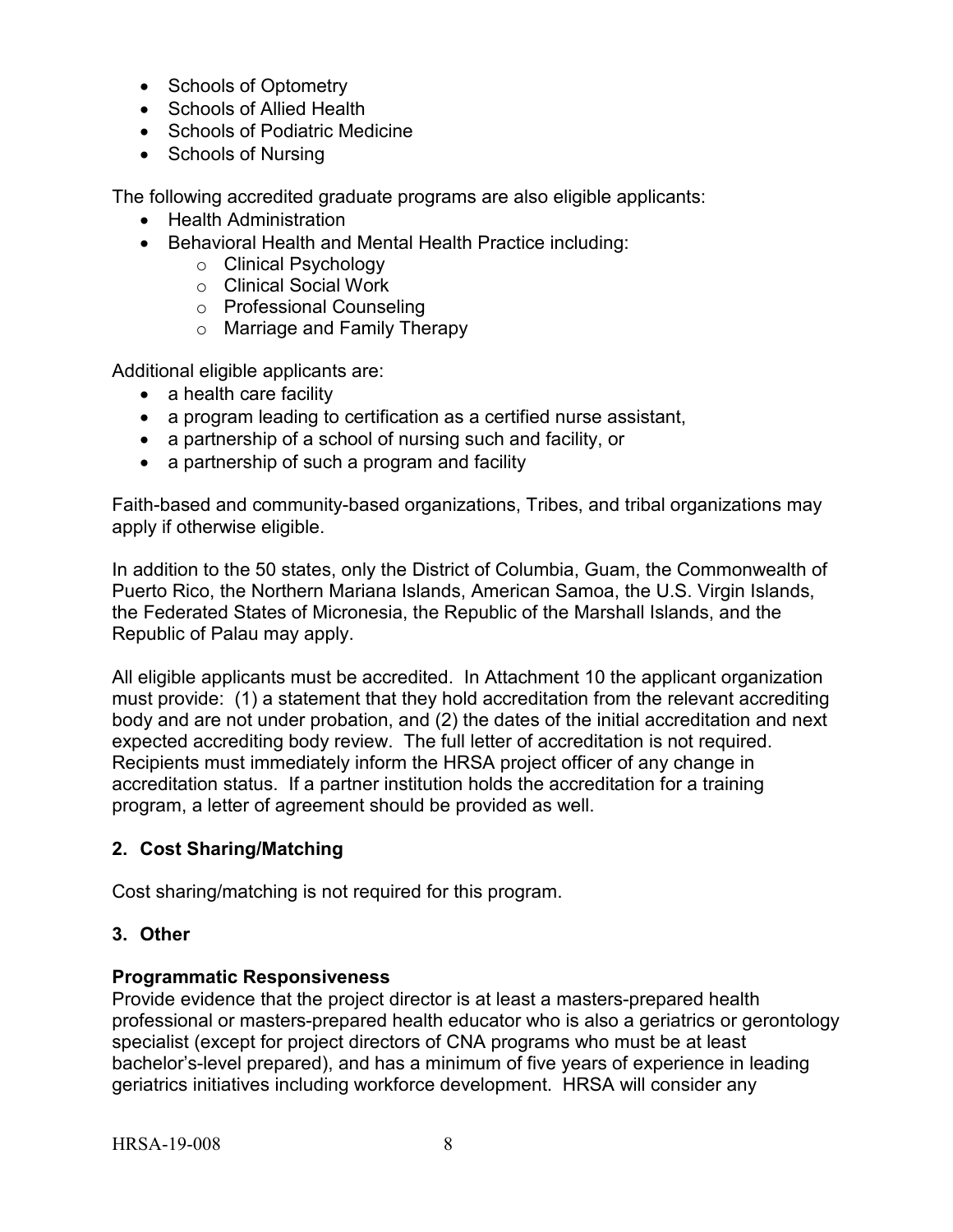application that does not meet this requirement non-responsive and will not consider it for funding under this notice.

## **Ceiling Amount**

This award has a ceiling amount of \$750,000. At least \$100,000 must be for ADRD activities. HRSA will consider any application that exceeds the overall \$750,000 annual ceiling amount or that exceeds \$650,000 each year for non-ADRD activities nonresponsive and will not consider it for funding under this notice.

## **Deadline**

The deadline for applications is *February 6, 2019 at 11:59 p.m. Eastern Time*. HRSA will consider any application that fails to satisfy the deadline requirements referenced in *Section IV.4* non-responsive and will not consider it for funding under this notice.

## **Maintenance of Effort (MoE)**

The recipient must agree to maintain non-Federal funding for award activities at a level which is not less than expenditures for such activities during the fiscal year prior to receiving the award as required by Sections 797(b) and 803(b) of the Public Health Service Act. Complete the Maintenance of Effort information document and submit as Attachment 7.

#### **Multiple Applications**

NOTE: Multiple applications from an organization with the same DUNS number are allowable if the applications propose separate and distinct projects. However, no more than one application per organization or campus will be funded.

If for any reason (including submitting to the wrong funding opportunity number or making corrections/updates), an application is submitted more than once prior to the application due date, HRSA will only accept your **last** validated electronic submission, under the correct funding opportunity number, prior to the Grants.gov application due date as the final and only acceptable application.

Failure to include all required documents as part of the application may result in an application being considered incomplete or non-responsive.

#### **Student/trainee/fellow/faculty eligibility requirements**

A student/trainee/fellow/faculty receiving support from award funds must be a citizen of the United States, a foreign national having in his/her possession a visa permitting permanent residence in the United States, or a non-citizen national.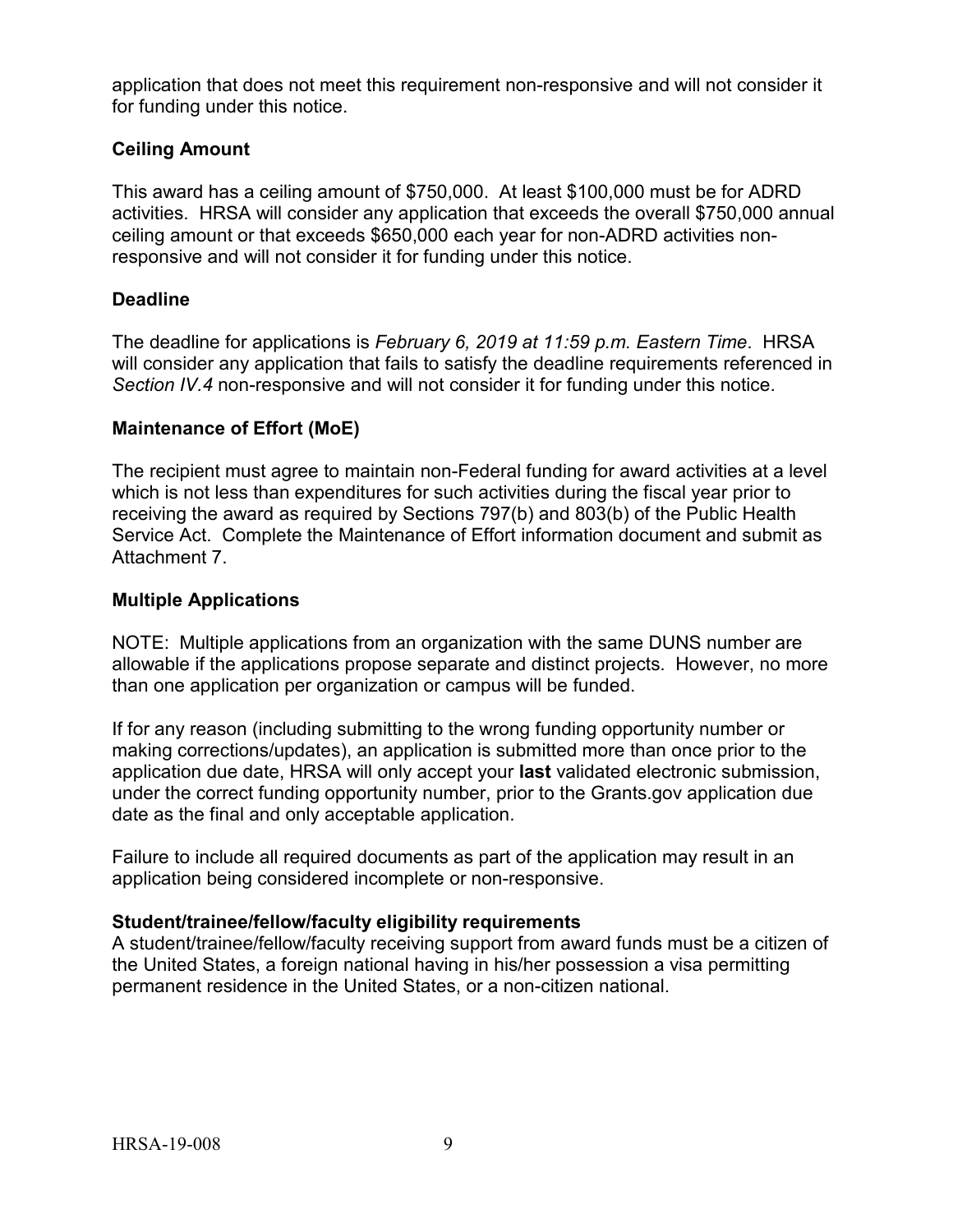# <span id="page-14-0"></span>**IV. Application and Submission Information**

# <span id="page-14-1"></span>**1. Address to Request Application Package**

HRSA *requires* you to apply electronically. HRSA encourages you to apply through [Grants.gov](https://www.grants.gov/) using the SF-424 Research and Related (R&R) workspace application package associated with this NOFO following the directions provided at [https://www.grants.gov/applicants/apply-for-grants.html.](https://www.grants.gov/applicants/apply-for-grants.html)

If you're reading this notice of funding opportunity (NOFO) (also known as "Instructions" on Grants.gov) and reviewing or preparing the workspace application package, you will automatically be notified in the event HRSA changes and/or republishes the NOFO on Grants.gov before its closing date. Responding to an earlier version of a modified notice may result in a less competitive or ineligible application. *Please note, you are ultimately responsible for reviewing the [For Applicants](https://www.grants.gov/web/grants/applicants.html) page for all information relevant to desired opportunities.*

## <span id="page-14-2"></span>**2. Content and Form of Application Submission**

Section 4 of HRSA's *SF-424 R&R [Application Guide](http://www.hrsa.gov/grants/apply/applicationguide/sf424rrguidev2.pdf)* provides instructions for the budget, budget justification, staffing plan and personnel requirements, assurances, certifications, and abstract. You must submit the information outlined in the *[SF-424](http://www.hrsa.gov/grants/apply/applicationguide/sf424rrguidev2.pdf) R&R [Application Guide](http://www.hrsa.gov/grants/apply/applicationguide/sf424rrguidev2.pdf)* in addition to the program specific information below. You are responsible for reading and complying with the instructions included in HRSA's *[SF-424](http://www.hrsa.gov/grants/apply/applicationguide/sf424rrguidev2.pdf) R&R [Application Guide](http://www.hrsa.gov/grants/apply/applicationguide/sf424rrguidev2.pdf)* except where instructed in the NOFO to do otherwise. You must submit the applications in the English language and in terms of U.S. dollars (45 CFR § 75.111(a)).

See Section 8.5 of the *SF-424 R&R [Application Guide](http://www.hrsa.gov/grants/apply/applicationguide/sf424rrguidev2.pdf)* for the Application Completeness Checklist.

#### **Application Page Limit**

The total size of all uploaded files may not exceed the equivalent of **80 pages** when printed by HRSA. The page limit includes the abstract, project and budget narratives, attachments including biographical sketches (biosketches), and letters of commitment and support required in HRSA's *SF-424 R&R [Application Guide](http://www.hrsa.gov/grants/apply/applicationguide/sf424rrguidev2.pdf)* and this NOFO. Standard OMB-approved forms that are included in the workspace application package do NOT count in the page limit. Biographical Sketches **do** count in the page limit. Indirect Cost Rate Agreement and proof of non-profit status (if applicable) do not count in the page limit. **We strongly urge you to take appropriate measures to ensure your application does not exceed the specified page limit.**

**Applications must be complete, within the specified page limit, and validated by Grants.gov under the correct funding opportunity number prior to the deadline to be considered under this notice.**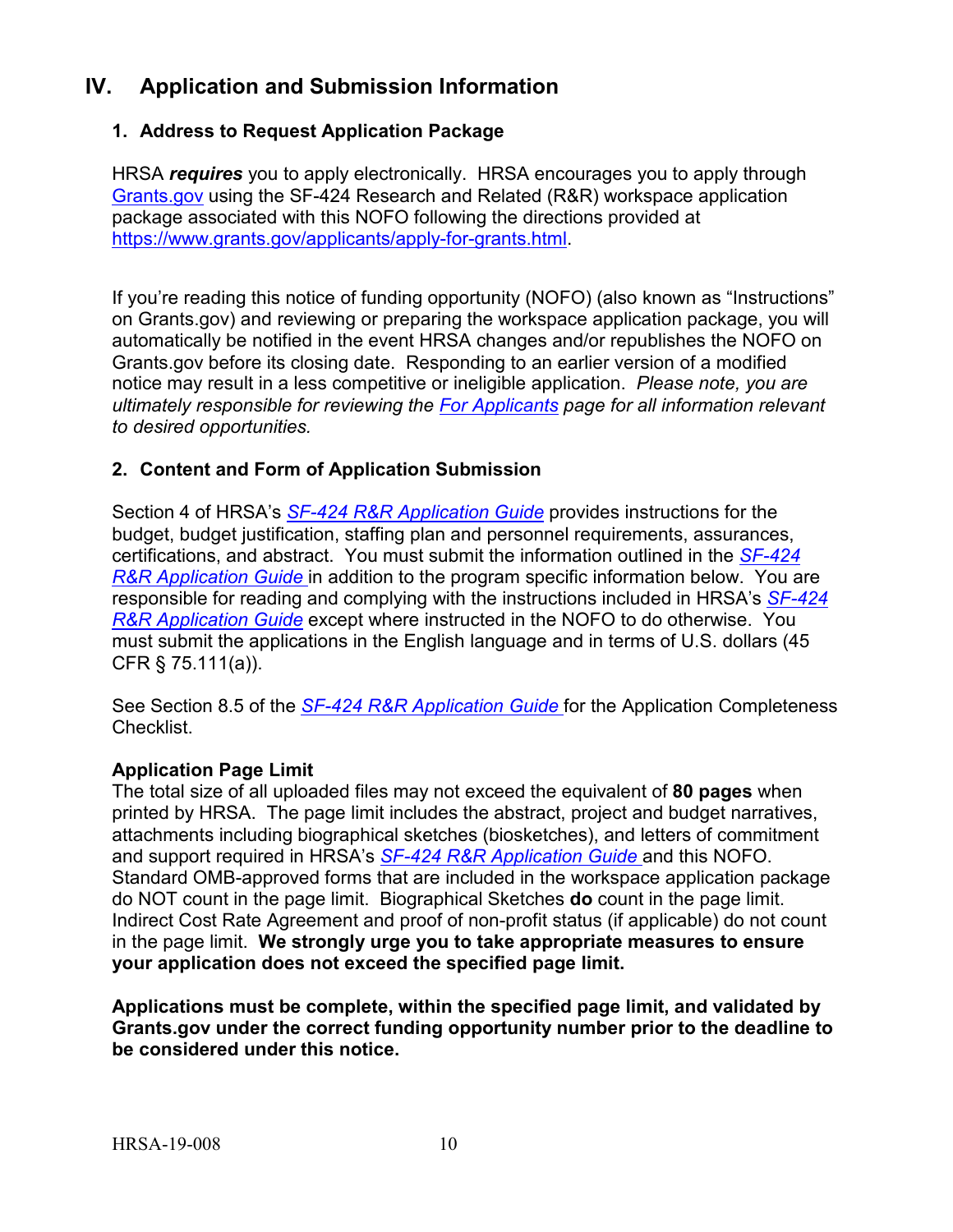## **Debarment, Suspension, Ineligibility, and Voluntary Exclusion Certification**

- 1) The prospective recipient certifies, by submission of this proposal, that neither it nor its principals is presently debarred, suspended, proposed for debarment, declared ineligible, or voluntarily excluded from participation in this transaction by any federal department or agency.
- 2) Failure to make required disclosures can result in any of the remedies described in 45 CFR § 75.371, including suspension or debarment. (See also 2 CFR parts 180 and 376, and 31 U.S.C. 3321).
- 3) Where the prospective recipient is unable to attest to any of the statements in this certification, an explanation shall be included in Attachment 11: Other Relevant Documents.

See Section 4.1 viii of HRSA's *SF-424 R&R [Application Guide](http://www.hrsa.gov/grants/apply/applicationguide/sf424rrguidev2.pdf)* for additional information on all certifications.

#### **Program-Specific Instructions**

In addition to application requirements and instructions in Section 4 of HRSA's *[SF-424](http://www.hrsa.gov/grants/apply/applicationguide/sf424rrguidev2.pdf) R&R [Application Guide](http://www.hrsa.gov/grants/apply/applicationguide/sf424rrguidev2.pdf)* (including the budget, budget justification, staffing plan and personnel requirements, assurances, certifications, and abstract), include the following:

## <span id="page-15-0"></span>*i. Project Abstract*

See Section 4.1.ix of HRSA's *SF-424 R&R [Application Guide.](http://www.hrsa.gov/grants/apply/applicationguide/sf424rrguidev2.pdf)*

In addition to the instructions provided in the guide, please include the following information at the top of the abstract:

- Period of performance
- The name and credentials of the project director
- The name of the applicant organization
- Names and types of partners (academic program, primary care delivery sites or systems, community-based organization)
- Trainee types–patients, families, caregivers, direct care workers, healthcare providers and health professions students, residents, fellows, and faculty
- State if your application is new or a competing continuation

The Abstract must include:

- 1. A brief overview of the project as a whole;
- 2. Specific, measurable objectives that the project will accomplish;
- 3. How the proposed project for which funding is requested will be accomplished, i.e., the "who, what, when, where, why and how" of a project;
- 4. Special populations targeted;
- 5. Patient outcomes targeted; and
- 6. A clear statement about which Funding Preference is being requested, if applicable. Justification is to be provided in Attachment 8.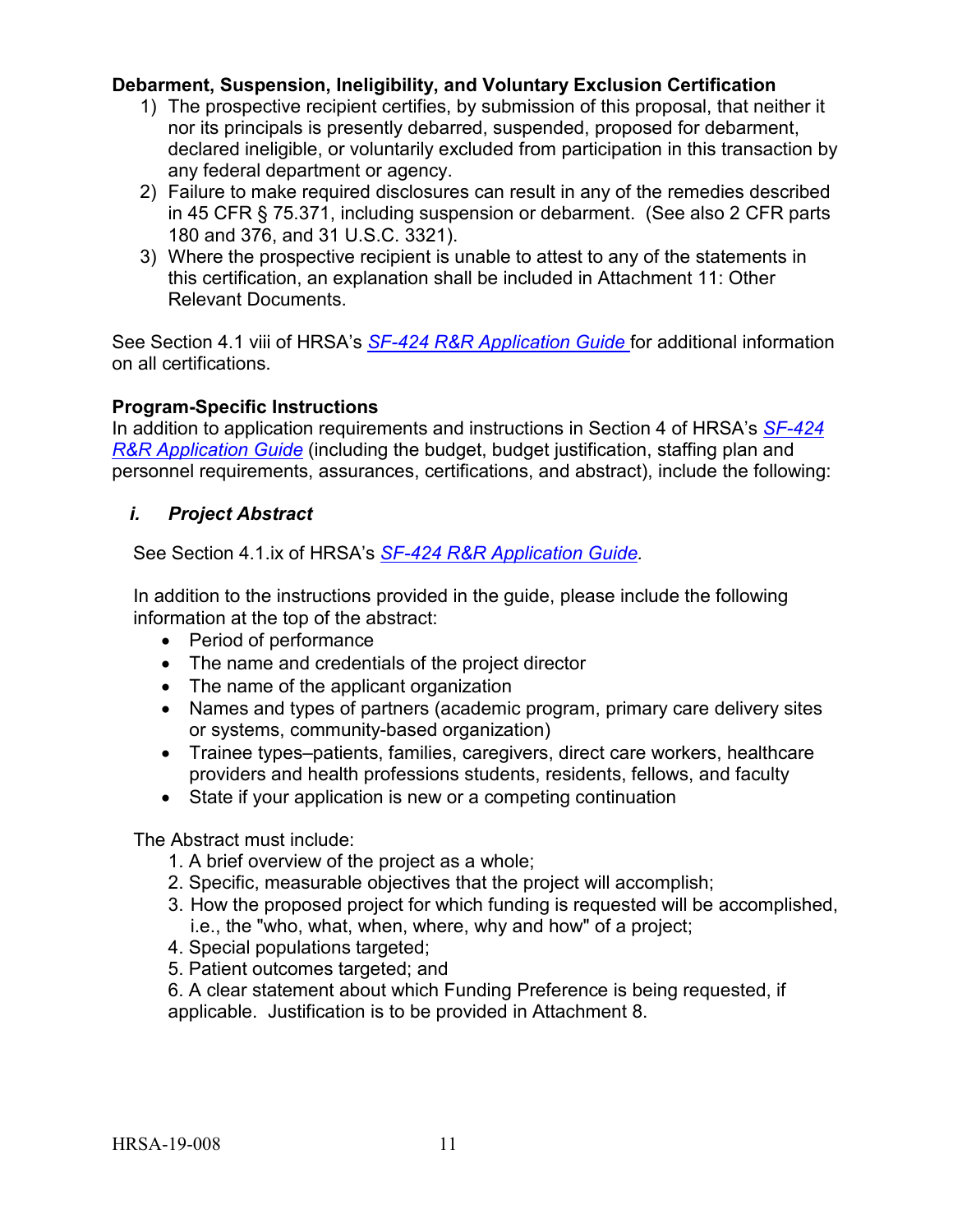# <span id="page-16-0"></span>*ii. Project Narrative*

This section provides a comprehensive framework and description of all aspects of the proposed project. It should be succinct, self-explanatory, consistent with forms and attachments, and well organized so that reviewers can understand the proposed project.

Successful applications will contain the information below. Please use the following section headers for the narrative:

- **PURPOSE AND NEED -- Corresponds to Section V's Review Criterion #1** This section will help reviewers understand the organization that would receive funding for training, as well as the needs of the communities that trainees would ultimately serve:
	- Briefly describe the purpose of your proposed project and the gaps to be filled;
	- Describe the population(s) served by your project and their unmet health needs including their unmet social determinants of health needs; (Note: competing continuation applicants must propose new community-based primary care sites in addition to and/or in place of existing GWEP sites in order to promote impact and spread to new communities);
	- Describe the unmet education and training needs of the workforce that will participate in this project;
	- Provide national, state, and local health status indicators related to your target population(s) in the defined area; and
	- Describe how the healthcare of older adults and their health outcomes will be improved through this project.
- *RESPONSE TO PROGRAM PURPOSE -- This section includes three sub-sections — (a) Work Plan; (b) Methodology/Approach; and (c) Resolution of Challenges—all of which correspond to Section V's Review Criteria #2 (a), (b), and (c).*
	- *a) WORK PLAN -- Corresponds to Section V's Review Criterion #2 (a).*

You must provide a detailed work plan that demonstrates your experience implementing a project of the proposed scope (a sample work plan can be found here: [http://bhw.hrsa.gov/grants/technicalassistance/workplantemplate.docx.](http://bhw.hrsa.gov/grants/technicalassistance/workplantemplate.docx)). You must:

- Describe the activities or steps you will use to achieve each of the objectives proposed during the entire period of performance identified in the Methodology section;
- Describe the timeframes, deliverables, and key partners required during the period of performance to address each of the needs described in the Purpose and Need section;
- Explain how the work plan is appropriate for the program design and how the targets fit into the overall timeline of project implementation;
- Identify meaningful support and collaboration with key partners in planning, designing and implementing all activities, including development of the

HRSA-19-008 12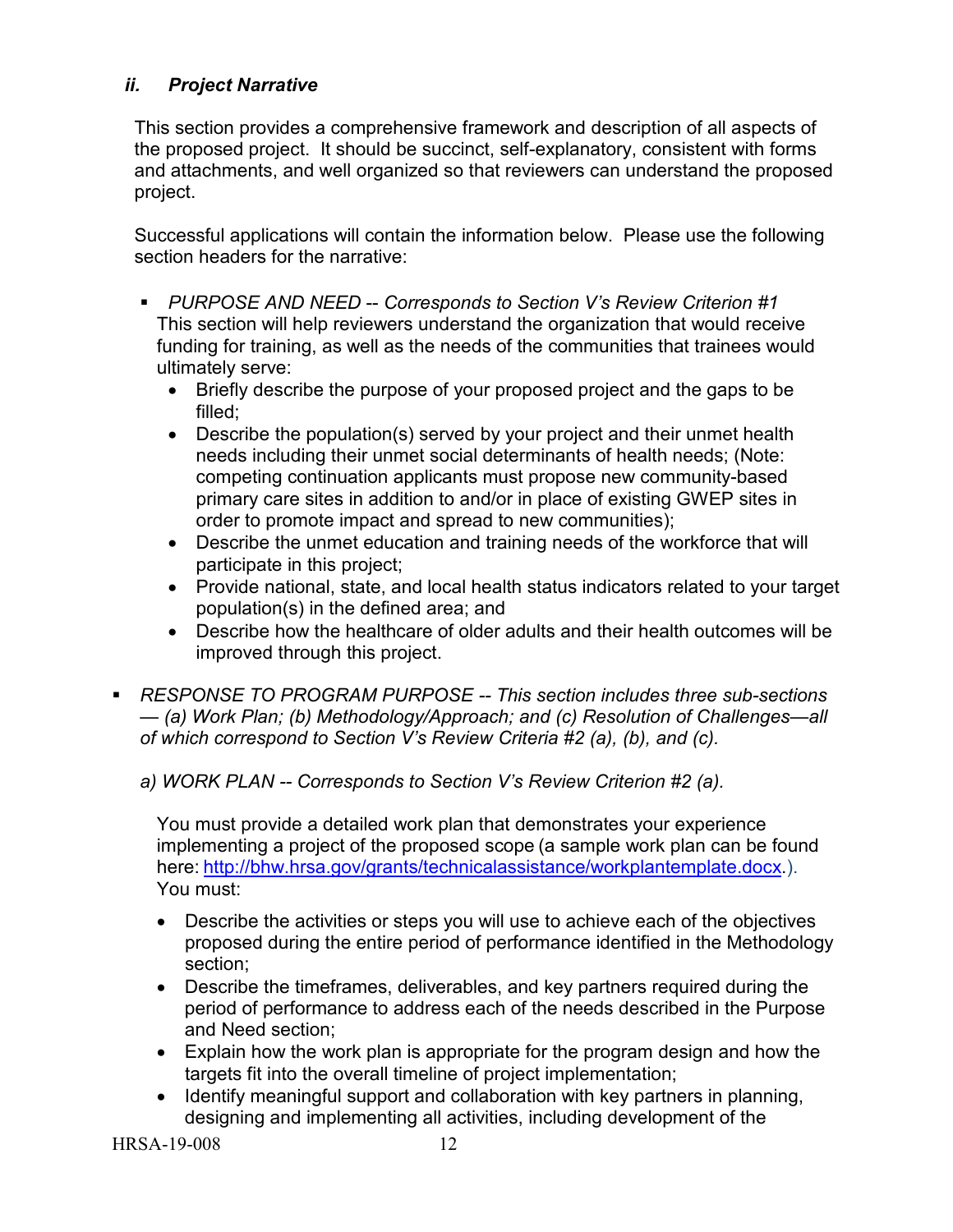application and, further, the extent to which these contributors reflect the diversity of the populations and communities served;

- Describe how specific telehealth modalities are appropriate for the training of the workforce, including, if applicable, teleprecepting, telementoring and/or project ECHO, will be used to provide training and education; and
- If funds will be sub-awarded or expended on contracts, describe how your organization will ensure the funds are properly documented.

#### *b) METHODOLOGY - Corresponds to Section V's Review Criterion #2 (b).*

Propose methods that you will use to address the stated needs and meet each of the previously described program goals and objectives this NOFO. Applicants must develop and operate a program for the training of health professions students, residents, and fellows who will provide healthcare to older adults, the faculty who train these individuals, primary care providers, direct care workers, as well as patients, families, and caregivers to improve health outcomes for older adults. Training must focus on the integration of geriatrics and primary care, not acute care.

The applicant organization must include or partner with the following:

- 1. An academic geriatrics training program (training can occur within academic health centers; however, these sites do not satisfy the community-based primary care site partner requirement);
- 2. One or more community-based primary care sites. Applicants are encouraged to partner with health centers, rural health clinics, and Indian Health Service Tribal, and Urban Indian Health programs. Competing continuation applicants must propose new community-based primary care sites in addition to and/or in place of existing GWEP sites in order to promote impact and spread to new communities; and
- 3. Community-Based Organizations. Applicants are encouraged to partner with Area Agencies on Aging, Alzheimer's Association chapters, faith-based organizations, senior centers, and other organizations that provide services and support to keep older adults in their homes and communities and family caregiver support.

Required partnerships must be reciprocal, with multidirectional sharing of knowledge and skills and shared decision-making across partners. You may propose reciprocal partnerships with entities that are not in your same geographic area, state, or HHS region (https://www.hhs.gov/about/agencies/iea/regionaloffices/index.html). The proposed project should be supported by all partners; maximize complementary skills and knowledge across partners; create synergisms to produce results that no one partner could have achieved alone; have recognized and consistent leadership and a dedicated core of interprofessional staff; have adequate resources for implementation and evaluation; plan for dissemination to other communities; and identify community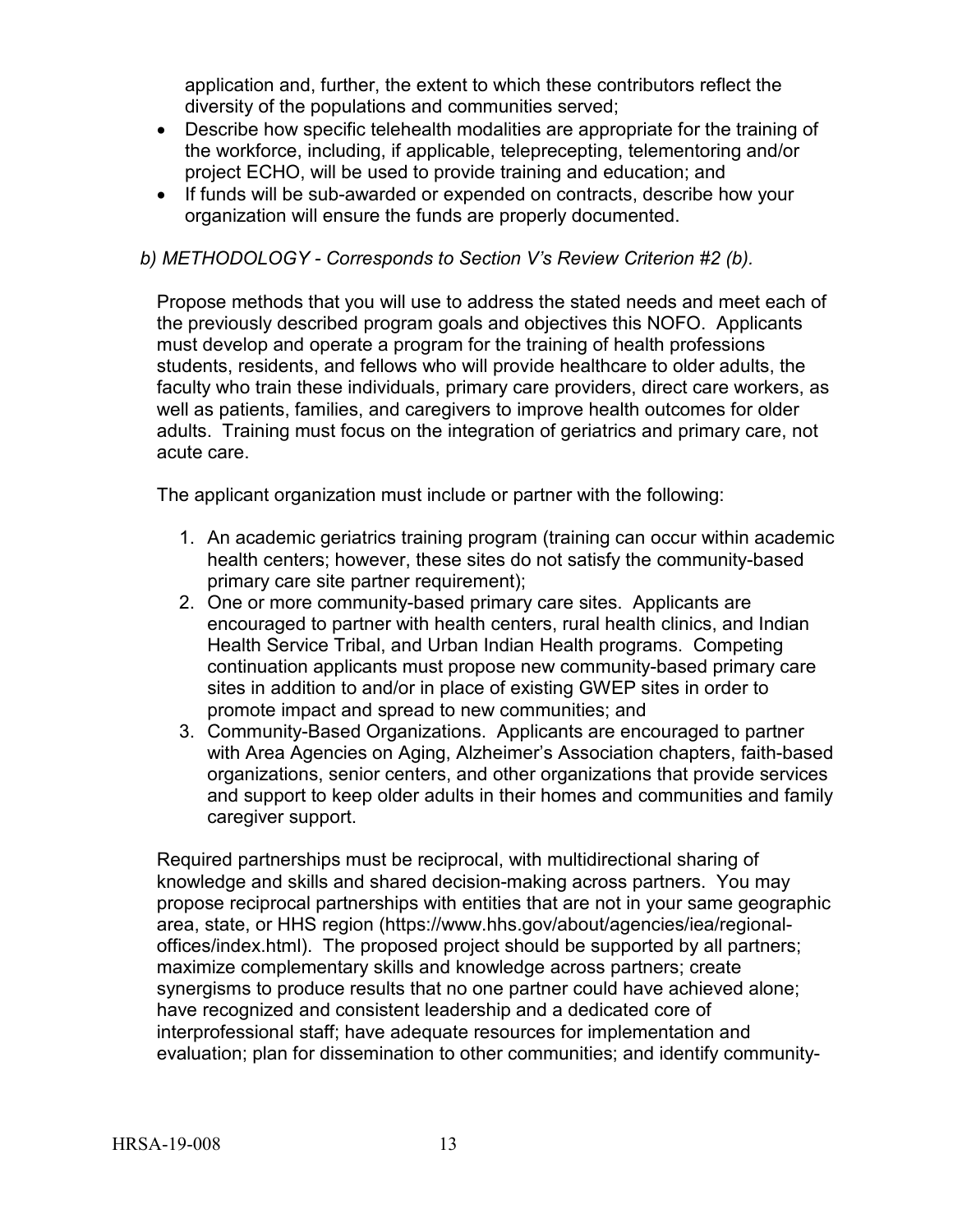based geriatrics change-agents to maintain any progress obtained during the partnership.[7](#page-18-0)

In addition to the required partnerships, you are encouraged to partner with other organizations and programs that impact health outcomes for older adults, including nursing homes, prisons, elder justice programs (e.g., programs that are designed to prevent, intervene, and/or remedy the effects of elder abuse), healthy aging programs, Dementia Friendly America programs, National Institute on Aging funded Alzheimer's Disease Centers, Area Health Education Centers, health plans, state and local health departments, Quality Improvement Organizations, Department of Veterans Affairs, and Department of Labor apprenticeship programs.

In the Methodology section of your application, you must:

- Describe how you will address the program objectives listed in Section I (including your activities and methods). Your approach to these objectives should be specific, measurable, realistic, and achievable within the period of performance;
- Propose methods that you will use to address the objectives including the roles of partners, system level initiatives, the educational/teaching strategies to be implemented, and curricula/training materials that will be used to accomplish the objectives of the project;
- Describe how your project is innovative and will prepare the workforce to practice in integrated geriatrics and primary care delivery sites/systems that are age friendly and/or communities that are dementia friendly;
- Competing continuation applicants must describe your proposed new community-based primary care sites that you will partner with in addition to and/or in place of existing GWEP sites;
- Describe the types and numbers of trainees you expect to train through the project activities during the period of performance. Include descriptions of any planned traineeships, fellowships, or faculty training awards. Discuss any selection criteria for trainees, if applicable; and
- Demonstrate how enhancing existing, or developing new, reciprocal partnerships aimed at establishing and supporting training experiences will provide integrated healthcare for older adults while promoting age-friendly sites or systems and dementia-friendly communities.

# **Logic Model**

You must submit a logic model for designing and managing the project. A logic model is a one-page diagram that presents the conceptual framework for a proposed project and explains the links among program elements. Information about logic models may be found in Section VII of the NOFO. For the purposes of this notice, the logic model should summarize the connections between the:

- Goals of the project (e.g., objectives, reasons for proposing the intervention);
- Assumptions (e.g., beliefs about how the program will work and support resources. Base assumptions on research, best practices, and experience);

<span id="page-18-0"></span>HRSA-19-008 14  $\overline{a}$ <sup>7</sup> Heaton, J., Day, J., & Britten, N. (2016). Collaborative research and the co-production of knowledge for practice: An illustrative case study. Implementation Science, 11(20). Published online 2016 Feb 20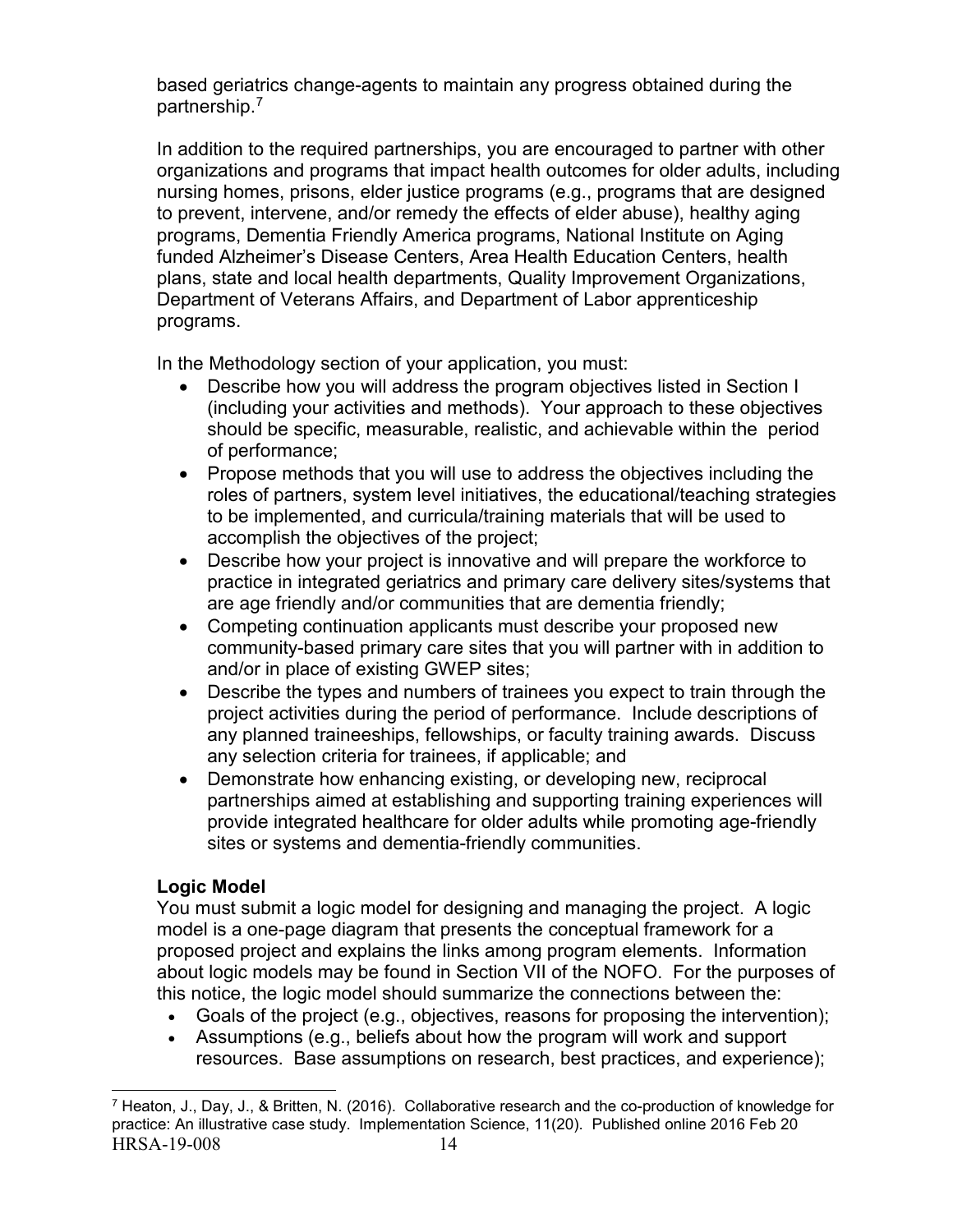- Inputs (e.g., organizational profile, collaborative partners, key staff, budget, other resources);
- Target population (e.g., the individuals to be served);
- Activities (e.g., approach, listing key intervention, if applicable);
- Outputs (i.e., the direct products or deliverables of program activities); and
- Outcomes (i.e., the results of a program, typically describing a change in people or systems).

The Work Plan, which summarizes the work plan components, must be uploaded into Attachment 1. The Logic Model must be uploaded into Attachment 3.

*c) RESOLUTION OF CHALLENGES – Corresponds to Section V's Review Criterion #2 (c).*

- Discuss challenges that you are likely to encounter in designing and implementing the activities described in the work plan, and approaches that you will use to resolve such challenges.
- *IMPACT -- This section includes two sub-sections— (a) Evaluation and Technical Support Capacity; and (b) Project Sustainability—both of which correspond to Section V's Review Criteria #3 (a) and (b).*
- *(a) EVALUATION AND TECHNICAL SUPPORT CAPACITY -- Corresponds to Section V's Review Criterion #3 (a)*

You must describe the plan for program performance evaluation that will contribute to value-based care delivery and continuous quality improvement. The program performance evaluation must monitor ongoing processes and progress toward meeting goals and objectives of the project. Include descriptions of the inputs (e.g., key evaluation staff and organizational support, collaborative partners, budget, and other resources); key processes; variables to be measured; expected outcomes of the funded activities; and a description of how all key evaluative measures will be reported. (In the Attachments section (IV. 2. v., Attachment 2), you must attach a complete staffing plan and job descriptions for key personnel. Bio sketches of Key Personnel should be uploaded in the SF-424 R&R Senior/Key Person Profile form. You must demonstrate evidence that the evaluative measures selected will be able to assess: 1) the extent to which the program objectives have been met, and 2) the extent to which these can be attributed to the project.

You must also describe the systems and processes that will support your collection of HRSA's performance measurement requirements for this program. At the following link, you will find the required data forms for this program: [http://bhw.hrsa.gov/grants/reporting/index.html.](http://bhw.hrsa.gov/grants/reporting/index.html) Describe the data collection strategy to collect, manage, analyze, and track data (e.g., assigned skilled staff, data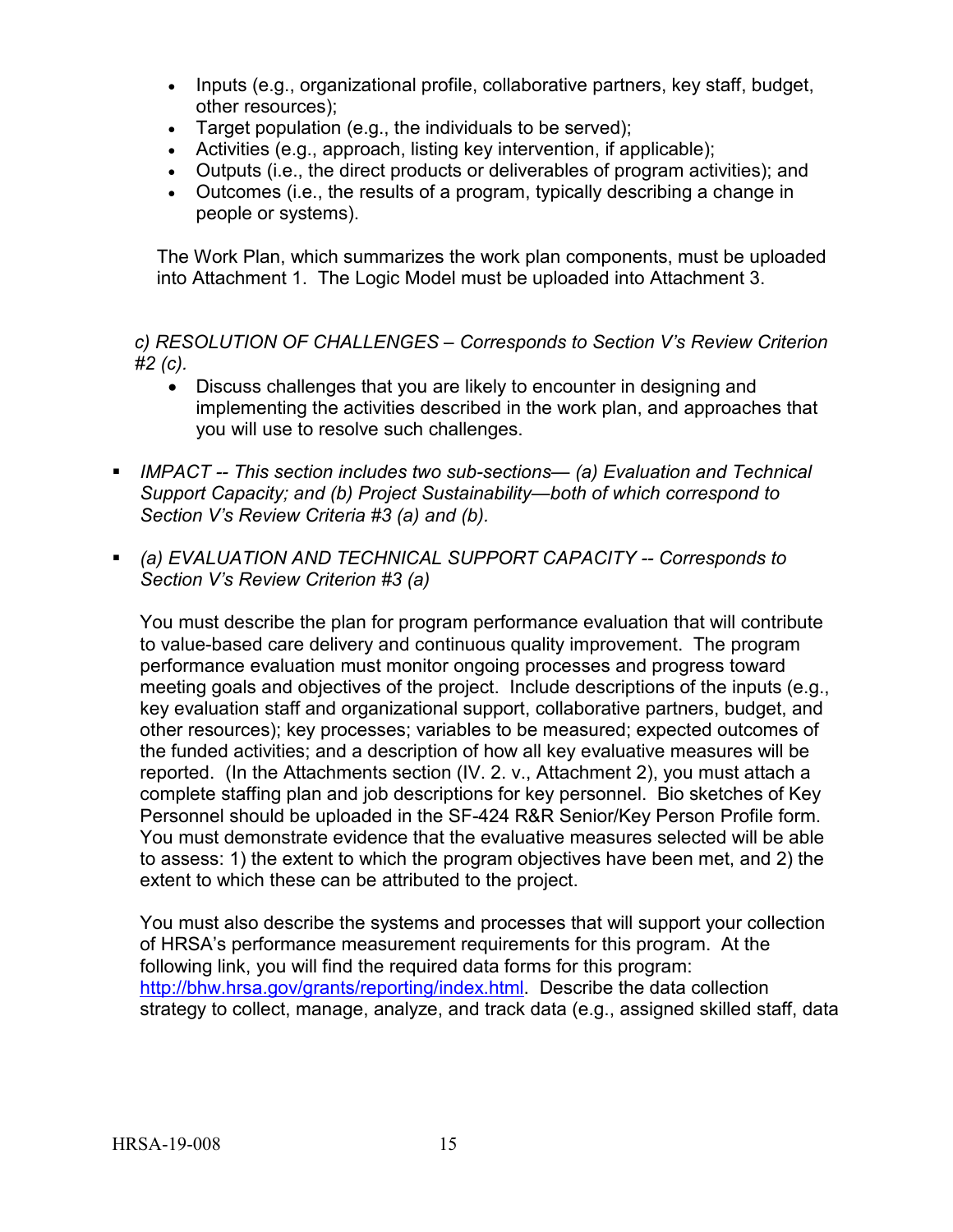management software) to measure process and impact/outcomes, and explain how the data will be used to inform program development and service delivery in a way that allows for accurate and timely reporting of performance outcomes. Describe current experience, skills, and knowledge, including individuals on staff, materials published, and previous work of a similar nature. Describe your process to collect National Provider Identifier (NPI) of students who receive stipend/traineeship funds for the purpose of collecting post-graduation employment demographics. You must describe any potential obstacles for implementing the program performance evaluation and meeting HRSA's performance measurement requirements and your plan to address those obstacles. The evaluation and reporting plan also should indicate the feasibility and effectiveness of plans for dissemination of project results, the extent to which project results may be national in scope, and the degree to which the project activities are replicable.

You must include a plan for Rapid Cycle Quality Improvement (RCQI) for the continuous monitoring of ongoing project processes, outcomes of implemented activities, and progress toward meeting project goals and objectives and the implementation of necessary adjustment to planned activities to effect course corrections. Additional information on RCQI is available at the following website:

[http://www.healthworkforceta.org/resources/rapid-cycle-quality-improvement](http://www.healthworkforceta.org/resources/rapid-cycle-quality-improvement-resource-guide/)[resource-guide/](http://www.healthworkforceta.org/resources/rapid-cycle-quality-improvement-resource-guide/)

# **Program Impact Evaluation**

You must include an evaluation plan to show program impact for patient access, quality, and cost measures in at least five (5) identified measures. The following three (3) CMS Merit-Based Incentive Payment System (MIPS) standardized measures [\(https://www.cms.gov/Medicare/Quality-Initiatives-Patient-Assessment-](https://www.cms.gov/Medicare/Quality-Initiatives-Patient-Assessment-Instruments/QualityMeasures/index.html)[Instruments/QualityMeasures/index.html\)](https://www.cms.gov/Medicare/Quality-Initiatives-Patient-Assessment-Instruments/QualityMeasures/index.html) are required for all applicants:

- MIPS MEASURE 1: Dementia Caregiver Education and Support: Percentage of patients, regardless of age, with a diagnosis of dementia whose caregiver(s) were provided with education on dementia disease management and health behavior changes AND referred to additional resources for support within a 12 month period.
- MIPS MEASURE 2: Evaluation or Interview for Risk of Opioid Misuse: All patients 18 and older prescribed opiates for longer than six weeks duration evaluated for risk of opioid misuse using a brief validated instrument (e.g., Opioid Risk Tool, Screener and Opioid Assessment for Patients with Pain-Revised [SOAPP-R]) or patient interview documented at least once during Opioid Therapy in the medical record.
- MIPS MEASURE 3: Care Plan: Percentage of patients aged 65 years and older who have an advance care plan or surrogate decision maker documented in the medical record or documentation in the medical record that an advance care plan was discussed but the patient did not wish or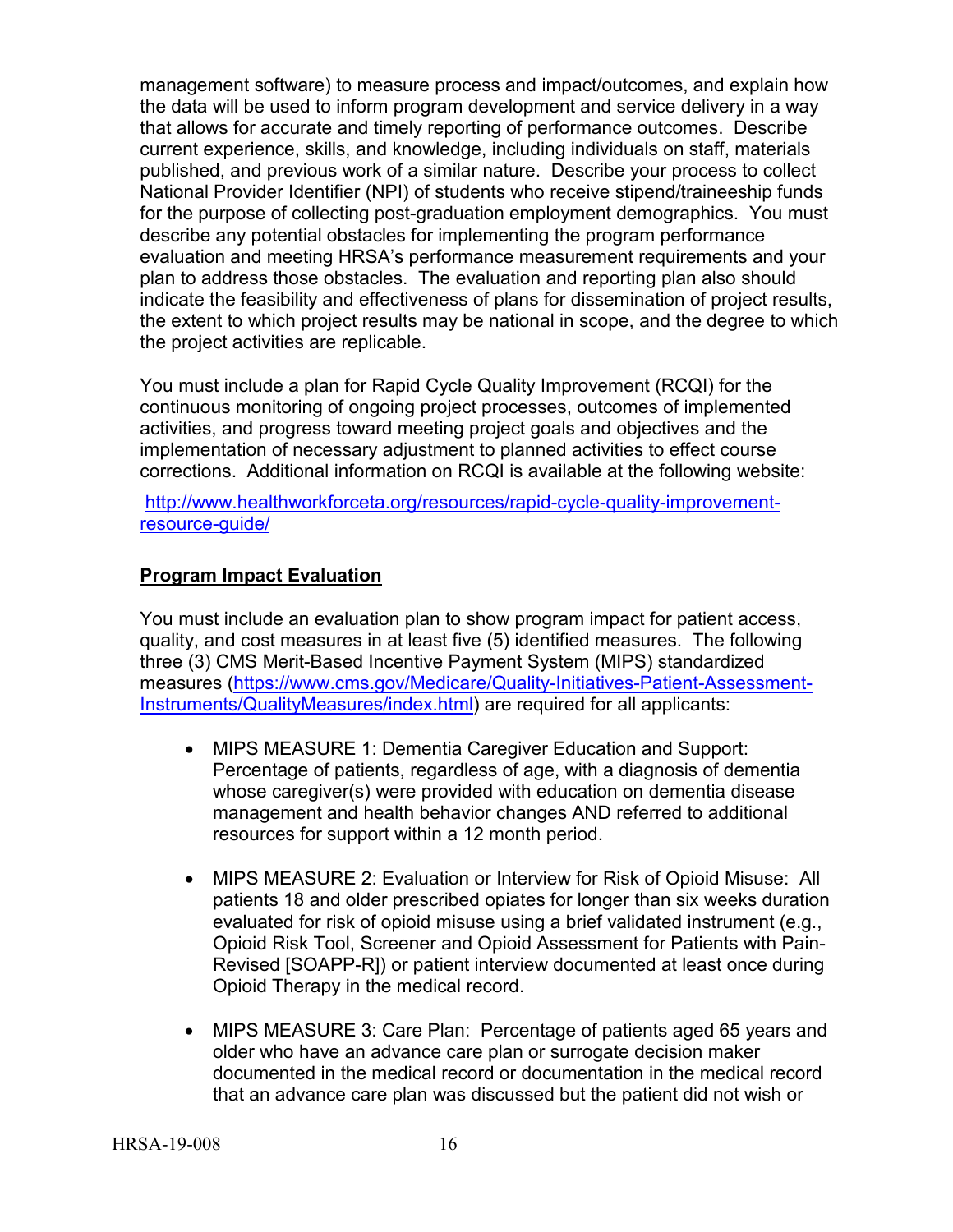was not able to name a surrogate decision maker or provide an advance care plan.

For the additional two (2) required patient outcome measures, you are encouraged to use existing measures, such as:

Medication measure:

• MIPS: Use of High-Risk Medications in the Elderly: Percentage of patients 66 years of age and older who were ordered high-risk medications. Two rates are reported: a. Percentage of patients who were ordered at least one high-risk medication, and b. Percentage of patients who were ordered at least two different high-risk medications.

30-day readmission measure:

• MIPS: The 30-day All-Cause Hospital Readmission measure is a riskstandardized readmission rate for beneficiaries age 65 or older who were hospitalized at a short-stay acute care hospital and experienced an unplanned readmission for any cause to an acute care hospital within 30 days of discharge.

Falls measures:

- HEALTHY PEOPLE 2020: Reduce the rate of emergency department (ED) visits due to falls among older adults; or
- MIPS: Falls: Screening for Future Fall Risk: Percentage of patients 65 years of age and older who were screened for future fall risk during the measurement period.

Colorectal Cancer Screening measure:

• Uniform Data System (UDS) Measure Colorectal Cancer Screening - Percentage of adults 50-75 years of age who had appropriate screening for colorectal cancer (CMS Measure ID: CMS130v6; NQF#:0034)

Diabetes measure:

• UDS Measure Diabetes: Hemoglobin A1c (HbA1c) Poor Control (> 9%) - Percentage of patients 18-75 years of age with diabetes who had hemoglobin A1c > 9.0% during the measurement period (CMS Measure ID: CMS122v6; NQF#: 0059)

High Blood Pressure measure:

• UDS Measure Controlling High Blood Pressure (Hypertension Control) - Percentage of patients 18-85 years of age who had a diagnosis of hypertension and whose blood pressure was adequately controlled (<140/90mmHg) during the measurement period (CMS Measure ID: CMS165v6; NQF#:0018)

**Awardees will be required to report on their evaluation activities and findings as part of their annual progress reports.**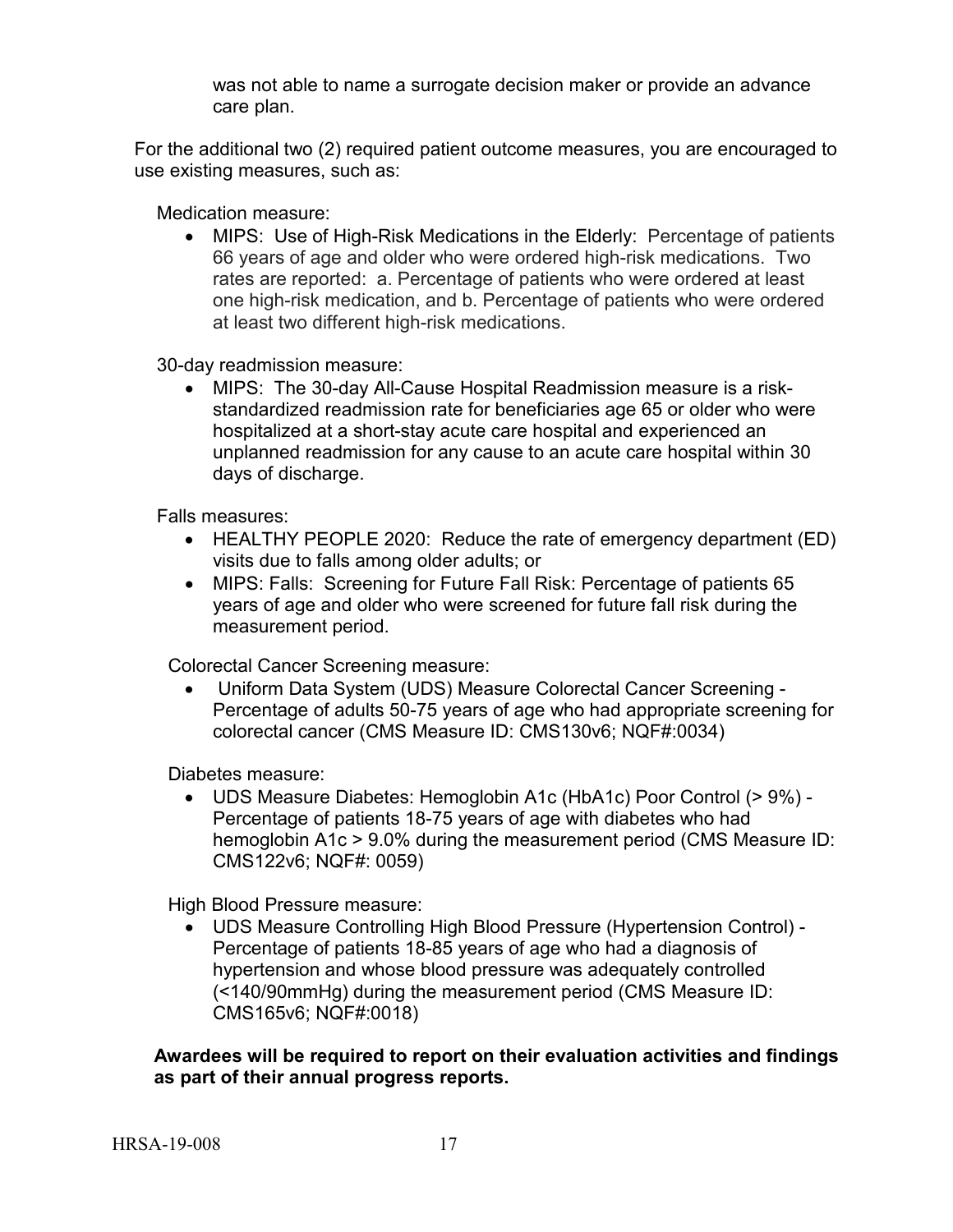- *(b) PROJECT SUSTAINABILITY -- Corresponds to Section V's Review Criterion #3 (b)*
- You must provide a clear plan for project sustainability after the period of federal funding ends, including a description of specific actions you will take to (a) highlight key elements of your project, e.g., training methods or strategies, which have been effective in improving practices; (b) obtain future sources of potential funding, as well as (c) provide a timetable for becoming self-sufficient. Recipients are expected to sustain key elements of their projects, e.g., strategies or services and interventions, which have been effective in improving practices and those that have led to improved outcomes for the target population. You must discuss challenges that are likely to be encountered in sustaining the program and approaches that will be used to resolve such challenges.

 *ORGANIZATIONAL INFORMATION, RESOURCES AND CAPABILITIES -- Corresponds to Section V's Review Criterion #4* 

- Succinctly describe your capacity to effectively manage the programmatic, fiscal, and administrative aspects of the proposed project. Provide information on your organization's current mission and structure, including an organizational chart (Attachment 5) outlining your reciprocal partnerships with the mission, structure, and activities of the project.
- Provide evidence that the project director will devote a minimum of 20 percent of his/her time to the project; and that the percent time of the project director on the award equates with the appropriate level of work and is substantiated in the application.
- Provide evidence that, as a result of the reciprocal partnerships, you have the necessary resources to carry out your activities, to meet the unique needs of target populations, and to routinely assess whether the communities are being served adequately by your activities to meet the program objectives and program expectations.
- Required partners must be clearly identified in the project organizational chart. In addition, you must describe the relationship/responsibilites of the required partners, and provide letters of agreement delineating both commitment and role of the partner in the project.
- The staffing plan and job descriptions for key faculty/staff must be included in Attachment 2 (Staffing Plan and Job Descriptions for Key Personnel). However, the biographical sketches must be uploaded in the SF-424 RESEARCH & RELATED Senior/Key Person Profile form that can be accessed in the Application Package under "Mandatory." Include biographical sketches for persons occupying the key positions, not to exceed TWO pages in length each. In the event that a biographical sketch is included for an identified individual who is not yet hired, please include a letter of commitment from that person with the biographical sketch. When applicable, biographical sketches should include training, language fluency, and experience working with diverse populations that are served by their programs.

HRSA-19-008 18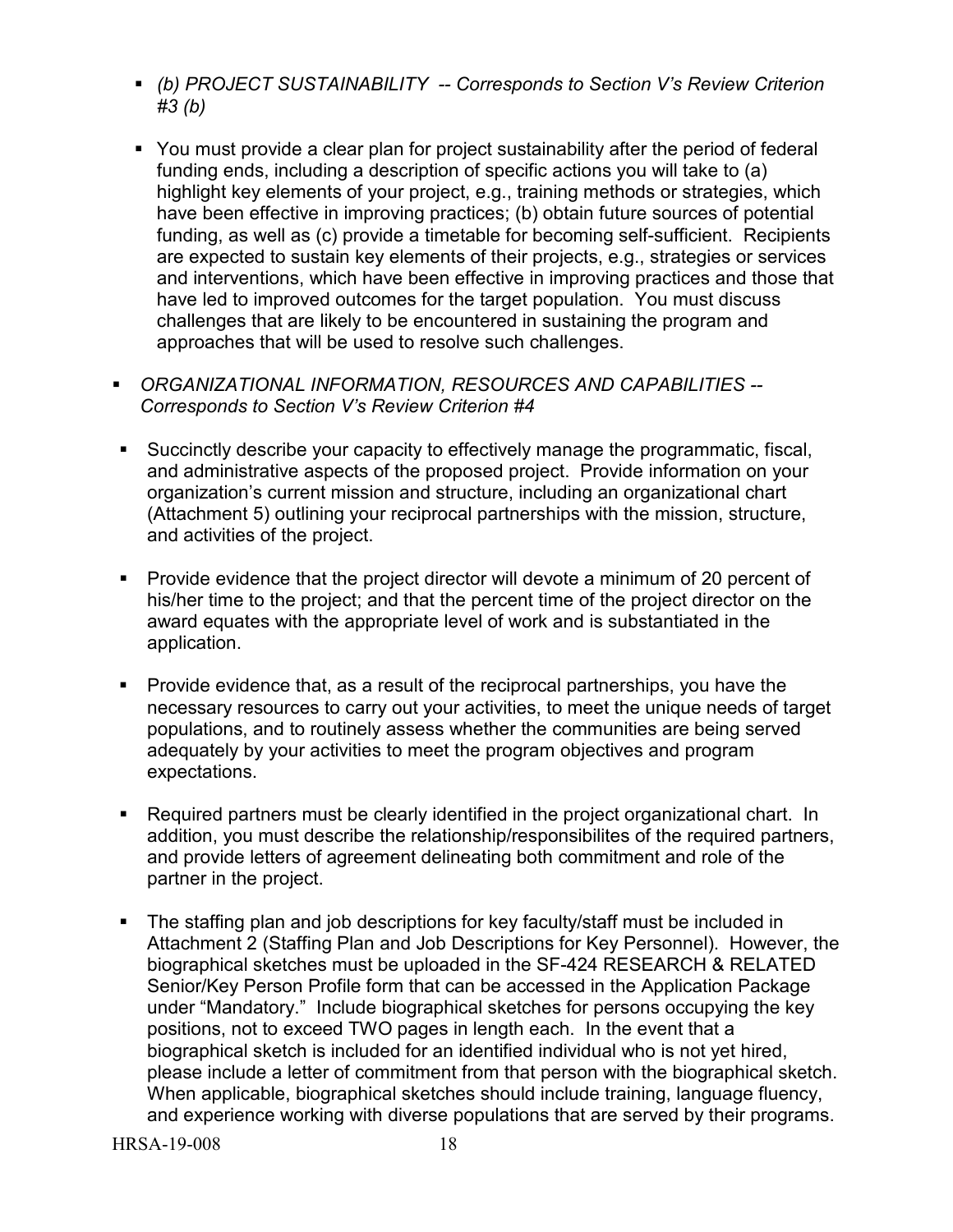Biographical sketches, not exceeding two pages per person, should include the following information:

- Senior/key personnel name
- **•** Position Title
- Education/Training beginning with baccalaureate or other initial professional education, such as nursing, including postdoctoral training and residency training if applicable:
	- o Institution and location
	- o Degree (if applicable)
	- o Date of degree (MM/YY)
	- o Field of study
- *Section A (required)* **Personal Statement.** Briefly describe why the individual's experience and qualifications make him/her particularly well-suited for his/her role (e.g., PD/PI) in the project that is the subject of the award.
- Section B (*required*) **Positions and Honors.** List in chronological order previous positions, concluding with the present position. List any honors. Include present membership on any Federal Government public advisory committee.
- Section C *(optional)* **Peer-reviewed publications or manuscripts in press (in chronological order).** You are encouraged to limit the list of selected peerreviewed publications or manuscripts in press to no more than 15. Do not include manuscripts submitted or in preparation. The individual may choose to include selected publications based on date, importance to the field, and/or relevance to the proposed research. Citations that are publicly available in a free, online format may include URLs along with the full reference (note that copies of publicly available publications are not acceptable as appendix material).
- Section D (*optional)* **Other Support.** List both selected ongoing and completed (during the last 3 years) projects (federal or non-federal support). Begin with any projects relevant to the project proposed in this application. Briefly indicate the overall goals of the projects and responsibilities of the Senior/Key Person identified on the Biographical Sketch.
- **INTERDISCIPLINARY/INTERPROFESSIONAL PARTNERING, EDUCATION, AND** *TRAINING* -- Corresponds to Section V's Review Criterion #6 Interdisciplinary/ Interprofessional Partnering, Education, and Training
- Clearly describe how you plan to provide education and training to interprofessional teams. The plan should consider the interprofessional partnering, education and training of patients, families, caregivers, direct care workers, healthcare providers, and health professions students, residents, fellows, and faculty. Medicine must be one of the represented professions in all partnering, education and training. In patient-centered clinical practice models and in age-friendly and dementia-friendly communities, the patient, family, and caregivers must be part of the interprofessional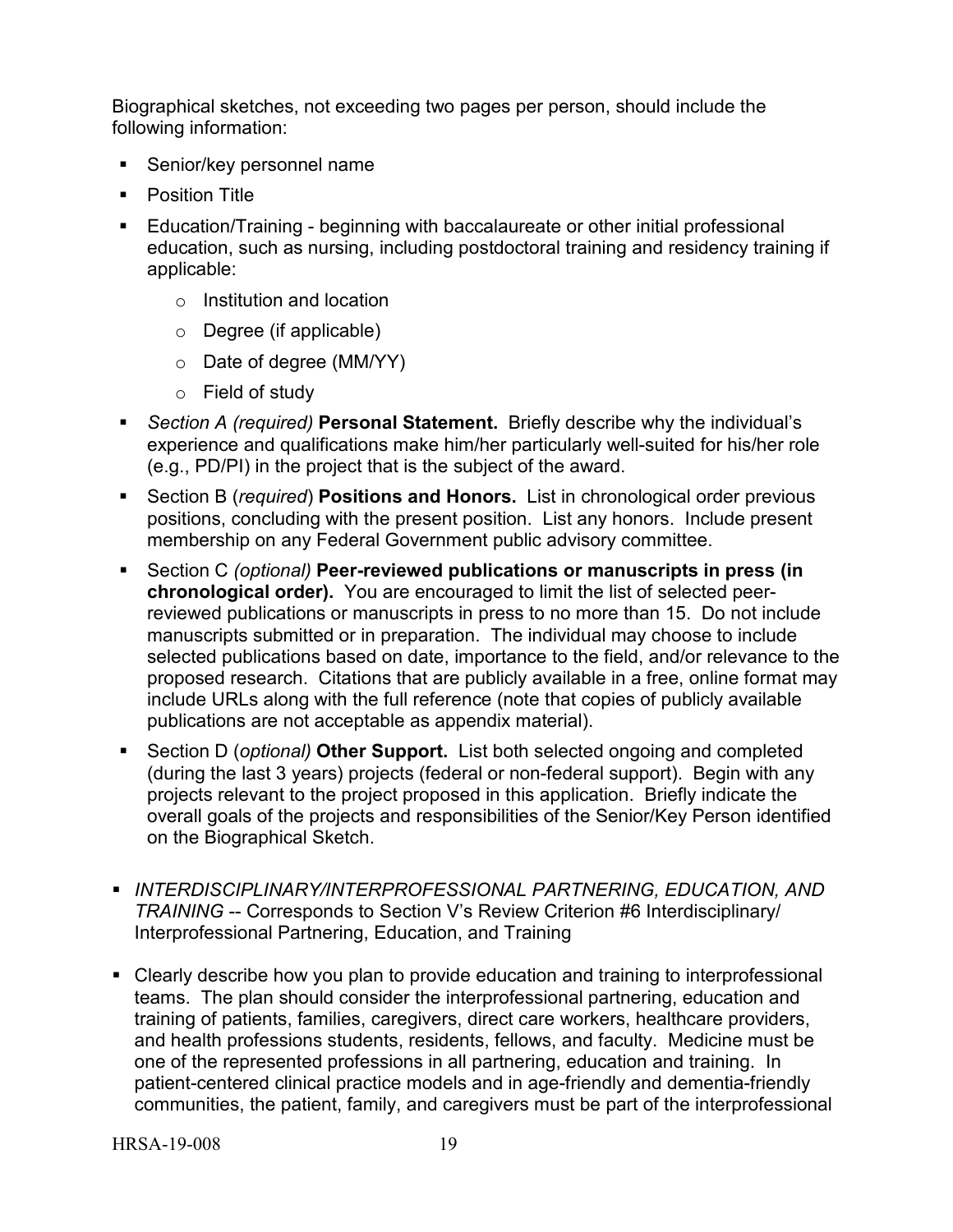team, and therefore be included in partnering, education, and training efforts. Include in your discussion how interprofessional partnering, education, and training will affect outcomes in patient-centered clinical practice, patient health status, and improvement in the geriatrics workforce.

## **NARRATIVE GUIDANCE**

To ensure that you fully address the review criteria, this table provides a crosswalk between the narrative language and where each section falls within the review criteria.

| <b>Narrative Section</b>                      | <b>Review Criteria</b>                                                                                                                                                   |
|-----------------------------------------------|--------------------------------------------------------------------------------------------------------------------------------------------------------------------------|
| <b>Purpose and Need</b>                       | (1) Purpose and Need                                                                                                                                                     |
| Response to Program Purpose:                  | (2) Response to Program Purpose:                                                                                                                                         |
| (a) Work Plan                                 | (a) Work Plan                                                                                                                                                            |
| (b) Methodology/Approach                      | (b) Methodology/Approach                                                                                                                                                 |
| (c) Resolution of Challenges                  | (c) Resolution of Challenges                                                                                                                                             |
| Impact:                                       | (3) Impact:                                                                                                                                                              |
| (a) Evaluation and Technical                  | (a) Evaluation and Technical Support                                                                                                                                     |
| <b>Support Capacity</b>                       | Capacity                                                                                                                                                                 |
| (b) Project Sustainability                    | (b) Project Sustainability                                                                                                                                               |
| Organizational Information,                   | (4) Organizational Information, Resources                                                                                                                                |
| <b>Resources and Capabilities</b>             | and Capabilities                                                                                                                                                         |
| <b>Budget and Budget Narrative</b><br>(below) | (5) Support Requested – the budget section<br>should include sufficient justification to allow<br>reviewers to determine the reasonableness<br>of the support requested. |
| Interdisciplinary/Interprofessional           | (6) Interdisciplinary/Interprofessional                                                                                                                                  |
| Partnering, Education, and Training           | Partnering, Education, and Training                                                                                                                                      |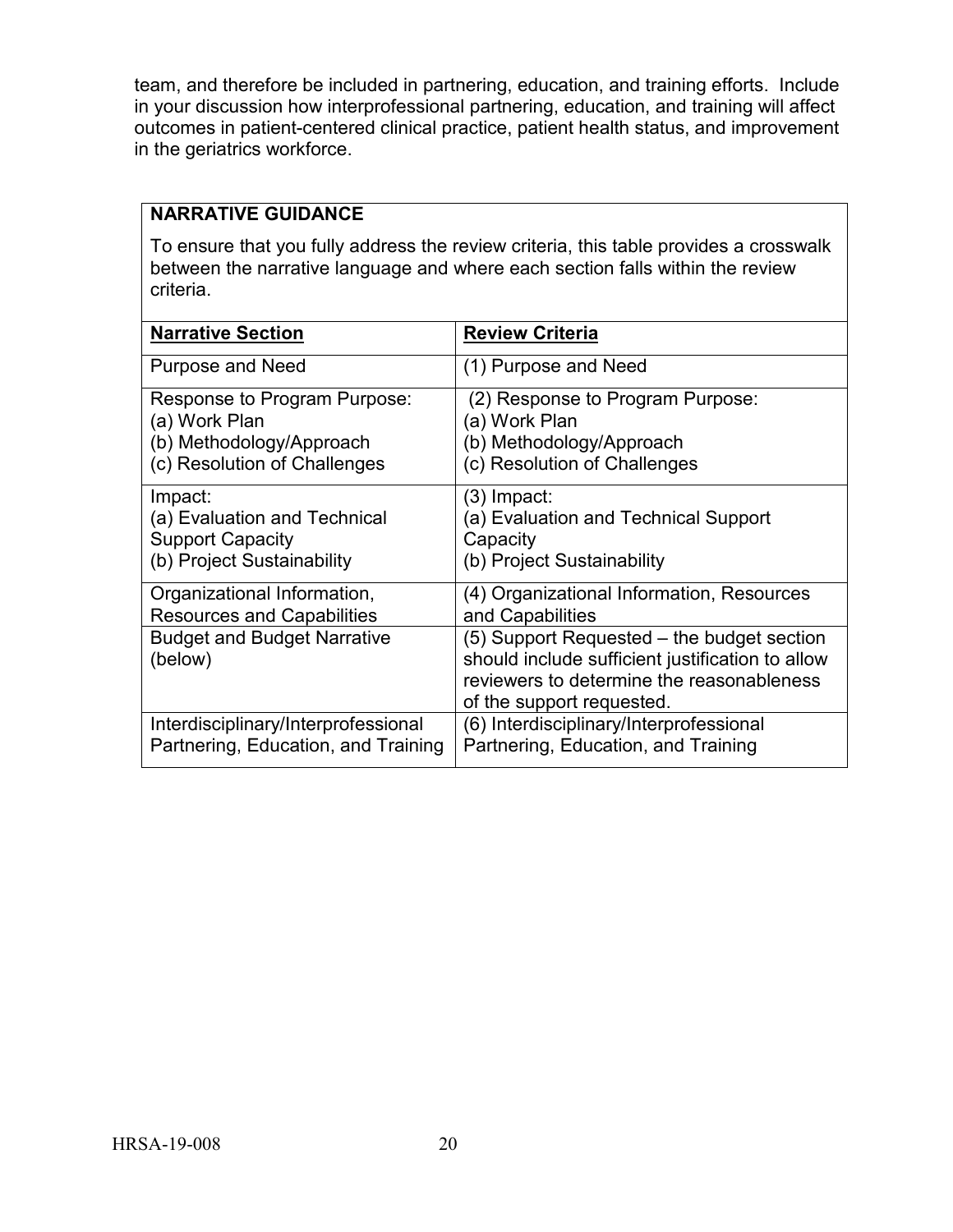## <span id="page-25-0"></span>*iii. Budget*

See Section 4.1.iv of HRSA's *SF-424 R&R [Application Guide.](http://www.hrsa.gov/grants/apply/applicationguide/sf424rrguidev2.pdf)* Please note: the directions offered in the *SF-424 R&R [Application Guide](http://www.hrsa.gov/grants/apply/applicationguide/sf424rrguidev2.pdf)* may differ from those offered by Grants.gov. Follow the instructions included the *R&R Application Guide* and the additional budget instructions provided below. A budget that follows the *R&R Application Guide* will ensure that, if the application is selected for funding, you will have a well-organized plan, and by carefully following the approved plan can avoid audit issues during the implementation phase.

#### Applicants have two budget options.

<span id="page-25-1"></span>Budget Option 1: You may apply for a maximum of \$650,000 for your main education and training activities (non-ADRD) and at least \$100,000 for ADRD education and training activities, for a total up to \$750,000. You must place the full amount requested (up to \$750,000) and the budget justification for all activities into the SF424 R&R Budget form. **Additionally, you must also submit a breakdown of the ADRD-specific budget and budget justification in [Attachment 6.](#page-28-0)**

<span id="page-25-2"></span>Budget Option 2: You may apply for a maximum of \$750,000 for ADRD education and training. You will need only one budget and one budget justification. This budget and budget justification must be uploaded into the SF424 R&R Budget form. Reminder: Use this if all of your budget (maximum \$750,000 and a minimum of \$100,000) is to be used for ADRD education and training activities.

**Reminder:** The Total Project or Program Costs are the total allowable costs (inclusive of direct **and** indirect costs) incurred by the recipient to carry out a HRSA-supported project or activity. Total project or program costs include costs charged to the award and costs borne by the recipient to satisfy a matching or cost-sharing requirement, as applicable.

The Department of Defense and Labor, Health and Human Services, and Education Appropriations Act, 2019 and Continuing Appropriations Act, 2019 (P.L. 115-245), Division B, § 202 states, "None of the funds appropriated in this title shall be used to pay the salary of an individual, through a grant or other extramural mechanism, at a rate in excess of Executive Level II." See Section 4.1.iv Budget – Salary Limitation of HRSA's *SF-424 [Application Guide](http://www.hrsa.gov/grants/apply/applicationguide/sf424guide.pdf)* for additional information. Note that these or other salary limitations may apply in the following FY, as required by law.

Indirect costs under training awards to organizations other than state, local or Indian tribal governments will be budgeted and reimbursed at 8 percent of modified total direct costs rather than on the basis of a negotiated rate agreement, and are not subject to upward or downward adjustment. Direct cost amounts for equipment, tuition and fees, and sub-awards and subcontracts in excess of \$25,000 are excluded from the direct cost base for purposes of this calculation.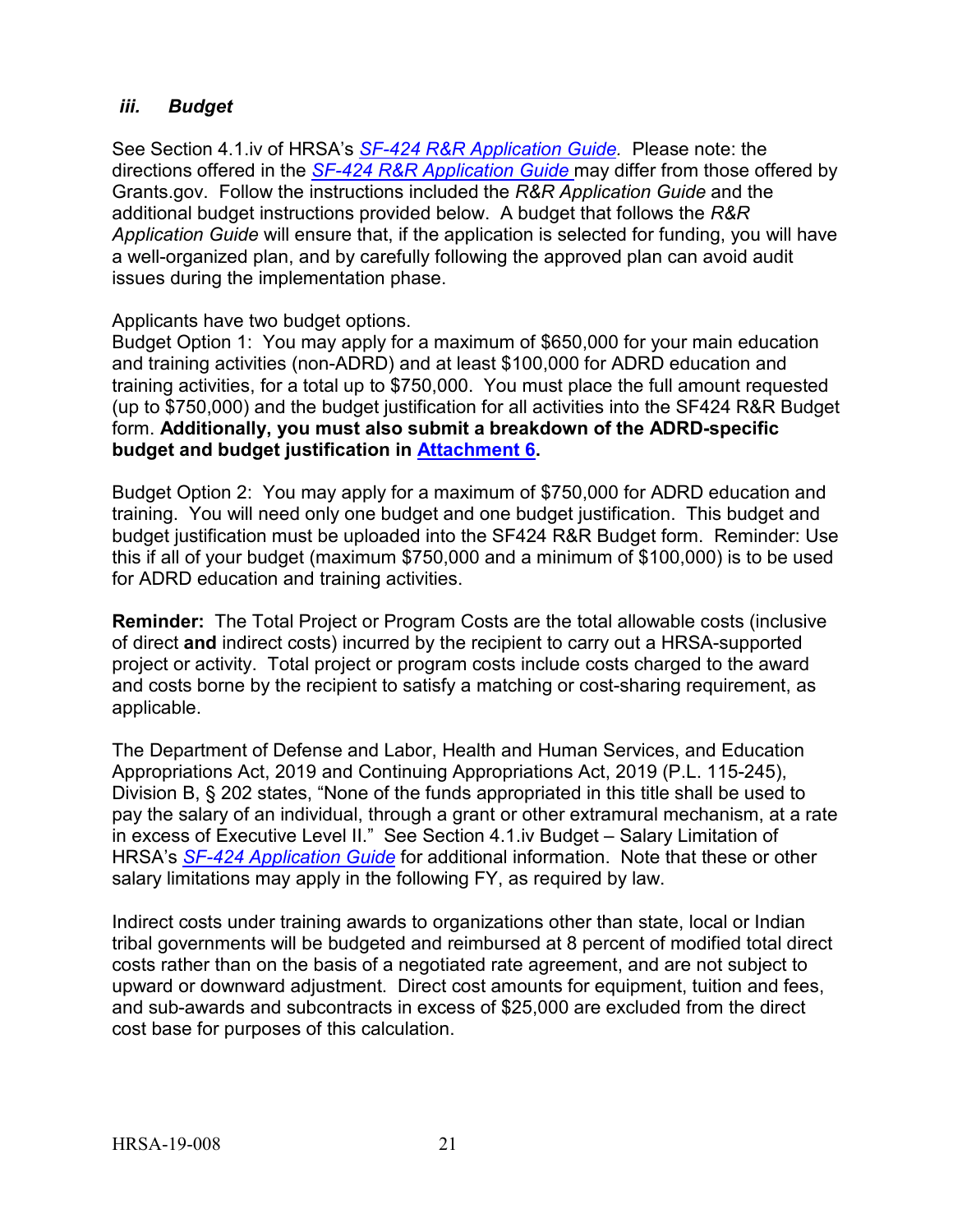#### <span id="page-26-0"></span>*iv. Budget Justification Narrative*

See Section 4.1.v. of HRSA's *SF-424 R&R [Application Guide.](http://www.hrsa.gov/grants/apply/applicationguide/sf424rrguidev2.pdf)* In addition, the GWEP program requires the following:

In addition, the Geriatrics Workforce Enhancement Program requires the following, which corresponds to Section V's Review Criterion #5:

*Program Evaluation and Impact Costs:* You must ensure that you have dedicated sufficient funds in your budget to conduct the required program evaluation and impact as described as outlined in *Section V's Review Criterion V*.

*Participant/Trainee Support Costs:* If you have participant/trainee support costs, list tuition/fees/health insurance, stipends, travel, subsistence, other, and the number of participants/trainees. Ensure that your budget breakdown separates these trainee costs, and includes a separate sub-total entitled "total Participant/Trainee Support Costs" which includes the summation of all trainee costs.

*Travel*: Include travel support for up to four individuals to attend one grantee meeting to be held annually over 2 days in the Washington, D.C. area over the five-year project period of performance. In addition to the project director representation should include individuals from your reciprocal partners (academia, a primary care delivery site, and a community-based organization).

*Consultant Services*: If you are using consultant services, list the total costs for all consultant services. In the budget justification, identify each consultant, the services he/she will perform, the total number of days, travel costs, and the total estimated costs.

*Subawards/Contractual Costs:* As applicable, provide a clear explanation as to the purpose of each subaward/contract, how the costs were estimated, and the specific contract deliverables. You are responsible for ensuring that their institution has in place an established and adequate procurement system with fully developed written procedures for awarding and monitoring all contracts. You must provide a clear explanation as to the purpose of each contract, how the costs were estimated, and the specific contract deliverables. Reminder: recipients must notify potential subrecipients that entities receiving subawards must be registered in SAM and provide the recipient with their DUNS number.

Detailed budgets for each partner should be provided as part of the budget justification showing the personnel costs by individual salaries and fringe benefits, supplies, consultants, travel, and any other costs, if appropriate. Please refer to iii. Budget for instructions on whether you need to submit one or two budgets for your project.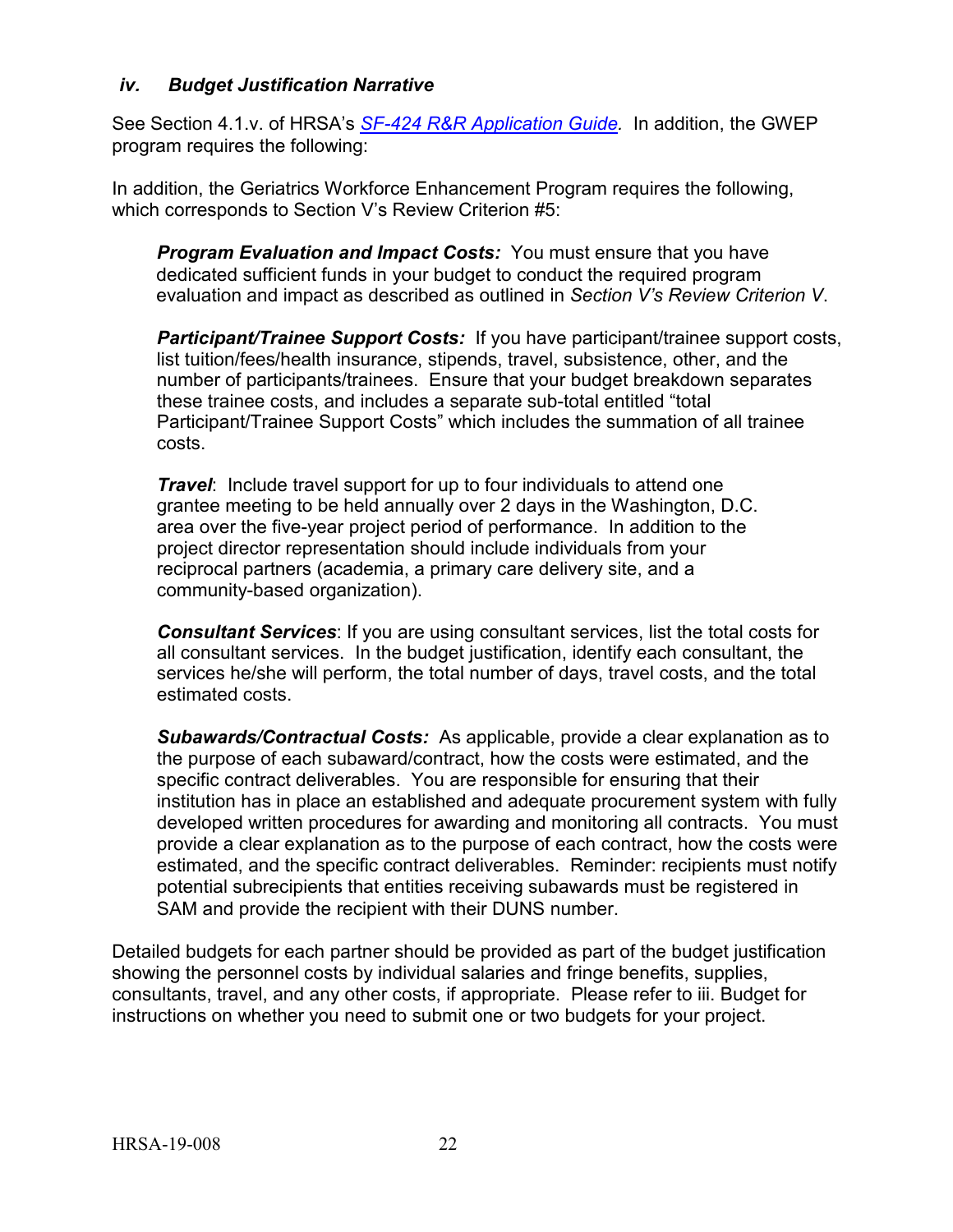#### <span id="page-27-0"></span>*v. Attachments*

Provide the following items in the order specified below to complete the content of the application. **Unless otherwise noted, attachments count toward the application page limit.** You must clearly label **each attachment with the attachment number and a name that clearly identifies its content**. Follow the numbering described below for each attachment. If you choose not to upload one of the optional attachments (for example, Attachment 9 will not be submitted by new applicants) then skip Attachment 9 in your attachments list and label your next attachment (Accreditation Documents) as "Attachment 10 Accreditation Documents."

# *Attachment 1: Work Plan* (REQUIRED)

Attach the work plan for the project that includes all information detailed in Section IV. ii. Project Narrative. If you will make subawards or expend funds on contracts, describe how your applicant organization will ensure proper documentation of funds.

*Attachment 2: Staffing Plan and Job Descriptions for Key Personnel (see Section 4.1. of* HRSA's *SF-424 R&R [Application Guide\)](http://www.hrsa.gov/grants/apply/applicationguide/sf424rrguidev2.pdf)* (REQUIRED)

Keep each job description to one page in length if possible. Include the role, responsibilities, and qualifications of proposed project staff. Also, include a description of your applicant organization's timekeeping process to ensure that you will comply with the federal standards related to documenting personnel costs.

#### *Attachment 3: Logic Model* (REQUIRED)

Include the required logic model in this attachment.

*Attachment 4: Letters of Agreement, Memoranda of Understanding, and/or Description(s) of Proposed/Existing Contracts (project-specific)* REQUIRED Provide any documents that describe the reciprocal partnerships between your institution and other entities and programs cited in the proposal. Documents that confirm actual or pending contractual or other agreements should clearly describe the roles of the contractors and any deliverable. Letters of agreement must be signed and dated.

Letters of agreement should include the following information:

- Role of each partner in the conduct of the proposed project, and how the expertise and resources of each partner complements those of other partners;
- Evidence that the partners have jointly planned and will jointly conduct the proposed reciprocal partnership's activities.

# *Attachment 5: Project Organizational Chart* (REQUIRED)

Provide a one-page figure that depicts the organizational structure of the GWEP project which includes the relationships among the applicant organization and all members of the reciprocal partnership. The project's organizational chart is a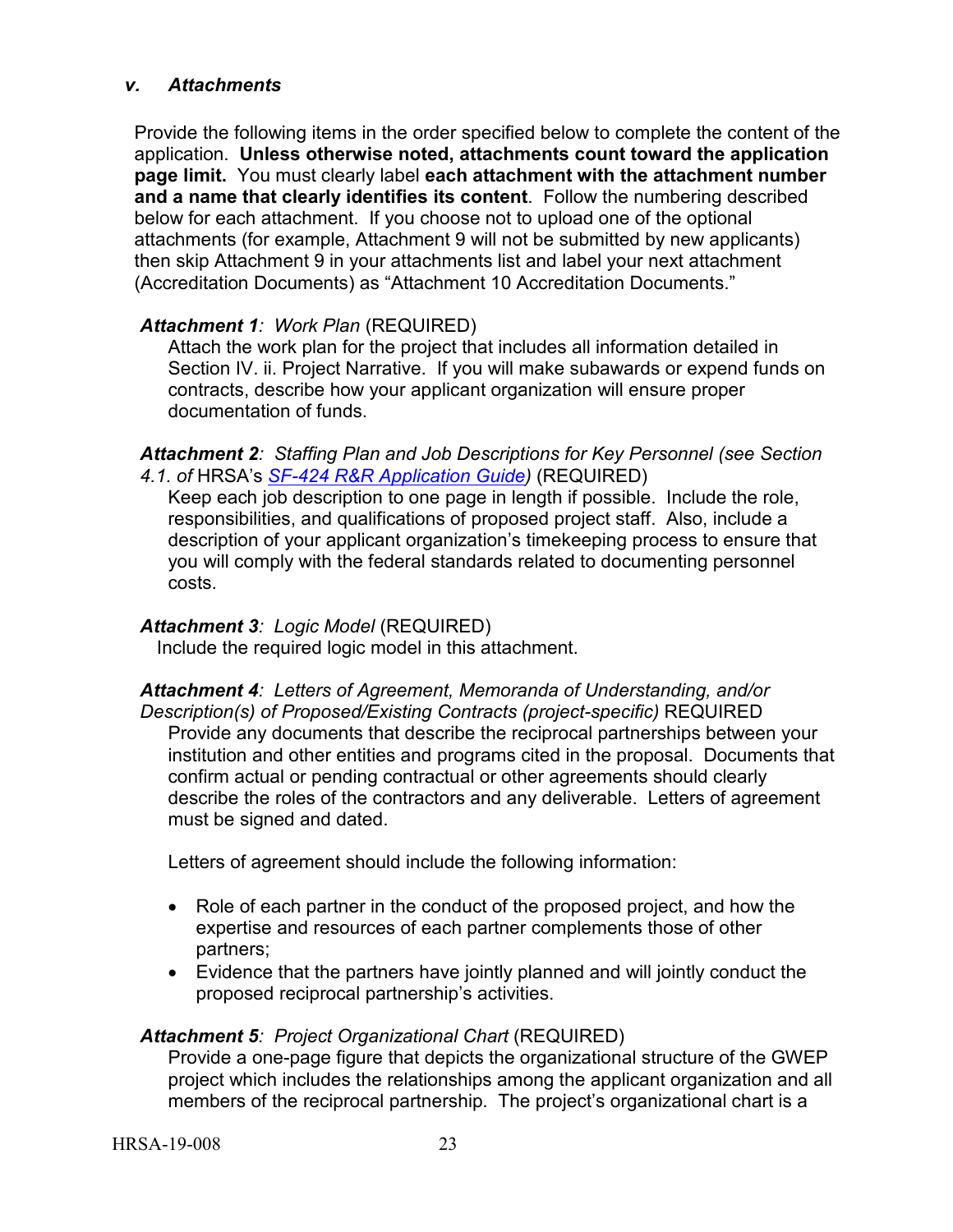diagram that shows the structure of the project and the relationships between principal staff and/or collaborators.

<span id="page-28-0"></span>*Attachment 6: Budget and budget justification for ADRD education and training for 5 years under [Budget Option 1.](#page-25-1)* (REQUIRED). *The SF424 R&R form is NOT counted in page limit, the budget justification/narrative IS INCLUDED in the page limit.* 

Use a SF424 R&R form that is separate from the one used for the main, nondementia, activities to complete the budget and budget justifications for the ADRD education and training activities for each of 5 years and upload as "Attachment 6 Budget Option 1 ADRD Budget and Justification."

Reminder: If all of your budget is for ADRD education and training activities [\(Budget Option 2\)](#page-25-2), then submit one budget and budget justification as part of the SF424 R&R form and do not use Attachment 6.

## *Attachment 7: Maintenance of Effort Documentation* (REQUIRED)

You must provide a baseline aggregate expenditure for the prior fiscal year and an estimate for the next fiscal year using a chart similar to the one below. HRSA will enforce statutory MOE requirements through all available mechanisms.

| NON-FEDERAL EXPENDITURES                                                                                            |                                                                                                                    |  |  |  |
|---------------------------------------------------------------------------------------------------------------------|--------------------------------------------------------------------------------------------------------------------|--|--|--|
| FY 18 (Actual)                                                                                                      | FY19 (Estimated)                                                                                                   |  |  |  |
| Actual prior FY18 non-federal funds,<br>including in-kind, expended for<br>activities proposed in this application. | Estimated FY19 non-federal funds,<br>including in-kind, designated for<br>activities proposed in this application. |  |  |  |
| Amount: \$                                                                                                          | Amount: \$                                                                                                         |  |  |  |

*Attachment 8: Request for Funding Preference* (REQUIRED IF REQUESTING A FUNDING PREFERENCE)

To receive a funding preference, include a statement that you are eligible for a funding preference and identify the preference. Include documentation of this qualification. See [Section V.2 Review and Selection Process.](#page-36-2) Identify the preference per Section V.2 –Funding Preferences. In order to receive the funding preference you must request the funding preference and successfully show why the request is appropriate.

## *Attachment 9: Progress Report (*REQUIRED **FOR COMPETING CONTINUATIONS ONLY)**

A well-documented progress report is a required and important source of material for HRSA in preparing annual reports, planning programs, and communicating

HRSA-19-008 24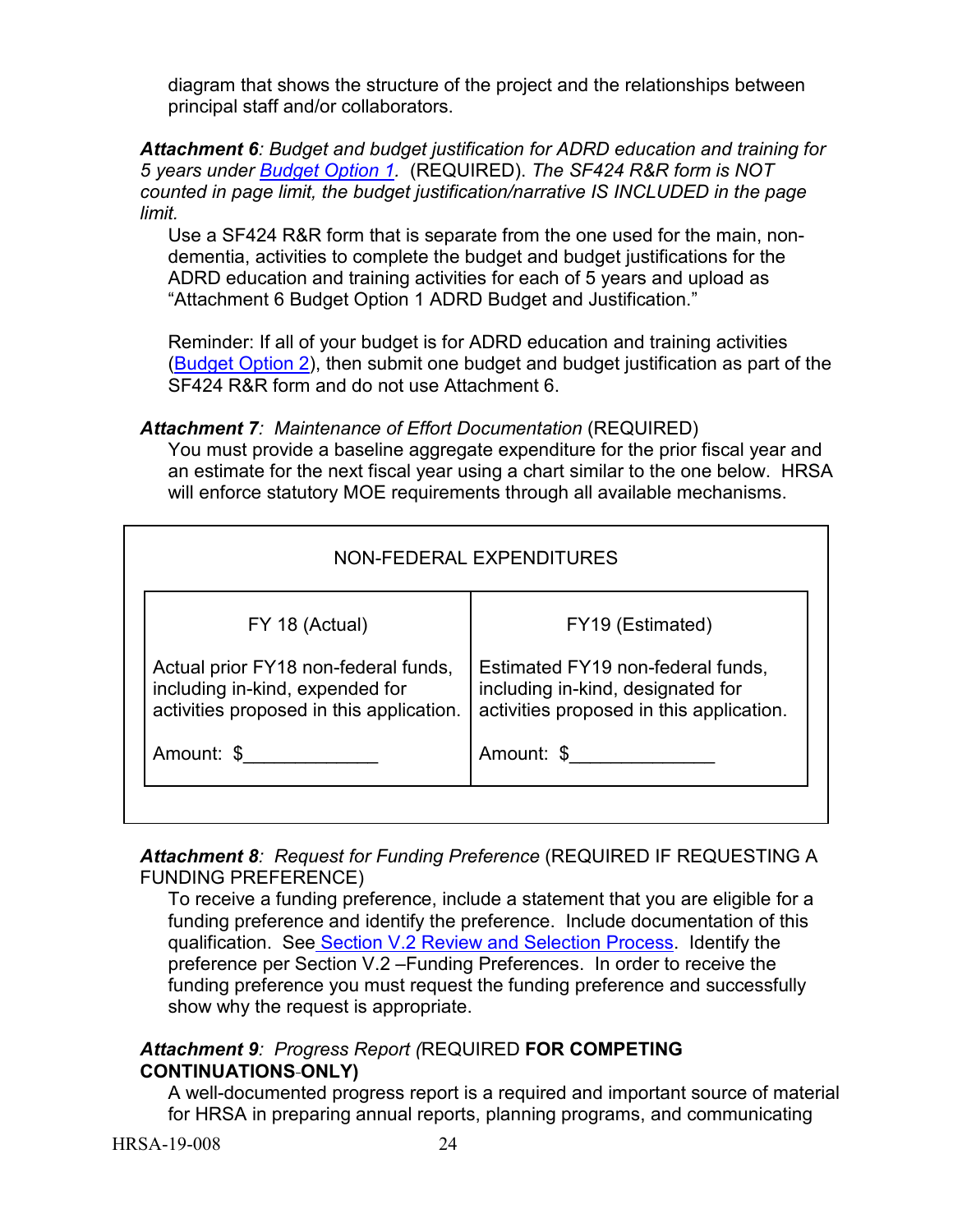program-specific accomplishments. The accomplishments of competing continuation applicants are carefully considered; therefore, you should include previously stated objectives in your application and emphasize the progress made in attaining these objectives. HRSA program staff will review the progress report after the Objective Review Committee reviews your competing continuation application. See [Section V.2 Review and Selection Process](#page-36-2) for further explanation of the past performance funding priority. [2 points]

The progress report should be a brief presentation (no more than 5 pages) of the accomplishments, in relation to the objectives of the program during the current period of performance. The report must cover the time period of May 19, 2018 through January 14, 2019 and must:

- (1) Identify your current (or previous) grant number
- (2) Provide a list of your partners Indicate whether the partner is an academic, healthcare, or community-based organization partner and indicate what percent of your budget that partner received.
- (3) Specific objectives Briefly summarize the specific objectives of the project. Indicate which partners were involved in each activity.
- (4) Results Describe the program activities conducted for each objective, including educational, patient-level, practice improvement, and system-level outcomes that result from the program activities. Include both positive and negative results or technical problems that may be important.
- (5) Required content: You must report how having received funding through the GWEP award has leveraged your ability to receive additional federal and nonfederal funding.

# *Attachment 10:* Accreditation Documents (REQUIRED)

You must provide (1) a statement that you hold continuing accreditation from the relevant accrediting body and are not under probation, and (2) the dates of initial accreditation and next accrediting body review. The full letter of accreditation is not required. If a partner institution holds the accreditation for the training program, a letter of agreement should be provided as well.

#### Attachment 11<sup>*:*</sup> Other Relevant Documents

Include here any other documents that are relevant to the application, including letters of support you wish to share. Letters of support must be dated and specifically indicate a commitment to the project/program (in-kind services, dollars, staff, space, equipment, etc.).

## <span id="page-29-0"></span>*3. Dun and Bradstreet Data Universal Numbering System (DUNS) Number and System for Award Management*

You must obtain a valid DUNS number, also known as the Unique Entity Identifier for your institution/agency and provide that number in your application. You must also

HRSA-19-008 25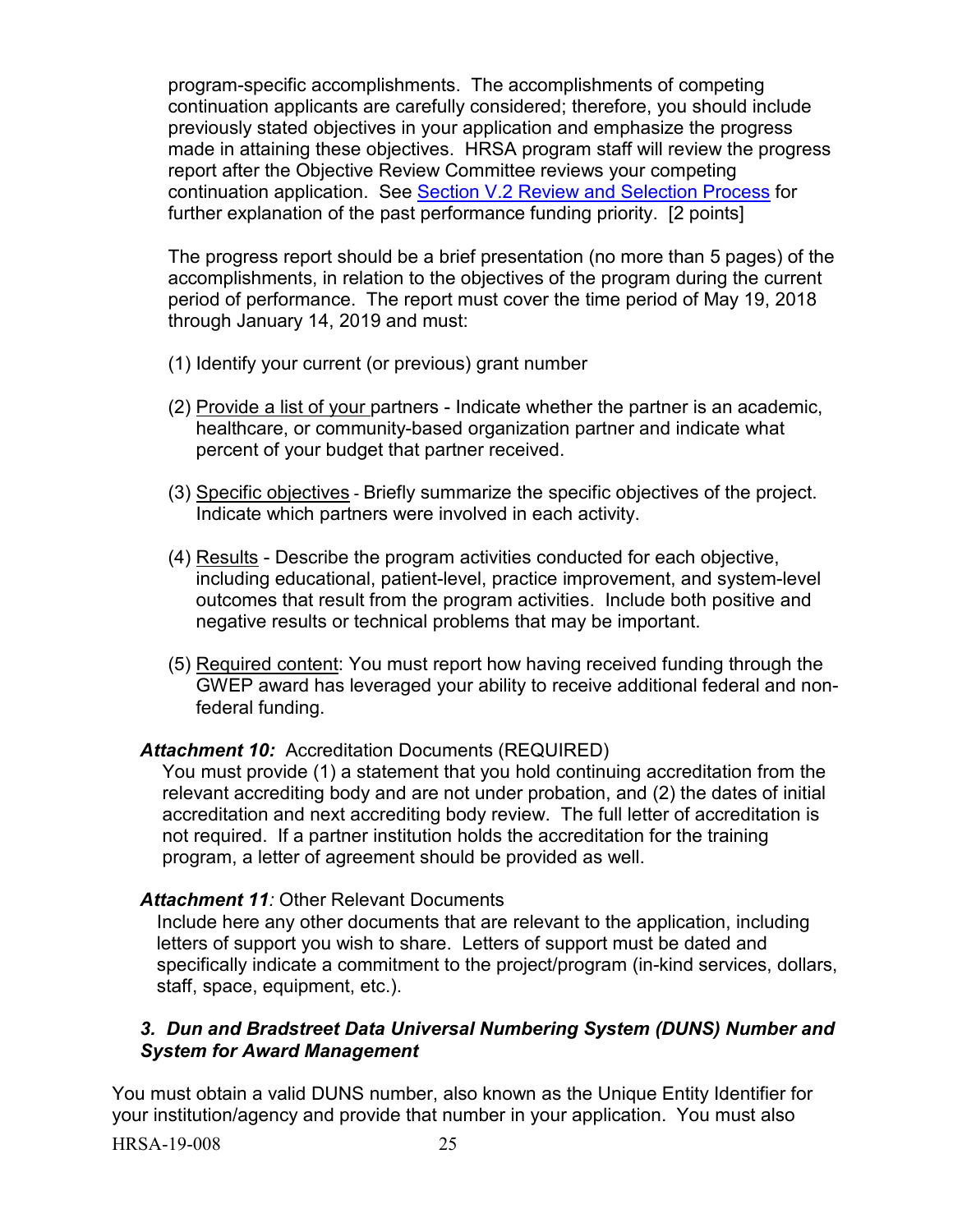register with the System for Award Management (SAM) and continue to maintain active SAM registration with current information at all times during which you have an active federal award or an application or plan under consideration by an agency (unless the applicant is an individual or federal agency that is exempted from those requirements under 2 CFR § 25.110(b) or (c), or has an exception approved by the agency under 2 CFR § 25.110(d))**.**

HRSA may not make an award to an applicant until the applicant has complied with all applicable DUNS and SAM requirements and, if an applicant has not fully complied with the requirements by the time HRSA is ready to make an award, HRSA may determine that the applicant is not qualified to receive an award and use that determination as the basis for making an award to another applicant.

If you have already completed Grants.gov registration for HRSA or another federal agency, confirm that the registration is still active and that the Authorized Organization Representative (AOR) has been approved.

The Grants.gov registration process requires information in three separate systems:

- Dun and Bradstreet [\(http://www.dnb.com/duns-number.html\)](http://www.dnb.com/duns-number.html)
- System for Award Management (SAM) [\(https://www.sam.gov\)](https://www.sam.gov/)
- Grants.gov [\(http://www.grants.gov/\)](http://www.grants.gov/)

For further details, see Section 3.1 of HRSA's *SF-424 R&R [Application Guide.](http://www.hrsa.gov/grants/apply/applicationguide/sf424rrguidev2.pdf)*

**UPDATED SAM.GOV ALERT:** For your SAM.gov registration, you must submit a notarized letter appointing the authorized Entity Administrator. The review process changed for the Federal Assistance community on June 11, 2018. Read the [updated](https://www.gsa.gov/about-us/organization/federal-acquisition-service/office-of-systems-management/integrated-award-environment-iae/sam-update)  [FAQs](https://www.gsa.gov/about-us/organization/federal-acquisition-service/office-of-systems-management/integrated-award-environment-iae/sam-update) to learn more.

**If you fail to allow ample time to complete registration with SAM or Grants.gov, you will not be eligible for a deadline extension or waiver of the electronic submission requirement.**

# <span id="page-30-0"></span>**4. Submission Dates and Times**

# **Application Due Date**

The due date for applications under this NOFO is *February 6, 2019 at 11:59 p.m. Eastern Time*. HRSA suggests submitting applications to Grants.gov at least **3 days before the deadline** to allow for any unforeseen circumstances.

See Section 8.2.5 – Summary of emails from Grants.gov in HRSA's *[SF-424](http://www.hrsa.gov/grants/apply/applicationguide/sf424rrguidev2.pdf) R&R [Application Guide](http://www.hrsa.gov/grants/apply/applicationguide/sf424rrguidev2.pdf)* for additional information.

# <span id="page-30-1"></span>**5. Intergovernmental Review**

Geriatrics Workforce Enhancement Program is not a program subject to the provisions of Executive Order 12372, as implemented by 45 CFR 100.

HRSA-19-008 26 See Section 4.1 ii of HRSA's *SF-424 R&R [Application Guide](http://www.hrsa.gov/grants/apply/applicationguide/sf424rrguidev2.pdf)* for additional information.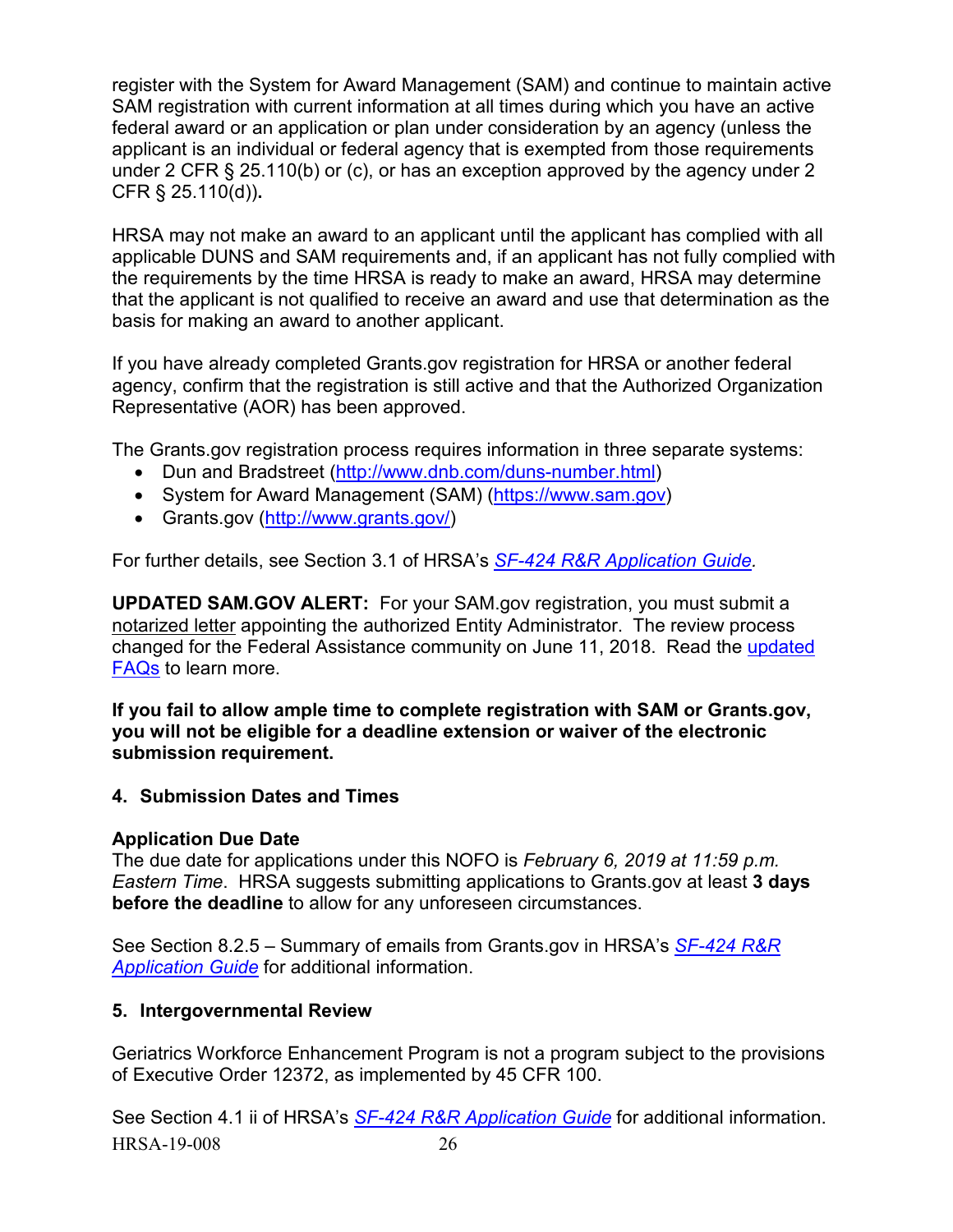# <span id="page-31-0"></span>**6. Funding Restrictions**

You may request funding for a period of performance of up to 5 years, at no more than \$750,000 per year, of which no more than \$650,000 may be used for non-ADRD education and training and a minimum of \$100,000 must be used for ADRD education and training (inclusive of direct **and** indirect costs). Awards to support projects beyond the first budget year will be contingent upon Congressional appropriation, satisfactory progress in meeting the project's objectives, and a determination that continued funding would be in the best interest of the Federal Government.

The General Provisions in Division B of the Department of Defense and Labor, Health and Human Services, and Education Appropriations Act, 2019 and Continuing Appropriations Act, 2019 (P.L. 115-245) apply to this program. Please see Section 4.1 of HRSA's *SF-424 [Application Guide](http://www.hrsa.gov/grants/apply/applicationguide/sf424guide.pdf)* for additional information. Note that these or other restrictions will apply in the following FY, as required by law.

You are required to have the necessary policies, procedures, and financial controls in place to ensure that your organization complies with all legal requirements and restrictions applicable to the receipt of federal funding, including statutory restrictions on use of funds for lobbying, executive salaries, gun control, abortion, etc. Like those for all other applicable grants requirements, the effectiveness of these policies, procedures and controls is subject to audit.

All program income generated as a result of awarded funds must be used for approved project-related activities. The program income alternative(s) applied to the award(s) under the program will be the addition/additive alternative. You can find post-award requirements for program income at [45 CFR § 75.307.](http://www.ecfr.gov/cgi-bin/retrieveECFR?gp=1&SID=4d52364ec83fab994c665943dadf9cf7&ty=HTML&h=L&r=PART&n=pt45.1.75#se45.1.75_1307)

# <span id="page-31-1"></span>**V. Application Review Information**

# <span id="page-31-2"></span>**1. Review Criteria**

HRSA has procedures for assessing the technical merit of applications to provide for an objective review of applications and to assist you in understanding the standards against which your application will be judged. HRSA has developed critical indicators for each review criterion to assist you in presenting pertinent information related to that criterion and to provide the reviewer with a standard for evaluation. See the review criteria outlined below with specific detail and scoring points.

These criteria are the basis upon which the reviewers will evaluate and score the merit of the application. The entire proposal will be considered during objective review, except for the competing continuations' progress reports, which will be reviewed by HRSA program staff after the objective review process.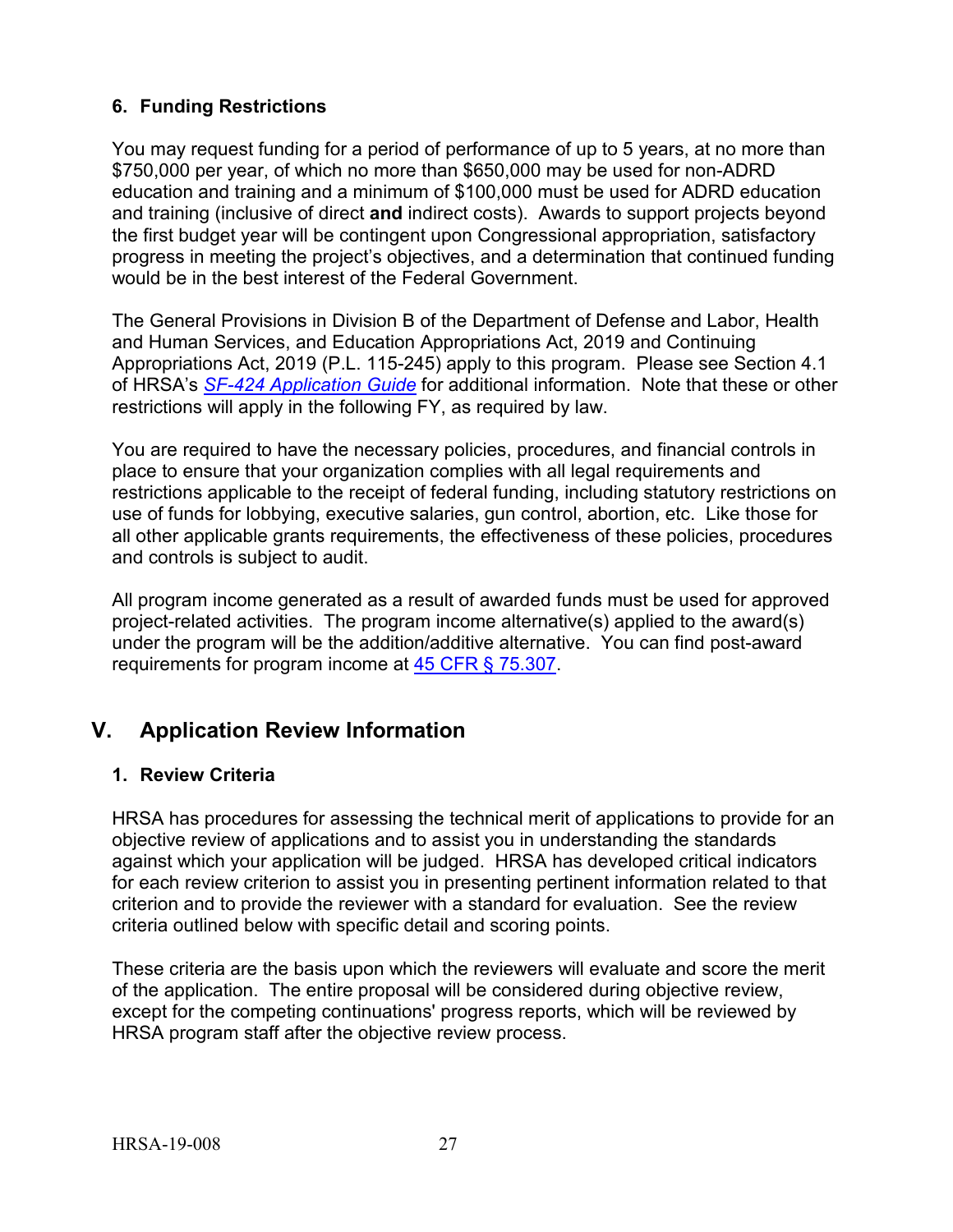Review criteria are used to review and rank applications. The GWEP has six (6) review criteria:

*Criterion 1: PURPOSE AND NEED (10 points) – Corresponds to Section IV's Purpose and Need* 

The application will be evaluated on:

- The extent to which you address the unmet healthcare needs of the populations you propose to serve, including their unmet social determinants of health needs.
- The extent to which you address the unmet interprofessional geriatrics education and training needs of the workforce to care for older adults, including how the workforce can address the unmet social determinants of health needs of older adults.
- The extent to which you address how healthcare of older adults and their health outcomes will be improved.

*Criterion 2: RESPONSE TO PROGRAM PURPOSE (30 points) – Corresponds to Section IV's Response to Program Purpose Sub-section (a) Methodology/Approach, Sub-section (b) Work Plan and Sub-section (c) Resolution of Challenges*

*Criterion 2 (a): WORK PLAN (10 points) – Corresponds to Section IV's Response to Program Purpose Sub-section (a) Work Plan*

The application will be evaluated on:

- The extent to which you provide a clear, comprehensive, and specific set of goals and objectives that can address each of the program objectives and the concrete steps that will be used to achieve those goals and objectives. The description should include timeline, partners, and a description of the cultural, linguistic, and geographic diversity of the populations and communities served; and
- The extent to which you collaborate and include key partners in planning, designing and implementing all activities, including development of the application and, the extent to which these contributors reflect the diversity of the populations and communities served.

## *Criterion 2 (b): METHODOLOGY/APPROACH (15 points) – Corresponds to Section IV's Response to Program Purpose Sub-section (b) Methodology/Approach*

The application will be evaluated on:

• The extent to which your proposed project will be effective in meeting the healthcare needs of the population(s) being served and the education and training needs of the workforce, including the appropriate use of telehealth modalities such as mobile health, remote patient monitoring, live video, or other modalities;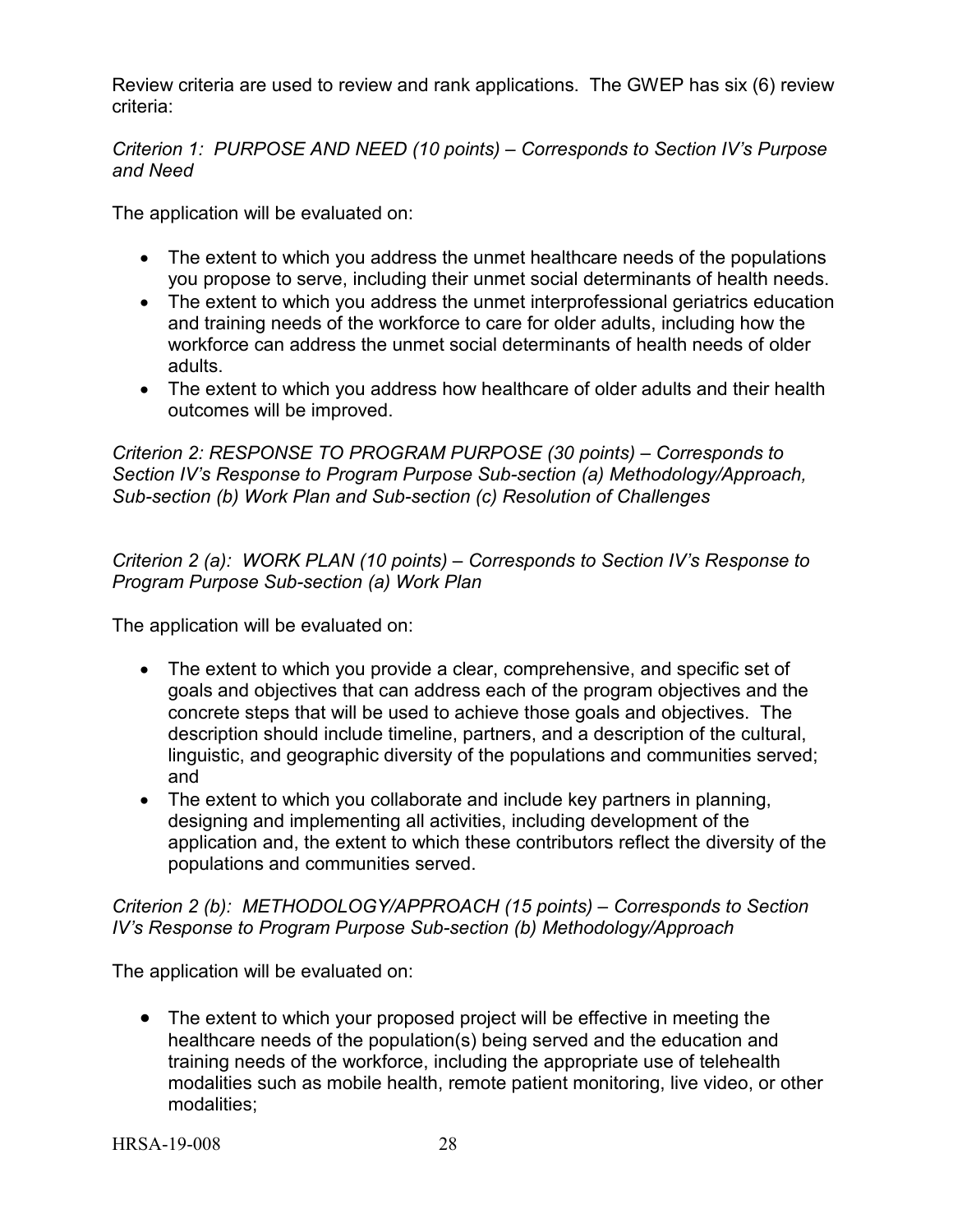- The extent to which you propose methods that address the program objectives including the roles of partners, system level initiatives, the educational/teaching strategies to be implemented, and curricula/training materials that will be used to accomplish the objectives of the project;
- The extent to which you propose activities that are innovative for preparing the workforce to practice in and lead integrated geriatrics and primary care delivery sites/systems that are age friendly and communities that are dementia friendly;
- The extent to which you develop primary care sites/delivery systems to be age friendly and/or communities to be dementia friendly;
- The extent to which the project is likely to have the greatest impact on the workforce;
- The extent to which you demonstrate how enhancing existing, or developing new, reciprocal partnerships aimed at establishing and supporting training experiences will provide integrated healthcare and improve health outcomes for older adults while promoting age-friendly sites/systems and dementia-friendly communities; and
- *(only for competing continuation applicants)* The extent to which competing continuation applicants propose new community-based primary care sites in addition to and/or in place of existing GWEP sites in order to promote impact and spread to new communities.

*Criterion 2 (c): RESOLUTION OF CHALLENGES (5 points) – Corresponds to Section IV's Response to Program Purpose Sub-section (c) Resolution of Challenges*

• The extent to which you demonstrate an understanding of potential obstacles and challenges during the design and implementation of the project, as well as a plan for dealing with identified contingencies that may arise.

*Criterion 3: IMPACT (30 points) – Corresponds to Section IV's Impact Sub-section (a) Evaluation and Technical Support Capacity, and Sub-section (b) Project Sustainability*

*Criterion 3(a): EVALUATION AND TECHNICAL SUPPORT CAPACITY (20 points) – Corresponds to Section IV's Impact Sub-section (a) Evaluation and Technical Support Capacity* 

The application will be evaluated on:

- The extent to which evaluative measures and your plan will effectively assess whether project objectives will be met, as well as your ability to effectively report on measurable outcomes. This includes both your internal program performance evaluation plan, your health outcomes plans, and HRSA's required performance measures, as outlined in the corresponding Project Narrative Section IV's Impact Sub-section (a);
- The extent to which you demonstrate that the evaluative measures will be able to assess: 1) how well the program objectives have been met, and 2) how well these can be attributed to the project;
- The extent to which you address the required standardized performance measures on dementia, opioids, and advance care plans;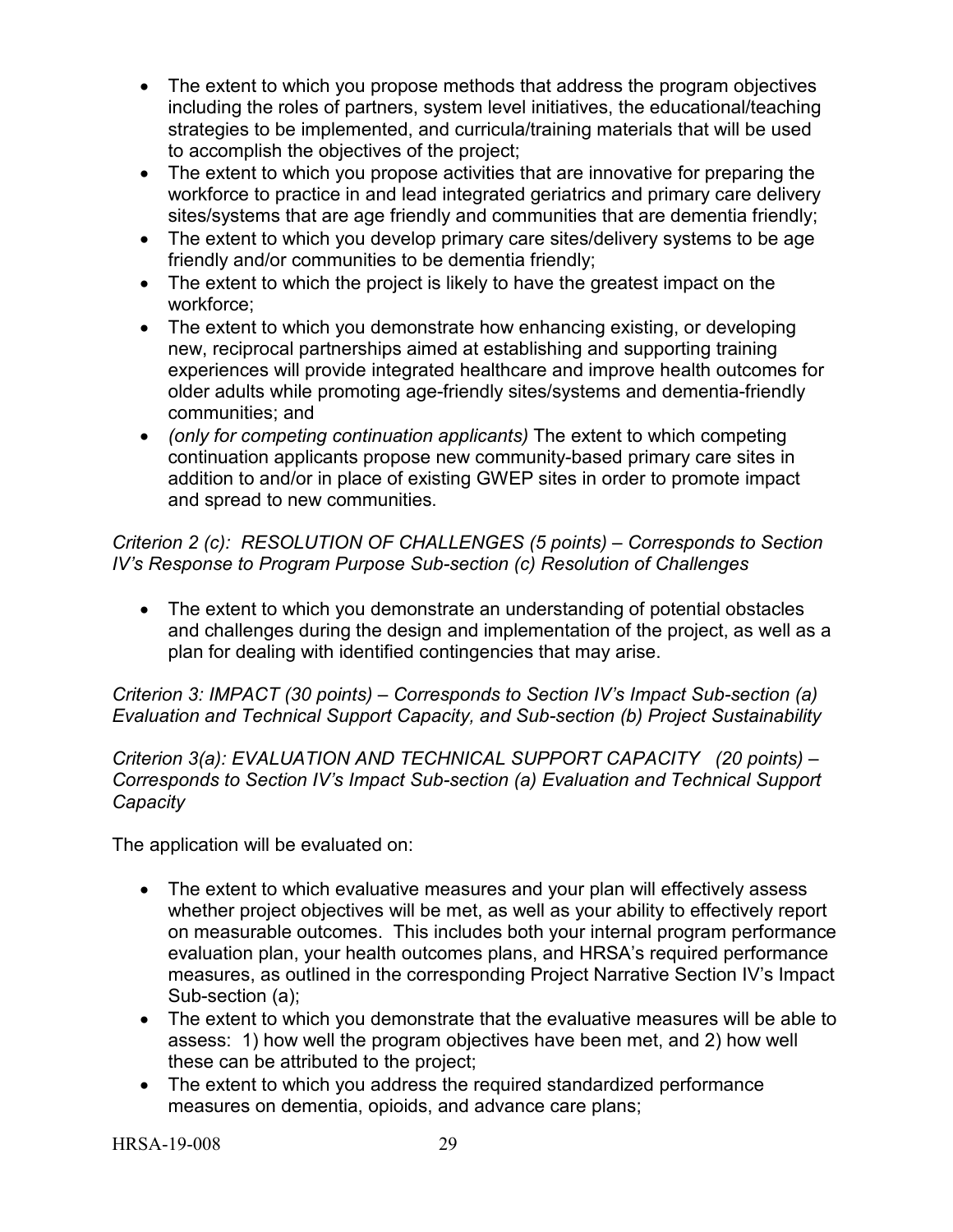- The extent to which you describe and address the two self-identified standardized performance measures;
- The extent to which you are able to incorporate data collected into program operations to ensure the delivery of value-based care and continuous quality improvement;
- The extent to which the evaluation plan includes necessary components (descriptions of the inputs, key processes, variables to be measured, expected outcomes of the funded activities, and how key measures will be reported), as well as a description of how you will collect and manage data in such a way that allows for accurate and timely reporting of performance outcomes;
- The extent to which you anticipate obstacles to the evaluation and propose how to address those obstacles;
- The extent to which you describe the feasibility and effectiveness of plans for dissemination of project results; and
- The extent to which project results may be national in scope, the degree to which the project activities are replicable, and the sustainability of the program beyond the federal funding.

# *Criterion 3 (b): PROJECT SUSTAINIBILITY (10 points) – Corresponds to Section IV's Impact Sub-section (b) Project Sustainability*

The application will be evaluated on:

- The extent to which you describe an effective plan for project sustainability after the period of federal funding ends;
- The extent to which your plan includes strategies to obtain future sources of potential income, as well as a timetable for becoming self-sufficient;
- The extent to which you identify future sources of potential income; and
- The extent to which you clearly articulate likely challenges to be encountered in sustaining the program, and describe logical approaches to resolving such challenges.

# *Criterion 4: ORGANIZATIONAL INFORMATION, RESOURCES AND CAPABILITIES (10 points) – Corresponds to Section IV's Organizational Information, Resources and Capabilities*

The application will be evaluated on:

- The extent to which project personnel are qualified by training and/or experience to implement and carry out the project; this will be evaluated both through your project narrative, as well as through your Attachments;
- The extent to which you describe the capabilities of the applicant organization and the quality and availability of facilities and personnel to fulfill the needs and requirements of the proposed project;
- The extent to which you provide documentation that you have strong reciprocal partnership;
- The extent to which you provide information on your organization's current mission and structure, including an organizational chart outlining your reciprocal partnerships with the mission, structure, and activities of the project;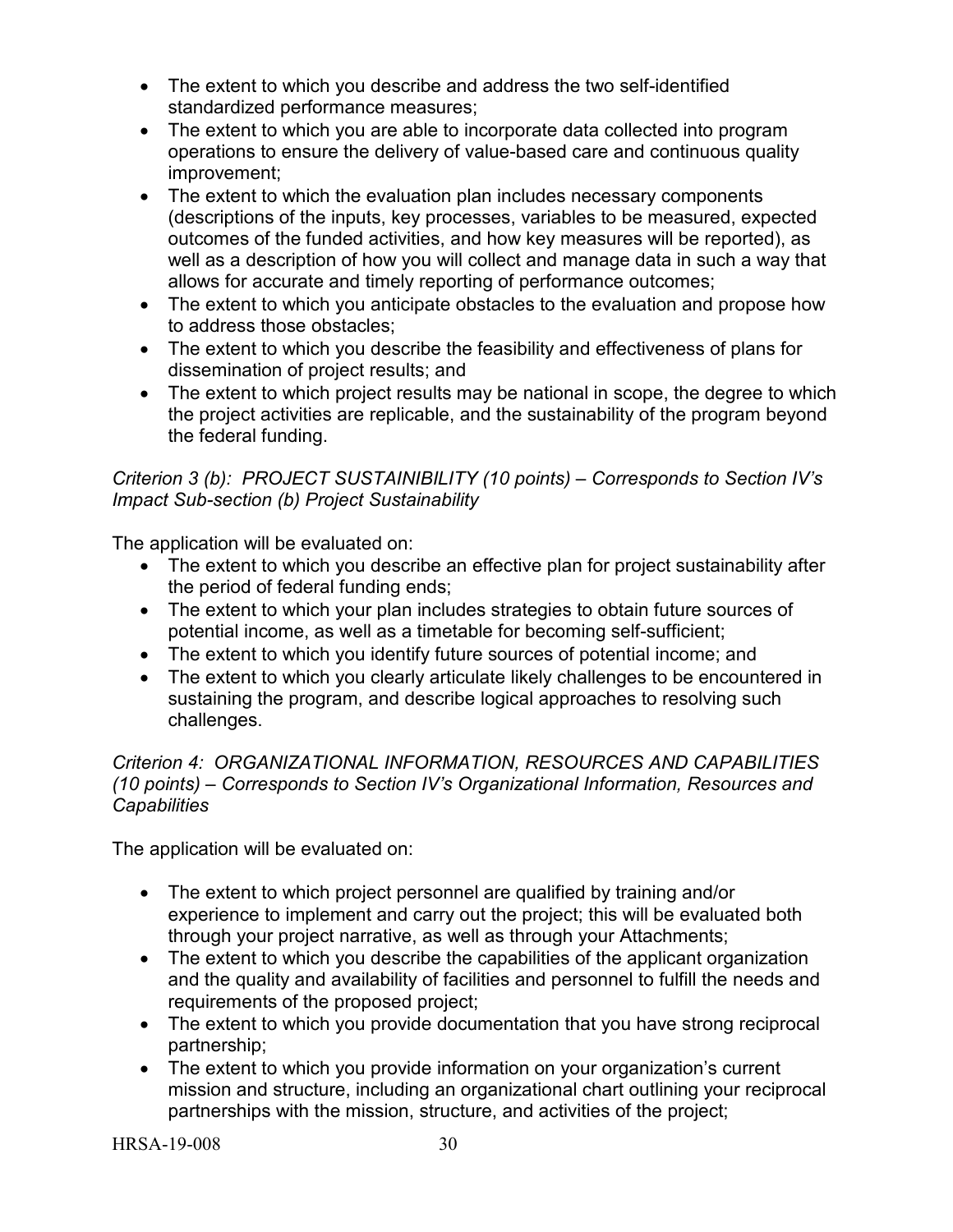- The extent to which you have created viable reciprocal partnerships with appropriate funding levels, evaluation strategies specific to your project, and the impact of the proposed project;
- The extent to which your organization shows its commitment to implementing value-based care and programming;
- The extent to which your organization shows its commitment to implementing principles to become an age-friendly system;
- *(if appropriate)* The extent to which your community organization(s) show their commitment to promoting the creation of a dementia-friendly community; and
- The extent to which you describe the protocols/procedures for data collection from you and your partners.

# *Criterion 5: SUPPORT REQUESTED (10 points) – Corresponds to Section IV's Budget Justification Narrative and SF-424 R&R budget forms*

Your application will be reviewed for the reasonableness of the proposed budget for each year of the period of performance, in relation to the objectives, the complexity of the activities, and the anticipated results, including:

- The extent to which costs, as outlined in the budget and required resources sections, are reasonable given the scope of work;
- The extent to which key personnel have adequate time devoted to the project to achieve project objectives;
- The extent to which trainee stipends, fellowships, or traineeships are reasonable and supportive of the project objectives; and
- For reciprocal partnerships, the extent to which the budget equitably and appropriately supports the project and interprofessional training.

*Criterion 6: INTERDISCIPLINARY/INTERPROFESSIONAL PARTNERING, EDUCATION, AND TRAINING (10 points) – Corresponds to Section IV's Interdisciplinary/Interprofessional Partnering, Education and Training*

The application will be evaluated on:

- The extent to which you educate and train health professionals to practice in teams and deliver team-based care; and
- The extent to which your interprofessional education and training activities transforms primary care practice and improves patient health outcomes.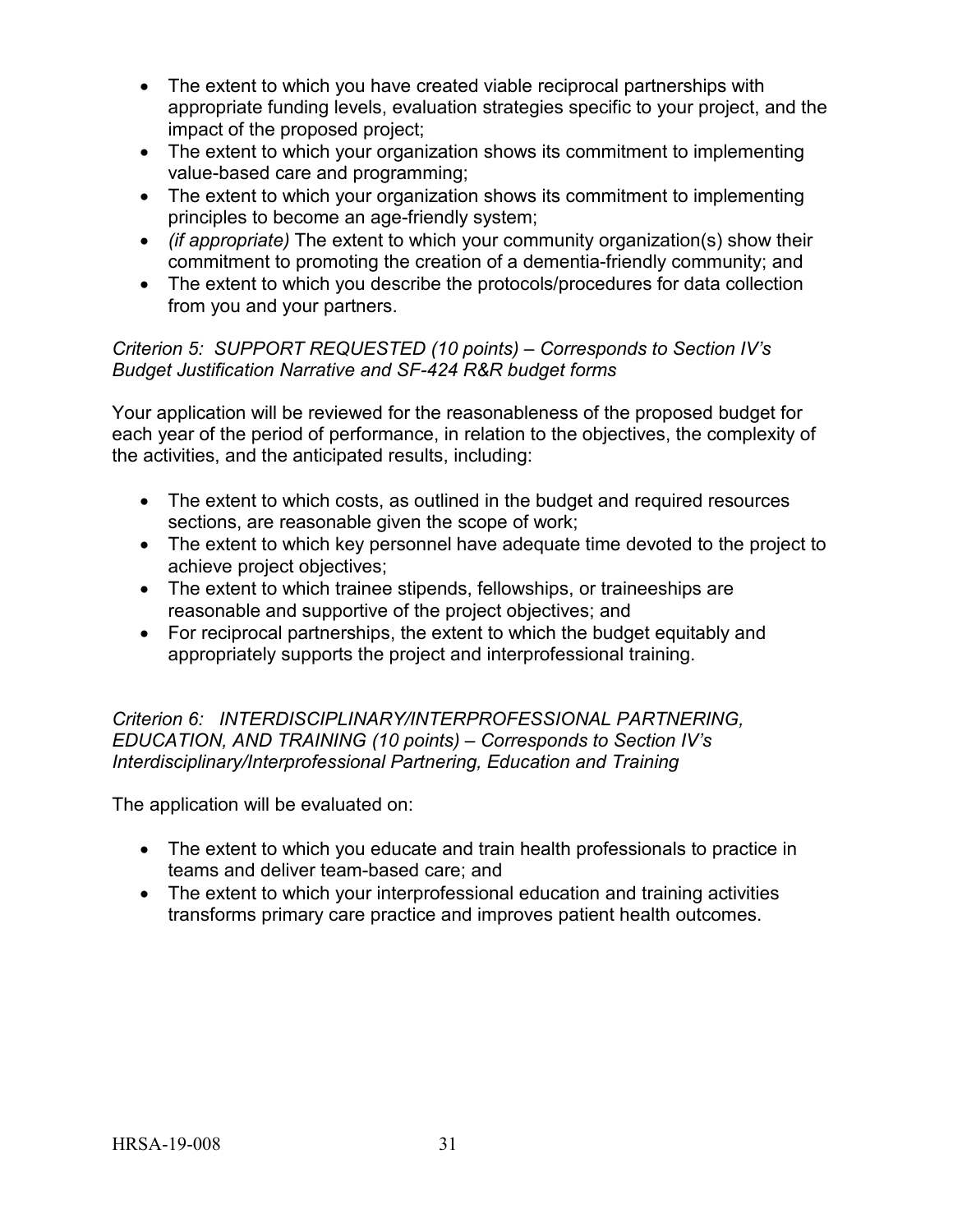## <span id="page-36-2"></span><span id="page-36-0"></span>**2. Review and Selection Process**

The independent review process provides an objective evaluation to the individuals responsible for making award decisions. The highest ranked applications receive consideration for award within available funding ranges. In addition to the ranking based on merit criteria, HRSA approving officials may also apply other factors in award selection, (e.g., geographical distribution), as specified below in this NOFO. HRSA may also consider assessment of risk and the other pre-award activities described in Section 3 below.

This program includes a funding priority for past performance for Competing Continuation applicants. A funding priority is defined as the favorable adjustment of combined review scores of individually approved applications when applications meet specified criteria. An adjustment is made by a set, pre-determined number of points. In considering past performance as a predictor of future success by an applicant, HRSA staff will review the required Progress Report and award up to an additional two (2) priority points. These priority points will be in addition to the possible score of 100 total points as outlined in the review criteria. More specific information can be found under Attachment IX requirements.

Please see Section 5.3 of HRSA's *SF-424 [R&R Application Guide](http://www.hrsa.gov/grants/apply/applicationguide/sf424rrguidev2.pdf)* for more details.

# <span id="page-36-1"></span>**Funding Preferences**

This program provides a funding preference for qualified applicants as authorized below. HRSA staff will review the required documentation and award a funding preference to those applicants that meet the criteria described above. Applicants for whom HRSA staff is able to confirm eligibility will receive the statutory funding preference and be placed in a more competitive position amongst qualified applications. Applications that do not receive a funding preference will receive full and equitable consideration during the review process.

Applicants may choose one of two preferences:

- 1) The VIII, Section 805 of the PHS Act gives preference to qualified applicant that will substantially benefit:
	- a. rural populations,
	- b. underserved populations, or
	- c. help meet public health nursing needs in state or local health departments.
- 2) Title VII, Section 791(a)(1) of the PHS Act give preferences to qualified applicants that have:
	- a. a high rate for placing graduates in practice settings having the principal focus of serving residents of medically underserved communities, or
	- b. significant increase the rate of placing graduates in medically underserved communities.

New programs as defined by PHS Act section 791(c) may apply for the preference through a different set of criteria found on page 36.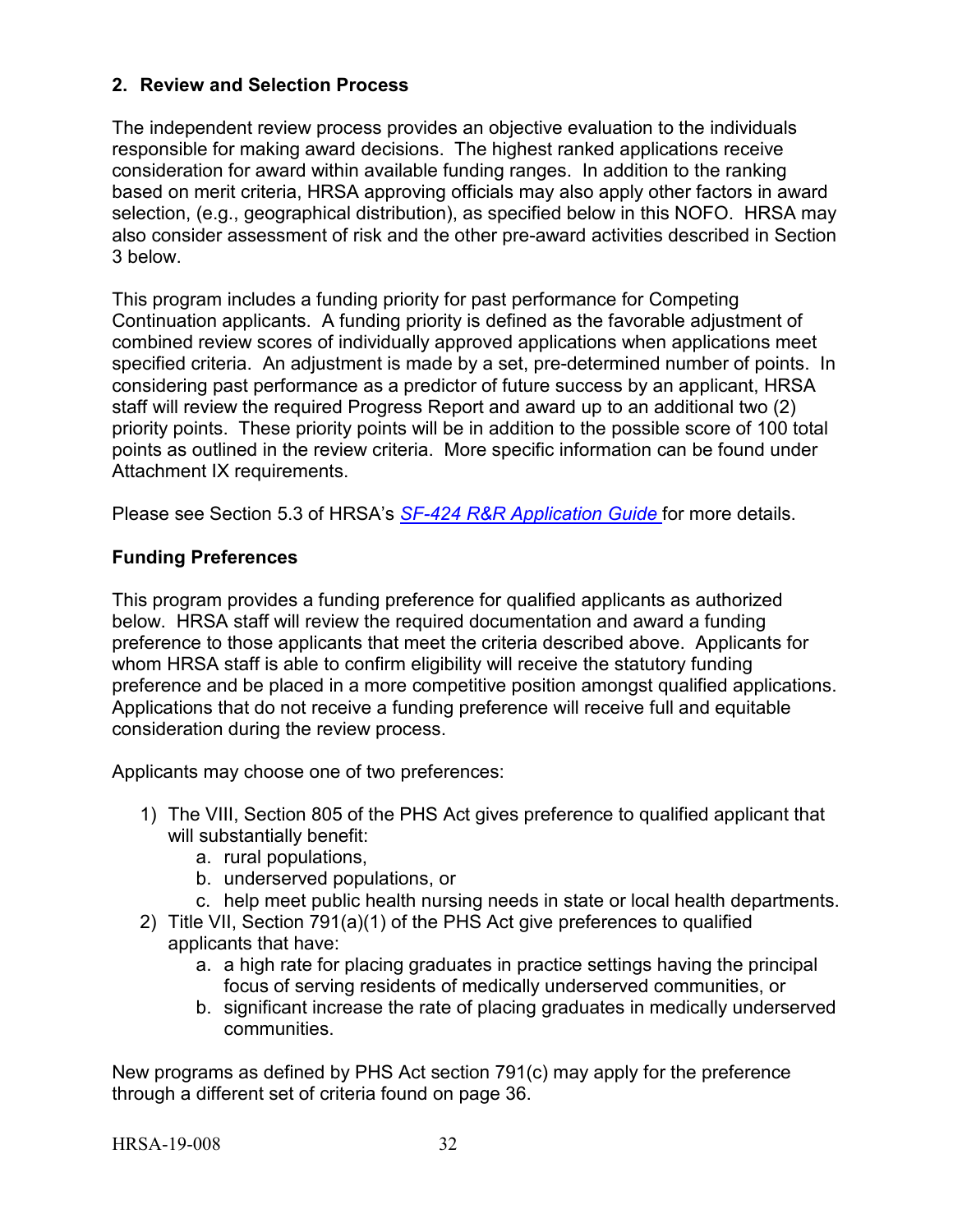In order to request your funding preference, you must submit a request to receive the funding preference and you must provide appropriate documents justifying your request in **Attachment 8**. You will not receive preference if the proposal is ranked at or below the 20th percentile of proposals that have been recommended for approval. **This preference will be applied to only those applications that rank above the 20th percentile of applications recommended for approval.** 

**If you are applying for the preference under Title VIII, Section 805 of the PHS Act: Requesting the Substantially Benefit for Rural or Underserved Populations, or to Help Meet Public Health Nursing Needs in State or Local Health Departments Funding Preference**

**Title VIII, Section 805 of the PHS Act** authorizes the Secretary to give preference to any qualified applicant that will substantially benefit rural or underserved populations, or help meet public health nursing needs in State or local health departments. For this competition, HRSA has interpreted "substantially benefit" to mean those projects that encompass clinical training at a site or facility physically located in either (a) a primary care geographic Health Professional Shortage Area, (b) a medically underserved community, (c) a rural primary care facility and/or (d) a State or local health department.

Applicants must indicate in the program abstract their request for funding preference consideration. Only applications with **Attachment 8** will be considered for the funding preference. Applicants must supply the following information in **Attachment 8**:

Applicants must provide the name of the primary care clinical training site(s)/facility(ies) that are included in the application as the required primary care partner for this project. This partner(s) is also listed on the organizational chart, and sufficient funding for this partner must also be included in the budget.

- *For partnered clinical training sites in rural settings*, provide documentation of rural eligibility from the HRSA Rural Health Grants Eligibility Analyzer: [https://datawarehouse.hrsa.gov/tools/analyzers/geo/Rural.aspx;](https://datawarehouse.hrsa.gov/tools/analyzers/geo/Rural.aspx) and/or
- *For partnered clinical training sites in underserved settings*, provide documentation that the site qualifies as a primary care HPSA from the HRSA HPSA Find Tool (link below) by including the HPSA Name and the HPSA ID: [https://datawarehouse.hrsa.gov/tools/analyzers/hpsafind.aspx;](https://datawarehouse.hrsa.gov/tools/analyzers/hpsafind.aspx) and/or
- *For partnered clinical training sites that help meet public health nursing needs in State or local health departments*, provide documentation that the site is a state or local health department accredited by the Public Health Accreditation Board: [http://www.phaboard.org/news-room/accredited-health](http://www.phaboard.org/news-room/accredited-health-departments/)[departments/.](http://www.phaboard.org/news-room/accredited-health-departments/)

#### **If you are requesting a preference under Title VII, Section 791(a)(1) of the PHS Act: Requesting the High Rate or Significant Increase for Placing Graduates/Program Completers in Medically Underserved Communities, or New Program Funding Preference**

HRSA-19-008 33 Please see the **Health Workforce Glossary** for definition of graduate/program completer. Title VII, Section 791 of the PHS Act authorizes the Secretary to give preference to any qualified applicant that has a high rate for placing graduates in practice settings having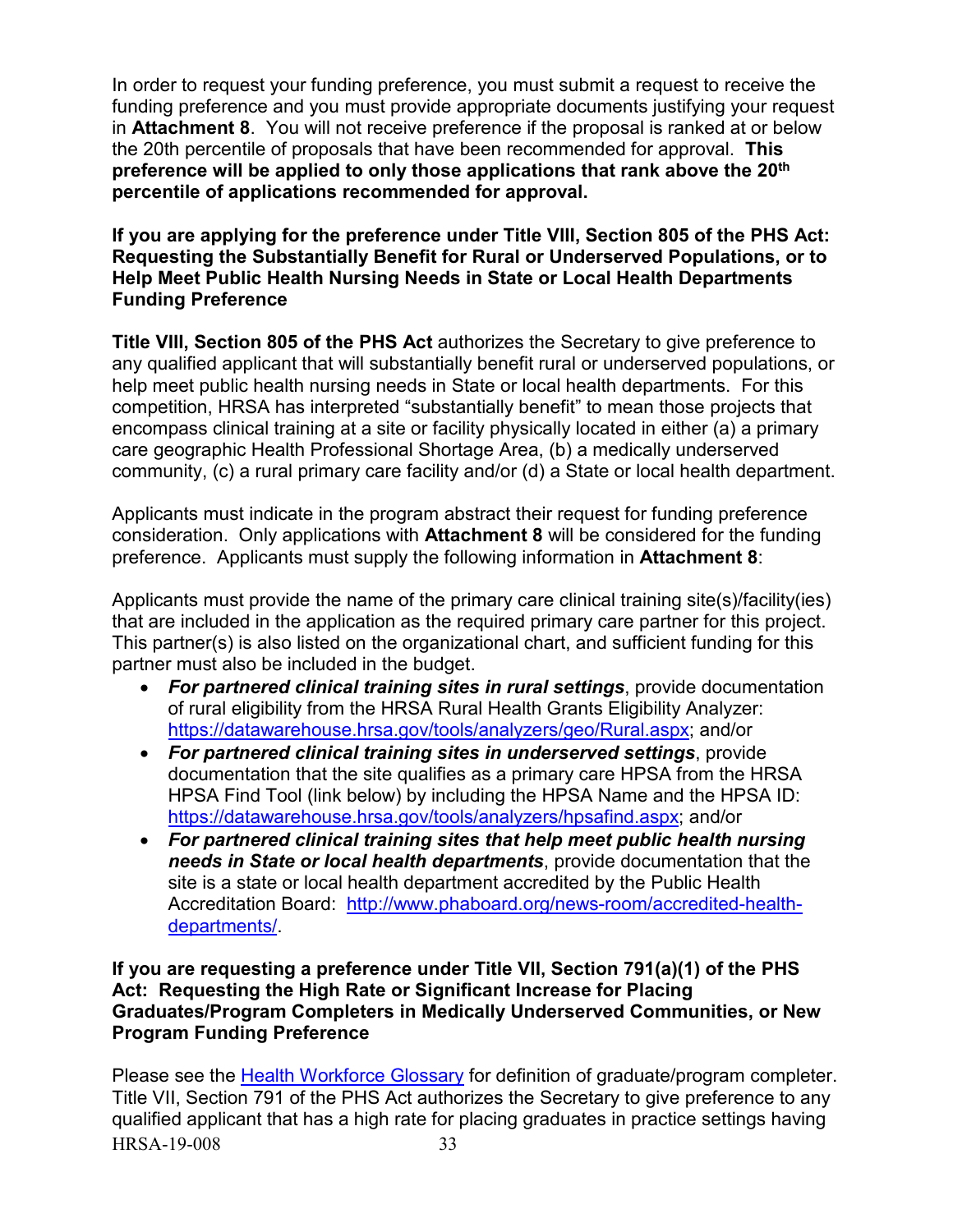the principal focus of serving residents of medically underserved communities; or during the 2-year period preceding the fiscal year for which such an award is sought, has achieved a significant increase in the rate of placing graduates in such settings; or fulfills the requirements for "new programs." (Defined below under 3) New Program).

This priority focuses on the number of completers from your program that were placed in practice settings serving underserved areas or health disparity populations. There are two ways to qualify, as outlined below:

# **1) High Rate**

To qualify under **High Rate** you must demonstrate that the percentage of graduates/program completers placed in practice settings serving medically underserved communities (MUCs) for the two academic years (AYs) (2016-2017 and 2017-2018) is greater than 40 percent for student trainees or 80 percent for resident or fellow trainees. If you are applying for a project that is training both students and residents/fellows, you must meet both targets to receive this preference. To apply you must provide and clearly label in Attachment 8 the **High Rate** calculation and all of the data shown below:

**N2016-2017** – Numerator (2016-2017) = the number of graduates/program completers current in practice in a MUC.

**N2017-2018** – Numerator (2017-2018) = the number of graduates/program completers in practice in a MUC.

**D2016-2017** – Denominator (2016-2017) = the total number of graduates/program completers in in AY 2016-2017.

**D2017-2018** – Denominator (2017-2018) = the total number of graduates/program completers in AY 2017-2018.

To calculate the rate of placement in practice settings, follow the formula below:

**N2016-2017 + N2017-2018 High Rate = ------------------------------------- x 100 D2016-2017 + D2017-2018**

# **2) Significant Increase**

To qualify under **Significant Increase** you must demonstrate a **Percentage Point Increase** from AY 2015-2016 to 2017-2018 of 25 percent in the rate of placing graduates/program completers in practice settings serving underserved populations.To apply you must provide and clearly label the **Percentage Point Increase** calculation and all of the data shown below in Attachment 8.

**N2017-2018** – Numerator (2017-2018) = the number of graduates/program completers currently in practice in a MUC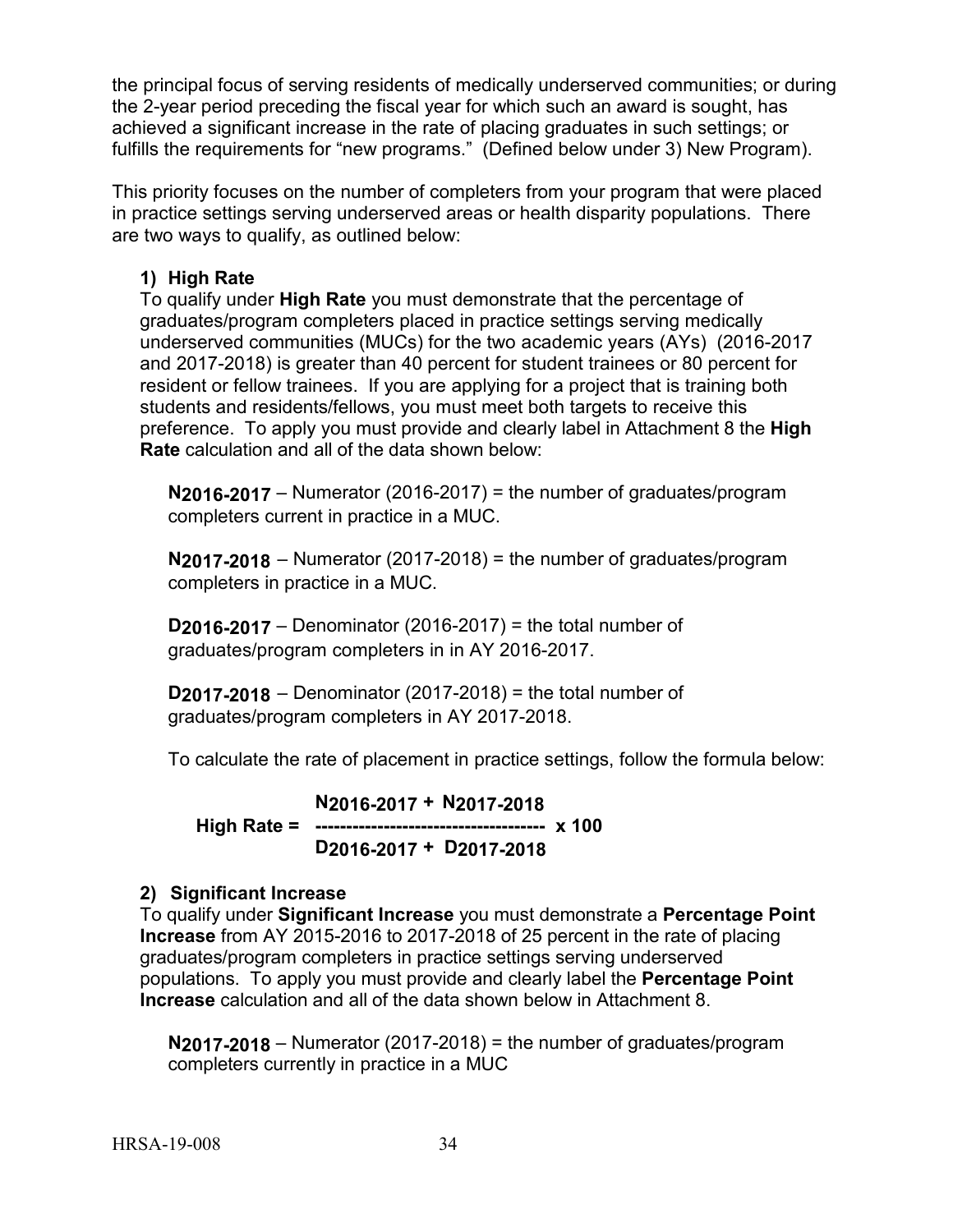**D2017-2018** – Denominator (2017-2018) = the total number of graduates/program completers in AY 2017-2018.

**N2015-2016** – Numerator (2015-2016) = the number of graduates/program completers currently in practice in a MUC.

**D2015-2016** – Denominator (2015-2016) = the total number of graduates/program completers in AY 2015-2016.

To calculate the difference in percentages, please use the formula below:

# **Percentage Point Increase = ((N2017-2018/D2017-2018) – (N2015-2016/D2015-2016)) x 100**

The applicant must report all graduates/program completers regardless of their training program's source of funding. Any graduates/program completers that are currently in further training programs, such as residency programs or fellowships, are not considered in practice and must not be included in the numerators.

# **3) New Program**

New programs have completed less than three consecutive classes. As a result they lack the required data to apply for the MUC preference through the above pathways. If the training program was not in operation for at least 3 years, during which time there were no students, graduates, or teaching activities, you may request the MUC Preference via the new program pathway.

To be awarded the MUC Preference as a new program, you must clearly state the number of classes that have graduated and meet at least four of the following criteria as determined by the independent review panel.

- The training institution's mission statement includes preparing health professionals to serve underserved populations
- The curriculum of the program includes content which will help to prepare practitioners to serve underserved populations
- Substantial clinical training in MUCs is required
- A minimum of 20 percent of the clinical faculty of the program spend at least 50 percent of their time providing or supervising care in MUCs
- The entire program or a substantial portion of the program is physically located in a MUC
- Employment assistance is available for graduates entering positions in MUCs
- The program provides a placement mechanism for helping graduates find positions in MUCs

# **Applying for the MUC Preference as a "New Program"**

To apply for the MUC Preference, you must submit the Request and Documentation for Preferences (Attachment 8) and provide a brief narrative entitled "MUC Preference Request" that will:

• Indicate that the preference is requested through the new program pathway;

HRSA-19-008 35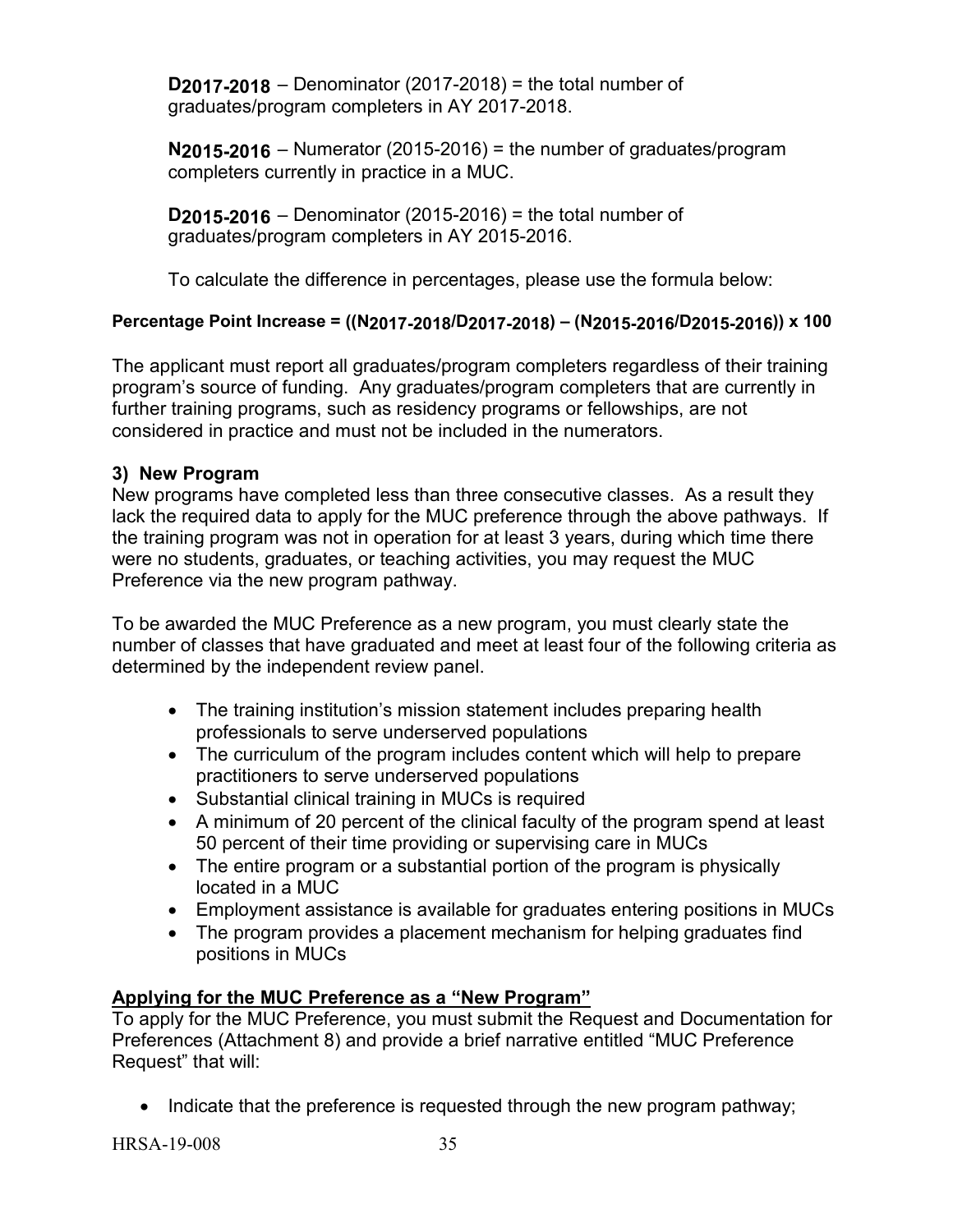- Describe how their program meets at least four of the seven criteria;
- State the year the program was established and include a justification of eligibility if the program was closed for at least 3 years, as described above; and
- Provide the total number of graduates for each year, including the current year, since the training program began or resumed activity after a temporary closure as described above.

New "tracks," such as primary care or rural tracks within existing institutions DO NOT qualify under either the Medical Underserved Community or the New Program funding preference qualification. Programs that have been significantly changed or improved with a new focus also DO NOT qualify for the New Program qualification.

# **Funding Special Considerations and Other Factors**

In making final award decisions, HRSA will take into consideration the geographic distribution of applicants. HRSA anticipates funding no more than one awardee per state except in states with more than 2 million older adults, where up to two awards may be made. These states are California, New York, Pennsylvania, Florida, and Texas as indicated in the URL [https://www.acl.gov/aging-and-disability-in-america/data-and](https://www.acl.gov/aging-and-disability-in-america/data-and-research/profile-older-americans)[research/profile-older-americans.](https://www.acl.gov/aging-and-disability-in-america/data-and-research/profile-older-americans) In order to support geographic distribution, some applications may be funded out of the rank order of recommended projects. Applications that do not receive special consideration will be given full and equitable consideration during the review process.

## <span id="page-40-0"></span>**3. Assessment of Risk and Other Pre-Award Activities**

HRSA may elect not to fund applicants with management or financial instability that directly relates to the organization's ability to implement statutory, regulatory or other requirements [\(45 CFR § 75.205\)](http://www.ecfr.gov/cgi-bin/retrieveECFR?gp=1&SID=4d52364ec83fab994c665943dadf9cf7&ty=HTML&h=L&r=PART&n=pt45.1.75#se45.1.75_1205).

HRSA reviews applications receiving a favorable objective review for other considerations that include past performance, as applicable, cost analysis of the project/program budget, assessment of your management systems, ensuring continued applicant eligibility, and compliance with any public policy requirements, including those requiring just-in-time submissions. HRSA may ask you to submit additional programmatic or administrative information (such as an updated budget or "other support" information) or to undertake certain activities (such as negotiation of an indirect cost rate) in anticipation of an award. However, even at this point in the process, such requests do not guarantee that HRSA will make an award. Following review of all applicable information, HRSA's approving and business management officials will determine whether HRSA can make an award, if special conditions are required, and what level of funding is appropriate.

Award decisions are discretionary and are not subject to appeal to any HRSA or HHS official or board.

Effective January 1, 2016, HRSA is required to review and consider any information about your organization that is in the **Federal Awardee Performance and Integrity** [Information System \(FAPIIS\).](https://www.fapiis.gov/) You may review and comment on any information about

HRSA-19-008 36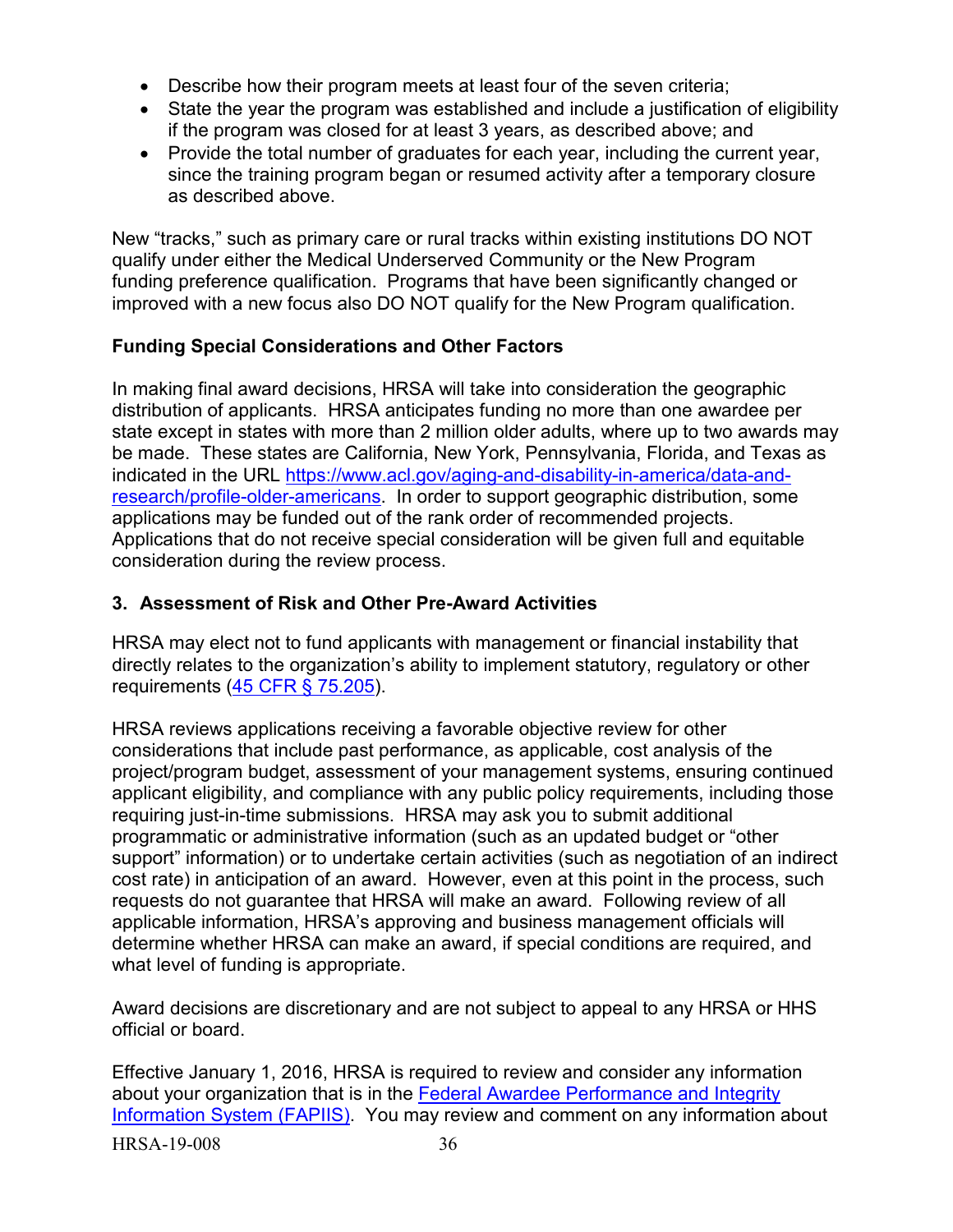your organization that a federal awarding agency previously entered. HRSA will consider any of your comments, in addition to other information in [FAPIIS](https://www.fapiis.gov/) in making a judgment about your organization's integrity, business ethics, and record of performance under federal awards when completing the review of risk posed by applicants as described in [45 CFR § 75.205 HHS Awarding Agency Review of Risk](http://www.ecfr.gov/cgi-bin/text-idx?node=pt45.1.75)  [Posed by Applicants.](http://www.ecfr.gov/cgi-bin/text-idx?node=pt45.1.75)

HRSA will report to FAPIIS that a determination that an applicant is not qualified [\(45](http://www.ecfr.gov/cgi-bin/text-idx?node=pt45.1.75)  [CFR § 75.212\)](http://www.ecfr.gov/cgi-bin/text-idx?node=pt45.1.75).

# <span id="page-41-0"></span>**4. Anticipated Announcement and Award Dates**

HRSA anticipates issuing/announcing awards prior to the start date of July 1, 2019.

# <span id="page-41-1"></span>**VI. Award Administration Information**

## <span id="page-41-2"></span>**1. Award Notices**

HRSA will issue the Notice of Award prior to the start date of July 1, 2019. See Section 5.4 of HRSA's *SF-424 [R&R Application Guide](http://www.hrsa.gov/grants/apply/applicationguide/sf424rrguidev2.pdf)* for additional information.

## <span id="page-41-3"></span>**2. Administrative and National Policy Requirements**

See Section 2.1 of HRSA's *SF-424 [R&R Application Guide](http://www.hrsa.gov/grants/apply/applicationguide/sf424rrguidev2.pdf)*.

#### Requirements of Subawards

The terms and conditions in the Notice of Award (NOA) apply directly to the recipient of HRSA funds. The recipient is accountable for the performance of the project, program, or activity; the appropriate expenditure of funds under the award by all parties; and all other obligations of the recipient, as cited in the NOA. In general, the requirements that apply to the recipient, including public policy requirements, also apply to subrecipients and contractors under awards. See [45 CFR § 75.101](https://www.ecfr.gov/cgi-bin/retrieveECFR?gp=1&SID=4d52364ec83fab994c665943dadf9cf7&ty=HTML&h=L&r=PART&n=pt45.1.75)  [Applicability](https://www.ecfr.gov/cgi-bin/retrieveECFR?gp=1&SID=4d52364ec83fab994c665943dadf9cf7&ty=HTML&h=L&r=PART&n=pt45.1.75) for more details.

#### **Human Subjects Protection:**

Federal regulations (45 CFR part 46) require that applications and proposals involving human subjects must be evaluated with reference to the risks to the subjects, the adequacy of protection against these risks, the potential benefits of the research to the subjects and others, and the importance of the knowledge gained or to be gained. If research involving human subjects is anticipated, you must meet the requirements of the HHS regulations to protect human subjects from research risks as specified in the Code of Federal Regulations, Title 45 – Public Welfare, Part 46 – Protection of Human Subjects (45 CFR part 46), available online at

[http://www.hhs.gov/ohrp/humansubjects/guidance/45cfr46.html.](http://www.hhs.gov/ohrp/humansubjects/guidance/45cfr46.html)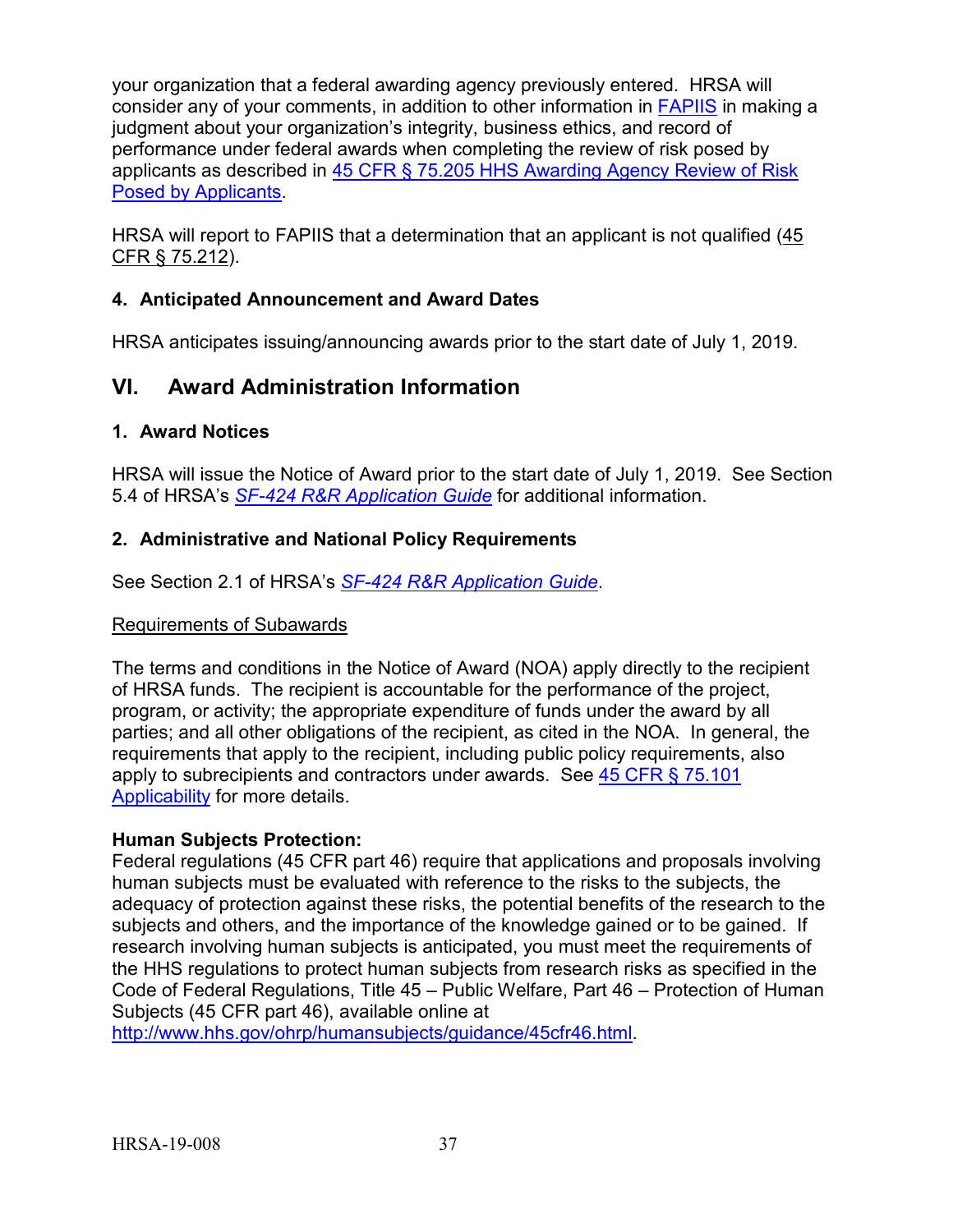## <span id="page-42-0"></span>**3. Reporting**

Award recipients must comply with Section 6 of HRSA's *SF-424 [R&R Application Guide](http://www.hrsa.gov/grants/apply/applicationguide/sf424rrguidev2.pdf)* **and** the following reporting and review activities:

1) **Progress Report(s).** The recipient must submit a progress report to HRSA on an **annual** basis. HRSA will verify that approved and funded applicants' proposed objectives are accomplished during each year of the project.

The Progress Report has two parts. The first part demonstrates recipient progress on program-specific goals. Recipients will provide performance information on project objectives and accomplishments, project barriers and resolutions, and will identify any technical assistance needs.

The second part collects information providing a comprehensive overview of recipient overall progress in meeting the approved and funded objectives of the project, as well as plans for continuation of the project in the coming budget period. The recipient should also plan to report on dissemination activities in the annual progress report.

Further information will be available in the award notice.

Copies of any materials disseminated should include the following acknowledgement and disclaimer:

"This project is/was supported by the Health Resources and Services Administration (HRSA) of the U.S. Department of Health and Human Services (HHS) under grant number [list grant number], [list title for grant ] for \$ [specify total award amount]. This information or content and conclusions are those of the author and should not be construed as the official position or policy of, nor should any endorsements be inferred by, HRSA, HHS or the U.S. Government."

2) **Performance Reports.** The recipient must submit a Performance Report to HRSA via the EHBs on an annual basis. All BHW recipients are required to collect and report performance data so that HRSA can meet its obligations under the Government Performance and Results Modernization Act of 2010 (GPRA). The required performance measures for this program are outlined in the Project Narrative Section IV's Work Plan. Further information will be provided in the award notice.

The annual performance report will address all academic year activities from July 1 to June 30, and will be due to HRSA on July 31 each year. If award activity extends beyond June 30 in the final year of the period of performance, a Final Performance Report (FPR) may be required to collect the remaining performance data. The FPR is due within 90 days after the period of performance ends.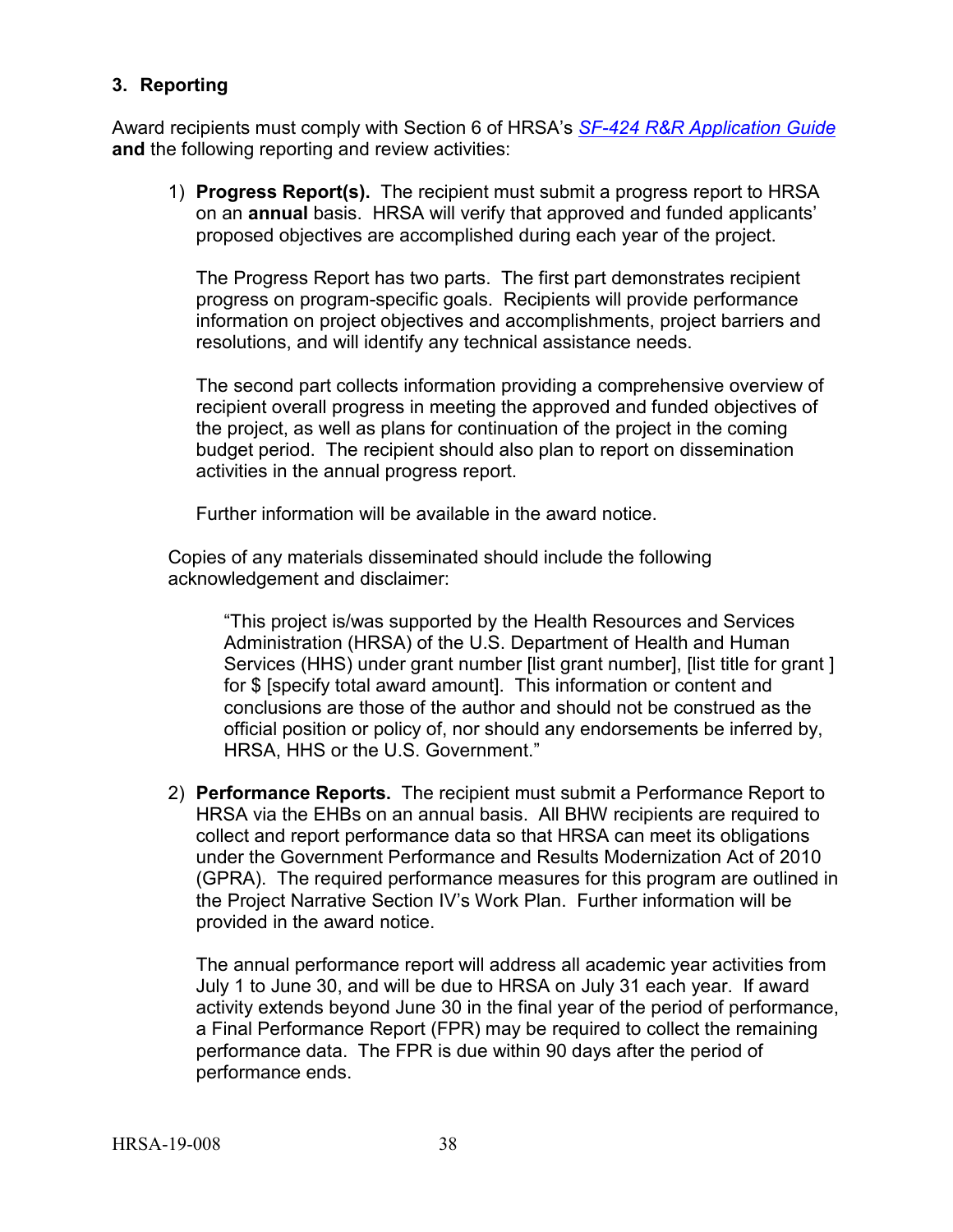3) **Final Program Report.** A final report is due within 90 days after the period of performance ends. The Final Report must be submitted online by recipients in the Electronic Handbook system at [https://grants.hrsa.gov/webexternal/home.asp.](https://grants.hrsa.gov/webexternal/home.asp)

The Final Report is designed to provide BHW with information required to close out a grant after completion of project activities. Recipients are required to submit a final report at the end of their project. The Final Report includes the following sections:

- **Project Objectives and Accomplishments Description of major** accomplishments on project objectives.
- **Project Barriers and Resolutions Description of barriers/problems that** impeded project's ability to implement the approved plan.
- **Summary Information:** 
	- Project overview.
	- Project impact.
	- Prospects for continuing the project and/or replicating this project elsewhere.
	- Publications produced through this cooperative agreement activity.
	- Changes to the objectives from the initially approved cooperative agreement.

Further information will be provided in the award notice.

- 4) **Federal Financial Report.** A Federal Financial Report (SF-425) is required according to the schedule in the *SF-424 [R&R Application Guide](http://www.hrsa.gov/grants/apply/applicationguide/sf424rrguidev2.pdf)*. The report is an accounting of expenditures under the project that year. Financial reports must be submitted electronically through the EHB system. More specific information will be included in the NOA.
- 5) **Integrity and Performance Reporting.** The Notice of Award will contain a provision for integrity and performance reporting in [FAPIIS,](https://www.fapiis.gov/) as required in [45](http://www.ecfr.gov/cgi-bin/retrieveECFR?gp=1&SID=4d52364ec83fab994c665943dadf9cf7&ty=HTML&h=L&r=PART&n=pt45.1.75%20-%20ap45.1.75_1521.xii)  [CFR part 75](http://www.ecfr.gov/cgi-bin/retrieveECFR?gp=1&SID=4d52364ec83fab994c665943dadf9cf7&ty=HTML&h=L&r=PART&n=pt45.1.75%20-%20ap45.1.75_1521.xii) Appendix XII.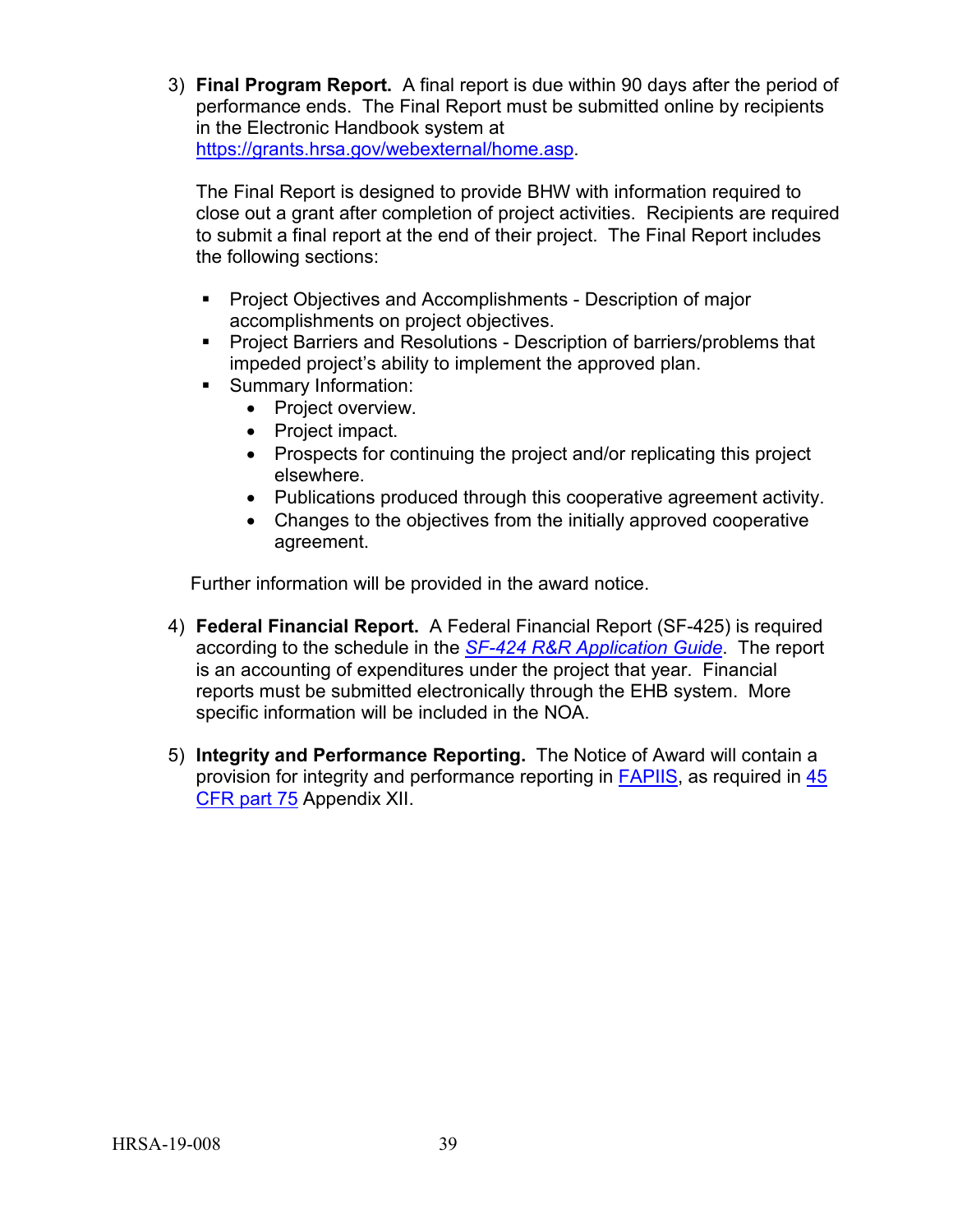# <span id="page-44-0"></span>**VII. Agency Contacts**

You may request additional information and/or technical assistance regarding business, administrative, or fiscal issues related to this NOFO by contacting:

Shelia Burks, Grants Management Specialist Attn.: Health Professions Branch HRSA Division of Grants Management Operations, OFAM 10SWH03 5600 Fishers Lane Rockville, MD 20857 Telephone: (301) 443-6452 Fax: (301) 443-3643 E-mail: [sburks@hrsa.gov](mailto:sburks@hrsa.gov)

You may request additional information regarding overall program issues and/or technical assistance related to this NOFO by contacting:

Nina Tumosa, Project Officer Attn.: HRSA Division of Medicine and Dentistry Bureau, DMD Room 15N-124A 5600 Fishers Lane Rockville, MD 20857 Telephone: (301) 443-5626 Fax: (301) 443-0162 E-mail: [ntumosa@hrsa.gov](mailto:ntumosa@hrsa.gov)

You may need assistance when working online to submit your application forms electronically. Always obtain a case number when calling for support. For assistance with submitting the application in Grants.gov, contact Grants.gov 24 hours a day, 7 days a week, excluding federal holidays at:

Grants.gov Contact Center Telephone: 1-800-518-4726 (International Callers, please dial 606-545-5035) Email: [support@grants.gov](mailto:support@grants.gov) Self-Service Knowledge Base: [https://grants](https://grants-portal.psc.gov/Welcome.aspx?pt=Grants)[portal.psc.gov/Welcome.aspx?pt=Grants](https://grants-portal.psc.gov/Welcome.aspx?pt=Grants)

Successful applicants/recipients may need assistance when working online to submit information and reports electronically through HRSA's Electronic Handbooks (EHBs). For assistance with submitting information in HRSA's EHBs, contact the HRSA Contact Center, Monday-Friday, 8:00 a.m. to 8:00 p.m. ET, excluding federal holidays, at:

HRSA Contact Center Telephone: (877) 464-4772 TTY: (877) 897-9910 Web: <http://www.hrsa.gov/about/contact/ehbhelp.aspx>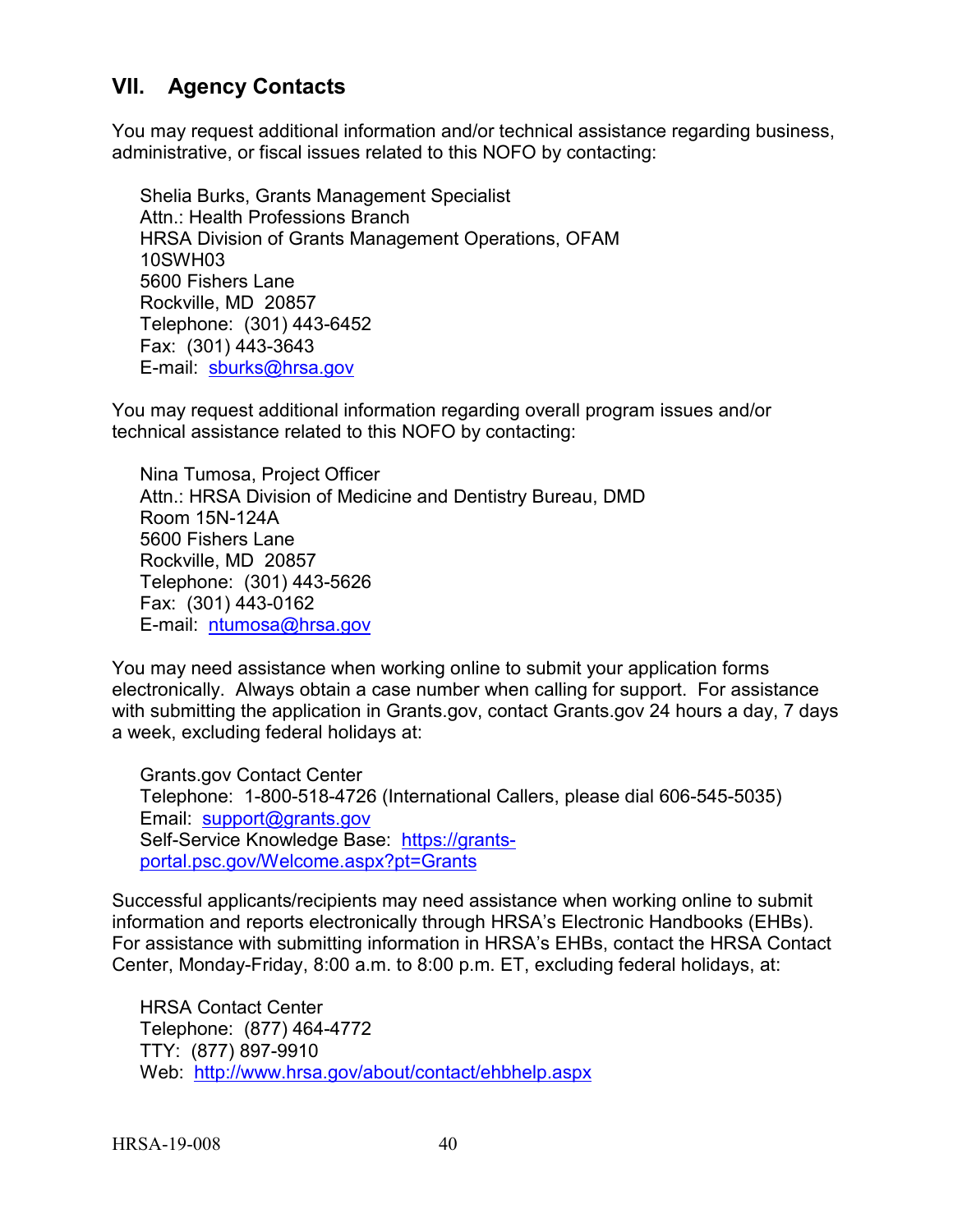# <span id="page-45-0"></span>**VIII. Other Information**

# **Logic Models**

Additional information on developing logic models can be found at the following website: [https://www.cdc.gov/oralhealth/state\\_programs/pdf/logic\\_models.pdf.](https://www.cdc.gov/oralhealth/state_programs/pdf/logic_models.pdf) Although there are similarities, a logic model is not a work plan. A work plan is an "action" guide with a timeline used during program implementation; the work plan provides the "how to" steps. A logic model is a visual diagram that demonstrates an overview of the relationships between the 1) resources and inputs, 2) implementation strategies and activities, and 3) desired outputs and outcomes in a project. Information on how to distinguish between a logic model and work plan can be found at the following website: [http://www.cdc.gov/healthyyouth/evaluation/pdf/brief5.pdf.](http://www.cdc.gov/healthyyouth/evaluation/pdf/brief5.pdf)

## **HRSA Training Curriculum: Alzheimer's Disease and Related Dementias**

HRSA has responded to dementia public health epidemic by developing a comprehensive curriculum to educate the workforce to provide high quality care to Persons Living with Dementia. In addition, HRSA has addressed the need to include caregivers as members of the interprofessional team and to help them maintain their health. HRSA has created a 27-module curriculum for health educators to train the health professions students, faculty, providers, direct care workers, patients, families, and caregivers about dementia care, and to help providers address caregiver needs. The curriculum can be found at: [https://bhw.hrsa.gov/grants/geriatrics/alzheimers](https://bhw.hrsa.gov/grants/geriatrics/alzheimers-curriculum)[curriculum](https://bhw.hrsa.gov/grants/geriatrics/alzheimers-curriculum)

#### **Administration for Community Living Health Promotion and Disease Prevention Programs**

Health and Wellness Program pages:<https://www.acl.gov/node/569> Discretionary and mandatory funded health promotion grant programs:

- [Chronic Disease Self-Management](https://www.acl.gov/node/427) These programs provide people with disabilities and older adults with education and tools to help them manage chronic conditions.
- [Health Promotion](https://www.acl.gov/node/507) Grants to states and territories support programs for older adults to promote healthy lifestyles and support healthy behaviors.
- [Falls Prevention](https://www.acl.gov/node/506) These grants use evidence-based community programs to reduce falls, which is a leading cause of injury for older adults.

# **Age Friendly Systems**

Creating an Age-Friendly Public Health System [https://www.johnahartford.org/images/uploads/reports/Age\\_Friendly\\_Public\\_Health\\_Conv](https://www.johnahartford.org/images/uploads/reports/Age_Friendly_Public_Health_Convening_Report_FINAL.pdf) [ening\\_Report\\_FINAL.pdf](https://www.johnahartford.org/images/uploads/reports/Age_Friendly_Public_Health_Convening_Report_FINAL.pdf)

# **The Healthy Brain Initiative**

The Alzheimer's Association and the Centers for Disease Control and Prevention's (CDC) Healthy Aging Program have developed the second in a series of road maps to advance cognitive health as a vital, integral component of public health. More information can be found at: [https://www.cdc.gov/aging/healthybrain/roadmap.htm.](https://www.cdc.gov/aging/healthybrain/roadmap.htm)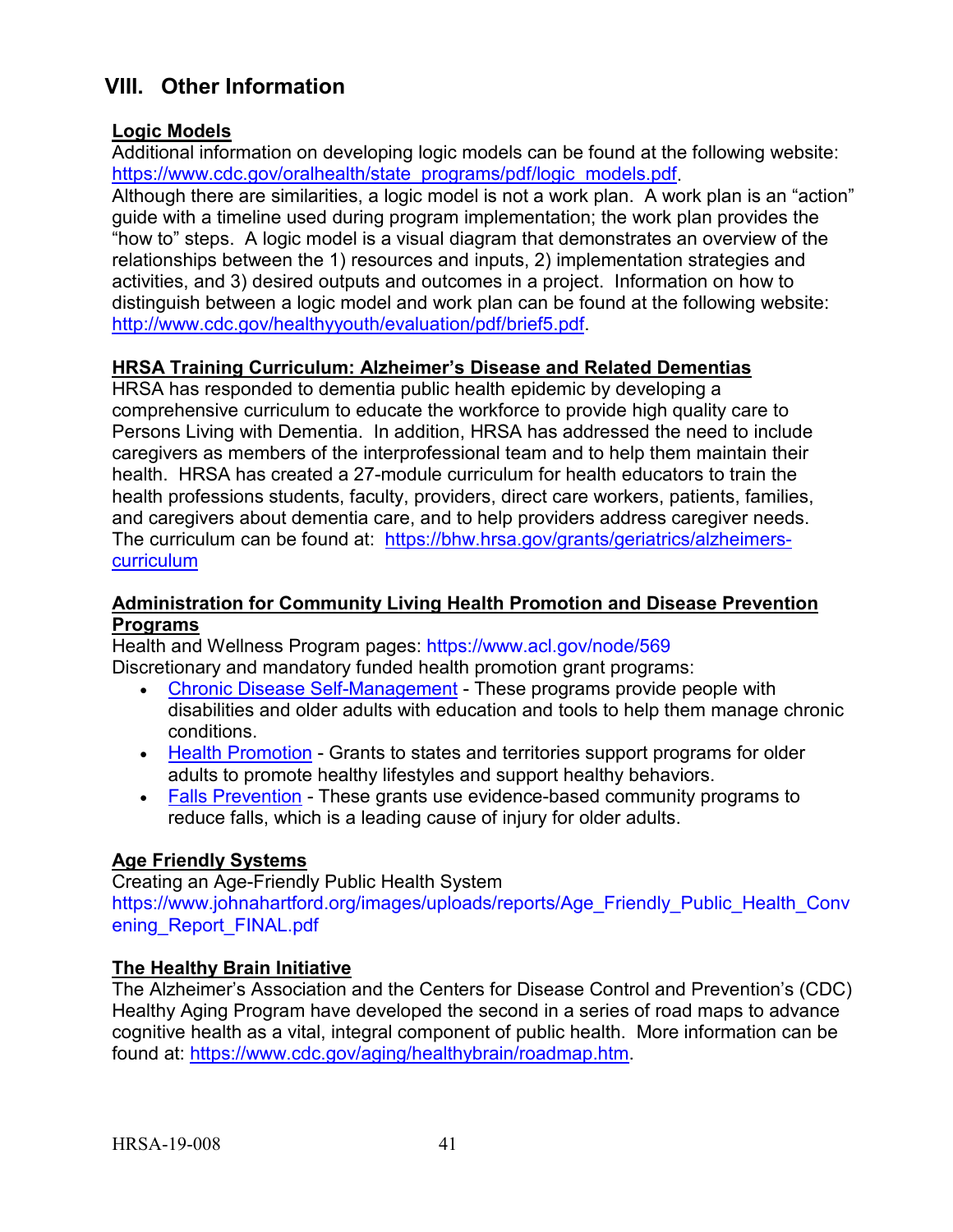# **Elder Abuse, Neglect and Exploitation**

The National Center on Elder Abuse created a Research to Practice brief entitled Elder Abuse Screening Tools for Healthcare Professionals which may be useful here. The link is: [http://eldermistreatment.usc.edu/wp-content/uploads/2016/10/Elder-Abuse-Screening-](http://eldermistreatment.usc.edu/wp-content/uploads/2016/10/Elder-Abuse-Screening-Tools-for-Healthcare-Professionals.pdf)[Tools-for-Healthcare-Professionals.pdf](http://eldermistreatment.usc.edu/wp-content/uploads/2016/10/Elder-Abuse-Screening-Tools-for-Healthcare-Professionals.pdf)

#### **Eldercare Locator**

The Eldercare Locator is supported by the Administration for Community Living to assist older adults and their families find help and services in the community. The link is: https://eldercare.acl.gov/Public/Index.aspx

## **How to Measure Project Improvement**

How will you know that a change that results for the training and education is an improvement? Measurement is a critical part of testing and implementing changes; measures tell you whether the changes being made actually lead to improvement. However, measurement for improvement should not be confused with measurement for research. Their differences can be found at the following website: [http://www.ihi.org/resources/Pages/HowtoImprove/ScienceofImprovementEstablishingM](http://www.ihi.org/resources/Pages/HowtoImprove/ScienceofImprovementEstablishingMeasures.aspx) [easures.aspx](http://www.ihi.org/resources/Pages/HowtoImprove/ScienceofImprovementEstablishingMeasures.aspx)

# **Recruiting Older Adults into Research (ROAR)**

The National Institute on Aging (NIA) at NIH, the Centers for Disease Control and Prevention (CDC), and the Administration for Community Living (ACL) are collaborating on the Recruiting Older Adults into Research (ROAR) project to encourage older adults and their family caregivers, including underrepresented populations, to consider participating in research. You can download the entire ROAR Toolkit in English and customize the materials with local information and for the needs of your local audience. More information can be found at [https://www.nia.nih.gov/health/recruiting-older-adults](https://www.nia.nih.gov/health/recruiting-older-adults-research-roar-toolkit)[research-roar-toolkit.](https://www.nia.nih.gov/health/recruiting-older-adults-research-roar-toolkit)

# **Social Determinants of Health**

It is important for primary care providers to understand that it is important to identify and address social determinants of health (SDOH) for individuals and families to achieve optimal health outcomes and whole-person care. The American Academy of Family Physicians has assembled a series of screening tools to help you link your patients to needed community resources. This information is available at [https://www.aafp.org/patient-care/social-determinants-of-health/everyone](https://www.aafp.org/patient-care/social-determinants-of-health/everyone-project/tools.html)[project/tools.html.](https://www.aafp.org/patient-care/social-determinants-of-health/everyone-project/tools.html)

# **Workforce Shortages**

National and Regional Projections of Supply and Demand for Geriatricians: 2013-2025 [https://bhw.hrsa.gov/sites/default/files/bhw/health-workforce](https://bhw.hrsa.gov/sites/default/files/bhw/health-workforce-analysis/research/projections/GeriatricsReport51817.pdf)[analysis/research/projections/GeriatricsReport51817.pdf](https://bhw.hrsa.gov/sites/default/files/bhw/health-workforce-analysis/research/projections/GeriatricsReport51817.pdf)

# **HRSA Health Workforce Connector**

Connect program graduates with the [HRSA Health Workforce Connector](https://connector.hrsa.gov/connector/) and other existing employment support resources so they can obtain primary care employment with rural and/or underserved populations, preferably in community based clinical settings**.** 

HRSA-19-008 42